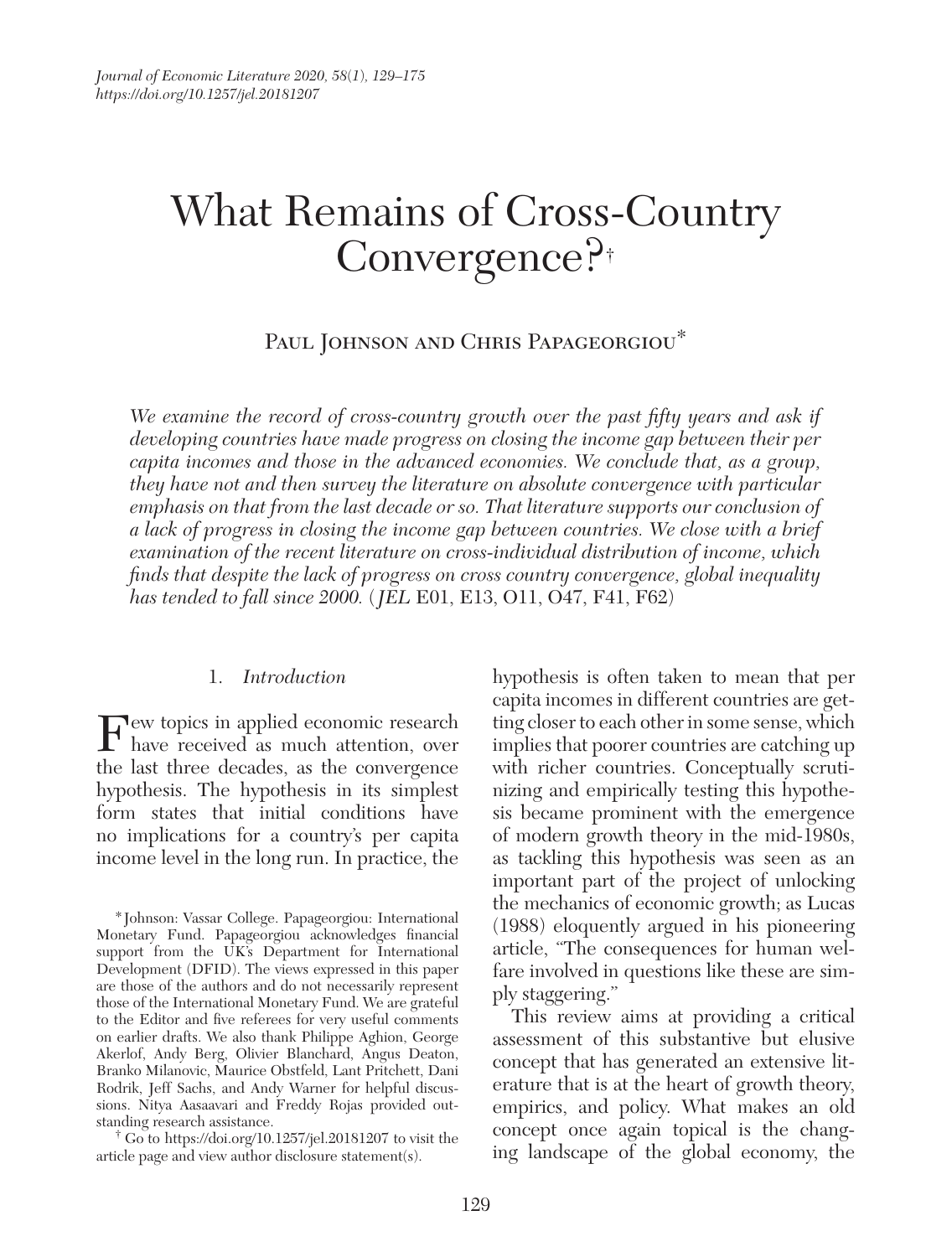heterogeneity of growth experiences only recently being unraveled, and the emergence of superpowers that unexpectedly challenged what we think is possible and under what conditions.

Given the vast literature on this topic, it is important to clarify at the outset what this review does and does not do. While key ideas from previous work will have to be explained again, this review will place more emphasis on work done in the last ten to fifteen years, or that was missed, omitted, or given less emphasis by earlier surveys. For example, in terms of conceptual framework, we aim to emphasize papers that have a tighter connection between theory and evidence than has been the norm in the literature, or where predictions about convergence go beyond the neoclassical model. It should also be stressed here that while regional convergence is a large area in itself, the emphasis of this survey is squarely on international income convergence. Also, while examining convergence in other key macro variables, such as welfare and health, is as interesting and important, our attention here is on per capita income convergence as we do not want to risk a further loss of focus.

According to Maddison (2007), the industrial revolution and colonialism brought about great divergence in incomes across countries. Milanovic (2012) estimates that between the early 1800s and 1950, the average per capita income gap between industrial and less developed countries rose from a factor of 3 or 4 to a factor of 20 or more. This divergence slowed after World War II, which also coincided with the end of colonialism. Since the early 1990s, the pace of growth of income per capita in many developing economies has accelerated to unprecedented levels and is substantially above that in high-income countries. This wave of potential catching-up behavior coincides with another key global fact: namely that in many of the same countries that have

 experienced rapid growth, the distribution of income has become more unequal because the share of top earners' income has often risen dramatically. The same period has seen dismal growth in a group of very poor fragile states that have been unable to participate in the recent wave of country growth described above, owing to wars and political unrest. It is unclear exactly how these developments have impacted the global distribution of income across individuals. Pinkovskiy and Sala-i-Martin (2009, 2014), for example, argue that world Gini coefficients and poverty rates have fallen since the mid-1970s, while others such as Chen and Ravallion (2010) find less evidence of poverty reduction and argue that there are important regional differences in the extent of progress.<sup>1</sup>

The proposition that initial conditions have no implications for the long-run distribution of per capita income is motivated by the single stable steady state of the neoclassical model with a globally diminishing marginal product of capital.<sup>2</sup> By contrast, models with constant or increasing returns can exhibit a multiplicity or absence of stable steady states.<sup>3</sup> In the latter case, a country's long-run distribution of per capita income can depend on its initial conditions; for example, a model with a feedback loop from income to population growth that has a high population growth–low income steady state and a low population growth–high income steady state with countries being selected to move to one steady state or the other based on their initial level of per capita income. Against this background, a statistical test

<sup>1</sup> Anand, Segal, and Stiglitz (2010) contains several analyses of the measurement issues involved and the conclusions of this debate.

<sup>2</sup> Strictly speaking, something like the Inada (1963) conditions are needed to guarantee a unique stable steady state in this model.

<sup>3</sup> Azariadis (1996) and Galor (1996) present surveys of theoretical mechanisms that can produce a multiplicity of steady states.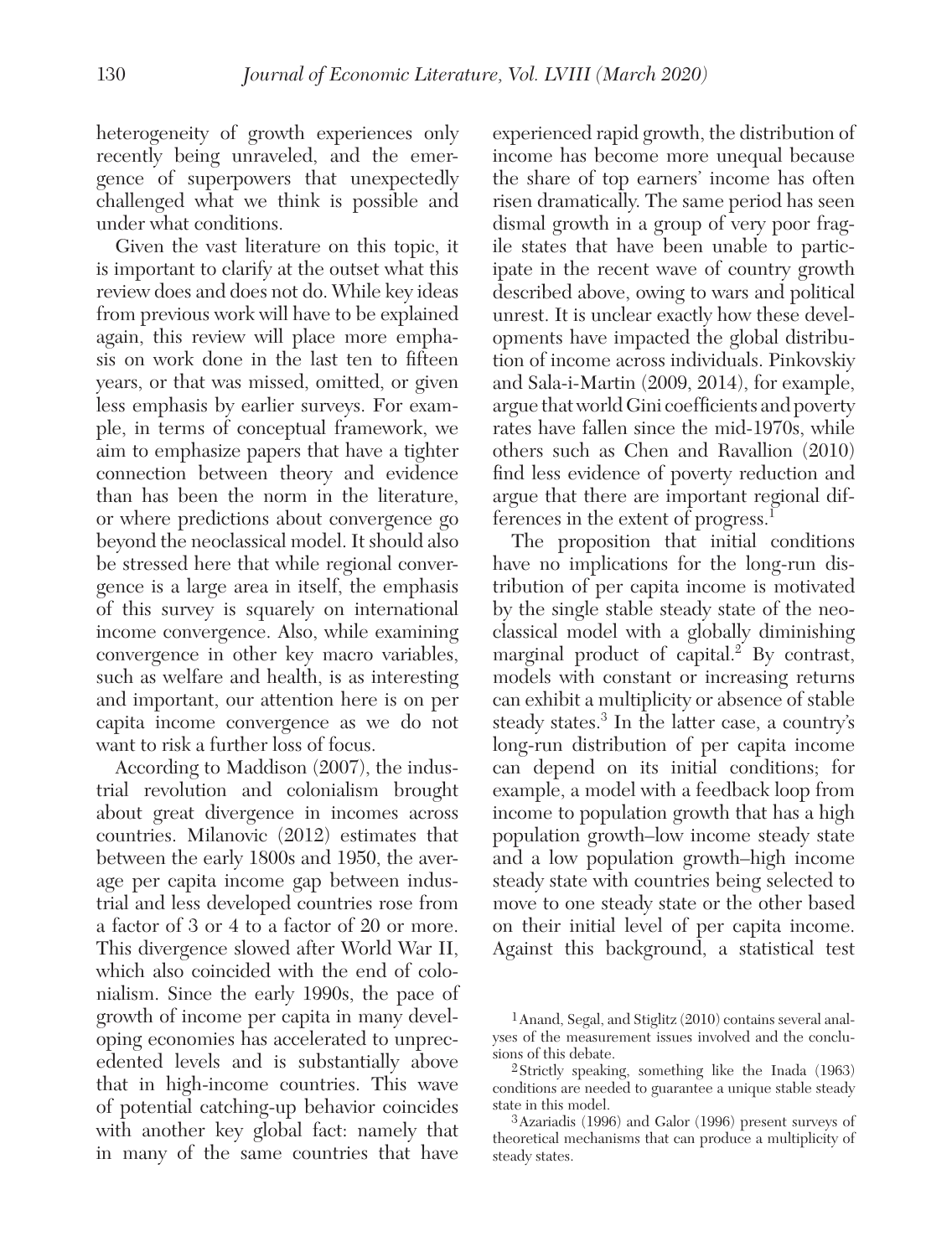with a null hypothesis of non-convergence and an alternative hypothesis of convergence can be seen as potentially informative about the sorts of models best suited to the study of economic growth.

The convergence issue has important policy implications because, if there is a single stable steady state, small-scale policy interventions can be helpful to the extent that they hasten the transition of the poor countries to inevitable prosperity. However, if there are multiple stable steady states, then large-scale policy interventions may be required to push poor economies from one basin of attraction to another. In such a world, small-scale policy interventions that fail to push countries into a different basin of attraction will eventually be undone as economies fall back to the steady state associated with the basin of attraction in which they lie. In broad terms, a multiplicity of steady states can lead to the sorts of poverty traps discussed by Collier (2007) or the hypothesized middle-income trap studied by Eichengreen, Park, and Shin (2014).

The plan for this review is as follows: We start section 2 by demonstrating the key facts and patterns of per capita GDP growth across countries over the last fifty years. We consider not only differences in growth across countries but also differences over time, with a view to getting a sense of the varied evolution of the per capita incomes in different subgroups of countries. In section 3 we first consider the definition and operationalization of the convergence concept, before discussing the theoretical foundations of the catching-up process in the closed-economy neoclassical growth model and in a more realistic open-economy model. Having examined different concepts and theoretical models of convergence, in section 4 we provide a brief summary of the tests employed in the empirical growth literature to estimate convergence. In section 5 we briefly touch on econometric issues facing estimation of convergence, before turning to empirical evidence in section 6. Given how vast the literature is on the subject, we chose to focus attention to only a selected set of key papers from panel, time series, and distributional approaches. Section 7 concludes with our assessment of the evidence and a discussion on the lessons learned so far from this voluminous literature.

# 2. Patterns and Facts on Growth over the Past Half Century

# 2.1 Context

This section presents what are, in our view, some of the more important growth patterns and facts from the past half century. We concentrate on reporting differences in growth across countries but also differences over time. The objective is to contextualize, in a very intuitive way, patterns of convergence, divergence, and other interesting growth dynamics using some very basic statistics and figures.

While it would be unreasonable to claim that fifty years' worth of data are nearly enough to draw out the main facts about long-run growth, we believe that these data can adequately and meaningfully reflect modern facts on growth.<sup>4</sup> In this short period of time, by historical standards, the world has seen unprecedented economic progress that has spanned the globe. The past half century has witnessed large improvements in living standards across many parts of the world that have transformed the prevailing landscape of economic thinking and policy. From this perspective, we aim to exposit some of the key growth trends that emerged over the past half century as parsimoniously as possible.

The analysis below is based on the Penn World Table (PWT) version 7.1 database,

<sup>4</sup> The identification problem discussed by Durlauf, Johnson, and Temple (2005, pp. 622–23) is relevant here.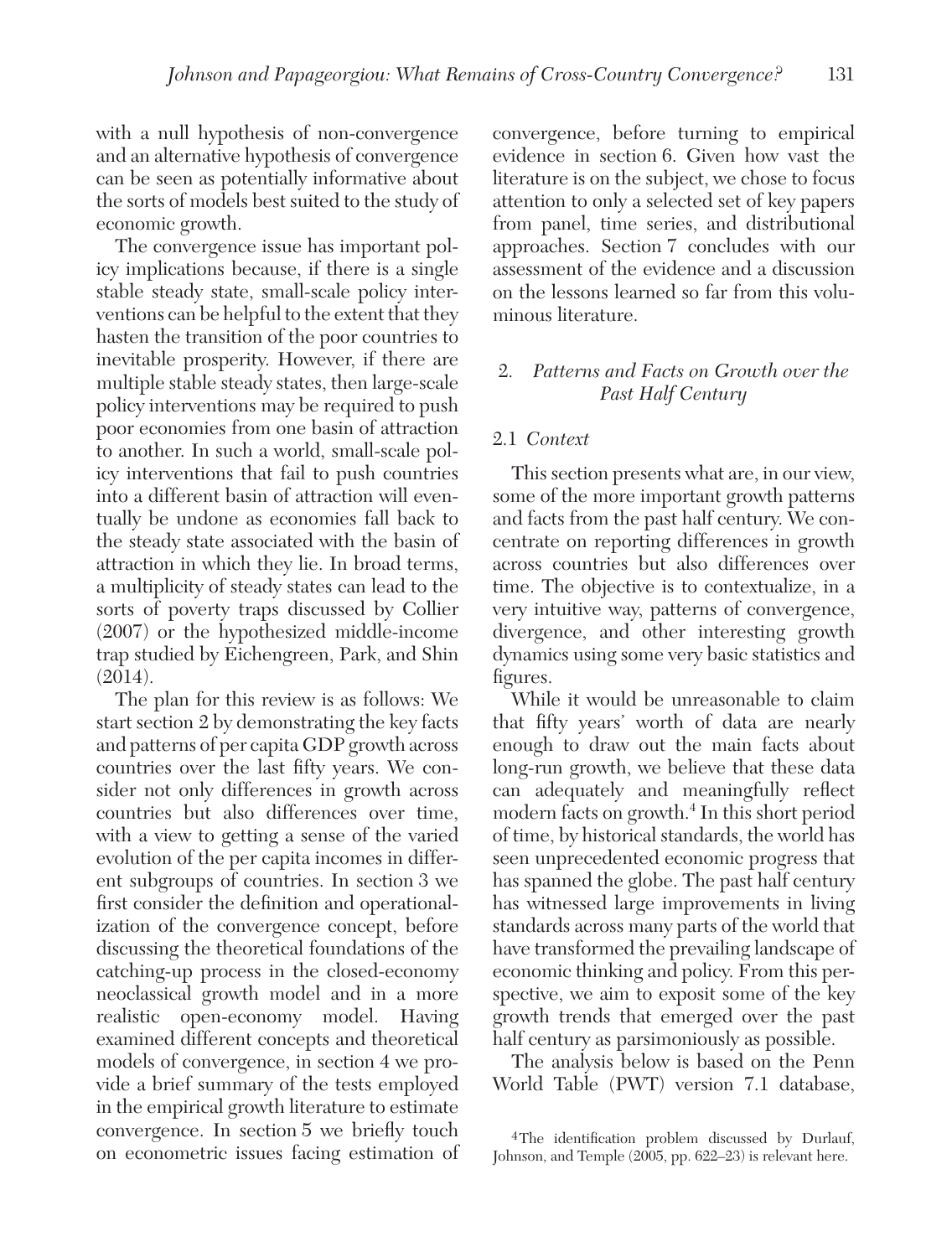covering 182 countries over the period 1950–2010.<sup>5</sup> This data set has been the gold standard of cross-country data sets and has been used extensively in the empirical growth literature, including tests of convergence—roughly 70 percent of cross-country empirical work is based on PWT, followed by World Bank's World Development Indicators (WDI), and the IMF's World Economic Outlook (WEO) data set placed a distant third. This is largely because the PWT has managed to curb well-known measurement issues related to cross-country comparability through more than forty years of continuous improvements in data collection and methodologies.<sup>6</sup>

# 2.2 Global Growth

The world as a whole has experienced unprecedented economic growth over the last half century. Average per capita purchasing power parity (PPP) adjusted GDP across the globe increased from US\$4,155 in 1960 to US\$13,368 in 2014 implying an average annual growth of 4 percent (see

6 For the stylized facts presented in this section we consider countries with populations above 1 million, to exclude small states that are likely to follow unique growth experiences. The time horizon of our analysis below is 1960–2010 as the 1950s data is quite fragmented and mostly available for industrialized economies. Using the latest published version of the tables (PWT 9.0 released in August 2016) does not change our assessment of cross-country trends.

figure 1).<sup>7</sup> While hard evidence to corroborate this claim is at best patchy, there exists a consensus among social scientists that the past half century has been the most prosperous in terms of world economic growth and welfare. At the same time, growth has been uneven across countries and also across different time periods. We consider this heterogeneity as a defining feature of the modern growth experience as we take a closer look at country experiences across income and time, next.

# 2.3 Heterogeneity across Geographical Regions

Table 1 reports average decadal growth rates in seven geographical regions as commonly classified by the IMF and the World Bank (East Asia and Pacific, Europe and Central Asia, Latin America and Caribbean, Middle East and North Africa, North America, South Asia, and sub-Saharan Africa) during the period 1960–2010. Global growth was relatively stable in the 1960s and 1970s, with all regions having positive average growth rates in the range of about 3–4 percent with the exception of sub-Saharan Africa and South Asia, which grew below 2 percent per year.

Growth rates in all regions experienced a significant decline in the 1980s, with the exception of South Asia, resulting in world growth taking a large dip. Latin America, Middle East and North Africa, and sub-Saharan Africa experienced the greatest declines, with growth falling into negative territory. For these regions the 1980s was a "lost decade," but with the exception of sub-Saharan Africa, these regions began to recover in the 1990s and 2000s.

South Asia followed a different pattern; it continued the growth of the 1960s and 1970s

<sup>5</sup> The main contribution of the PWT was to convert national measures of GDP and income into internationally comparable PPP estimates. This is done by collecting prices for the same or similar goods in different countries and deriving price indices that can be used to compare what people can actually buy. The massive undertaking of price collection, known as the International Comparison Programme/Project (ICP) is at the heart of PWT—see Deaton and Heston (2010) and Johnson et al. (2013) for detailed discussions on methodological challenges facing PWT. The PWT has reported on eight rounds of data, starting in 1970 (for more details see the pioneering papers by Kravis, Heston, and Summers 1978, and Summers and Heston 1988). There are other data sets we could use, most notably Angus Maddison's historical GDP data, but unfortunately that data set, as extensive as it is in the time dimension, it only covers a limited number of developing countries.

<sup>7</sup> Global growth rates were calculated by taking the mean of real PPP adjusted per capita GDP growth across countries.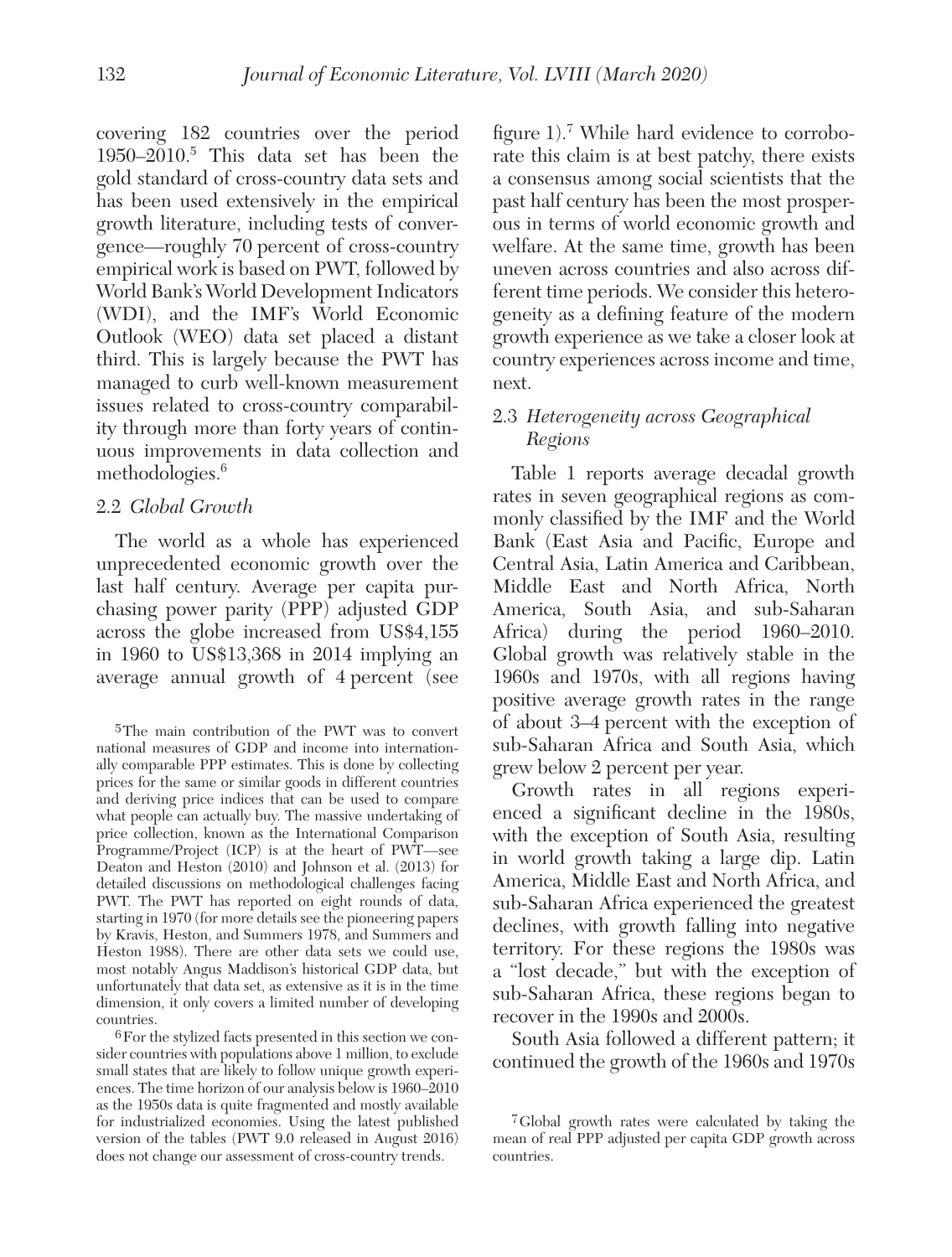

Figure 1. Average Global per Capita GDP ( 1960–2010)

Source: Penn World Tables version 7.1.

| Geographical Region          | 1960s | 1970s | 1980s  | 1990s  | 2000s |
|------------------------------|-------|-------|--------|--------|-------|
| East Asia and Pacific        | 3.9   | 3.3   | 3.2    | 3.0    | 3.6   |
| Europe and Central Asia      | 4.7   | 3.5   | 1.8    | 0.5    | 3.6   |
| Latin America and Caribbean  | 2.2   | 2.7   | $-0.6$ | 1.5    | 2.2   |
| Middle East and North Africa | 3.7   | 2.7   | $-0.9$ | 2.0    | 2.0   |
| North America                | 3.1   | 2.5   | 1.9    | 1.8    | 0.9   |
| South Asia                   | 1.6   | 1.4   | 2.1    | 0.5    | 4.5   |
| Sub-Saharan Africa           | 1.8   | 1.3   | $-0.2$ | $-0.4$ | 1.8   |
| World                        | 2.8   | 2.4   | 0.6    | 0.9    | 2.7   |

into the 1980s but saw decelerating growth in the 1990s. This was followed by a dramatic bounce back in the 2000s, during which it was the fastest growing region, recording an annual growth of 4.5 percent, something only seen previously in the 1960s in Europe. Notable also is sub-Saharan Africa's bounce back in the 2000s after very poor performances in the previous two decades (see Johnson, Ostry, and Subramanian 2007).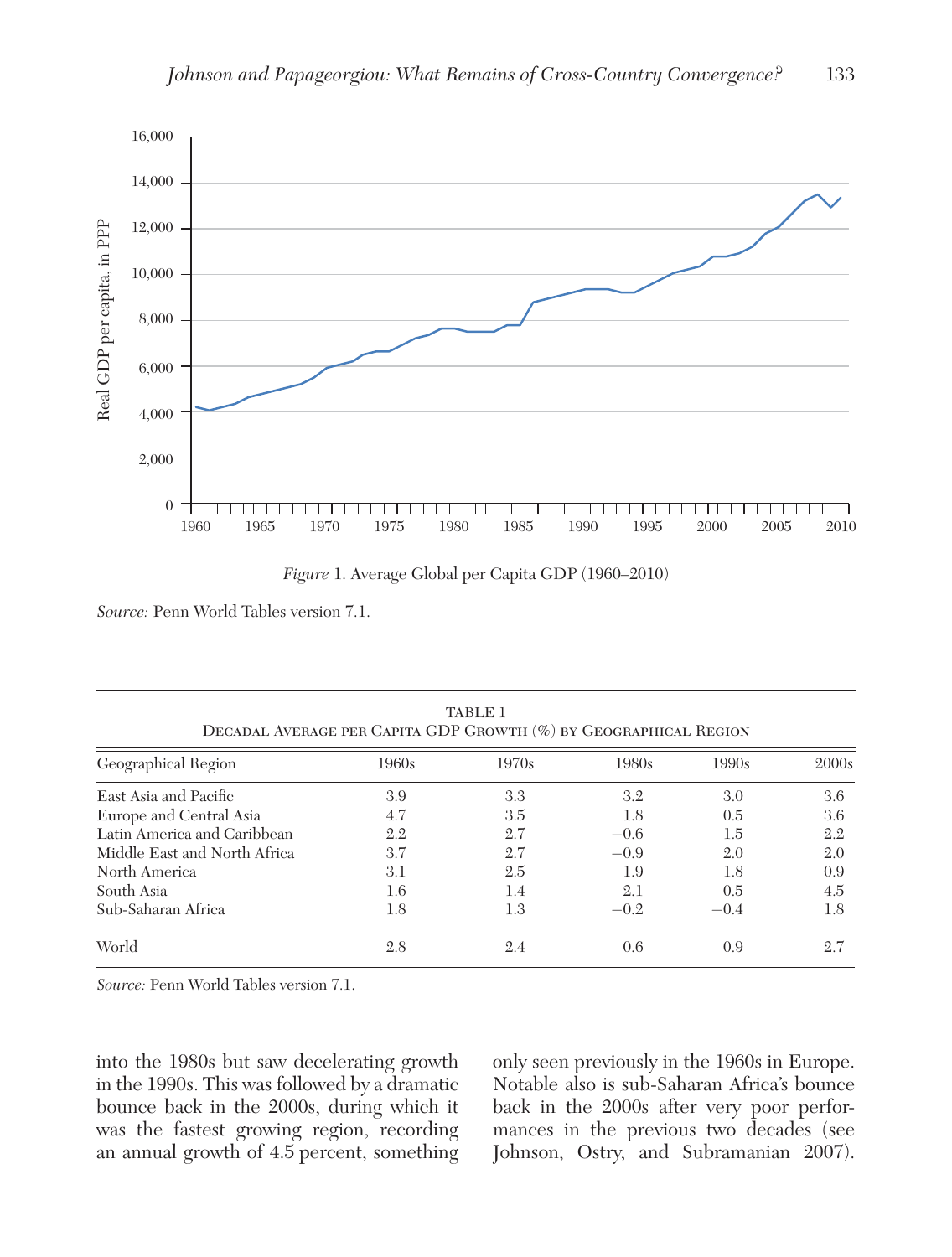

Figure 2a. Log of per Capita Income by Region ( 1960–2010)

Source: Penn World Tables version 7.1 based on balanced sample of countries. Countries with population below 1 million were dropped from the sample.

The strong performance of some African countries (such as Rwanda, Tanzania, and Botswana) had generated sentiments of optimism by some economists (see Miguel 2009, Radelet 2010), while others flagged the sharp rise in commodity prices as the main driver of this experience. Figure 2a provides an illustration of regional progress from 1960 to 2010 with South and East Asia showing remarkable improvements in per capita GDP while sub-Saharan Africa fell behind (see also figure 3).

# 2.4 Heterogeneity across Income Groups and Exporter Type

Table 2 presents average growth in three income groups—high-Income countries (HICs), middle-income countries (MICs), and low-income countries (LICs)—along with a group of countries classified as commodity exporters.<sup>8</sup> The data reveal that the three income groups followed distinct growth patterns in the past half century.

HICs began as the fastest growing set of economies, with an average annual growth of 4.7 percent in the 1960s, but have gradually become the slowest growing group in the 2000s, at 1.7 percent annual growth. In contrast, both MICs and LICs saw growth deteriorate drastically in the 1980s, before experiencing a recovery in the 2000s. Specifically, MICs suffered a severe reduction of average annual growth, from around 3 percent in the 1960s and 1970s to a dismal 0.4 percent in the 1980s. They have since

<sup>8</sup> See online appendix table A.1 for a list of countries in each grouping.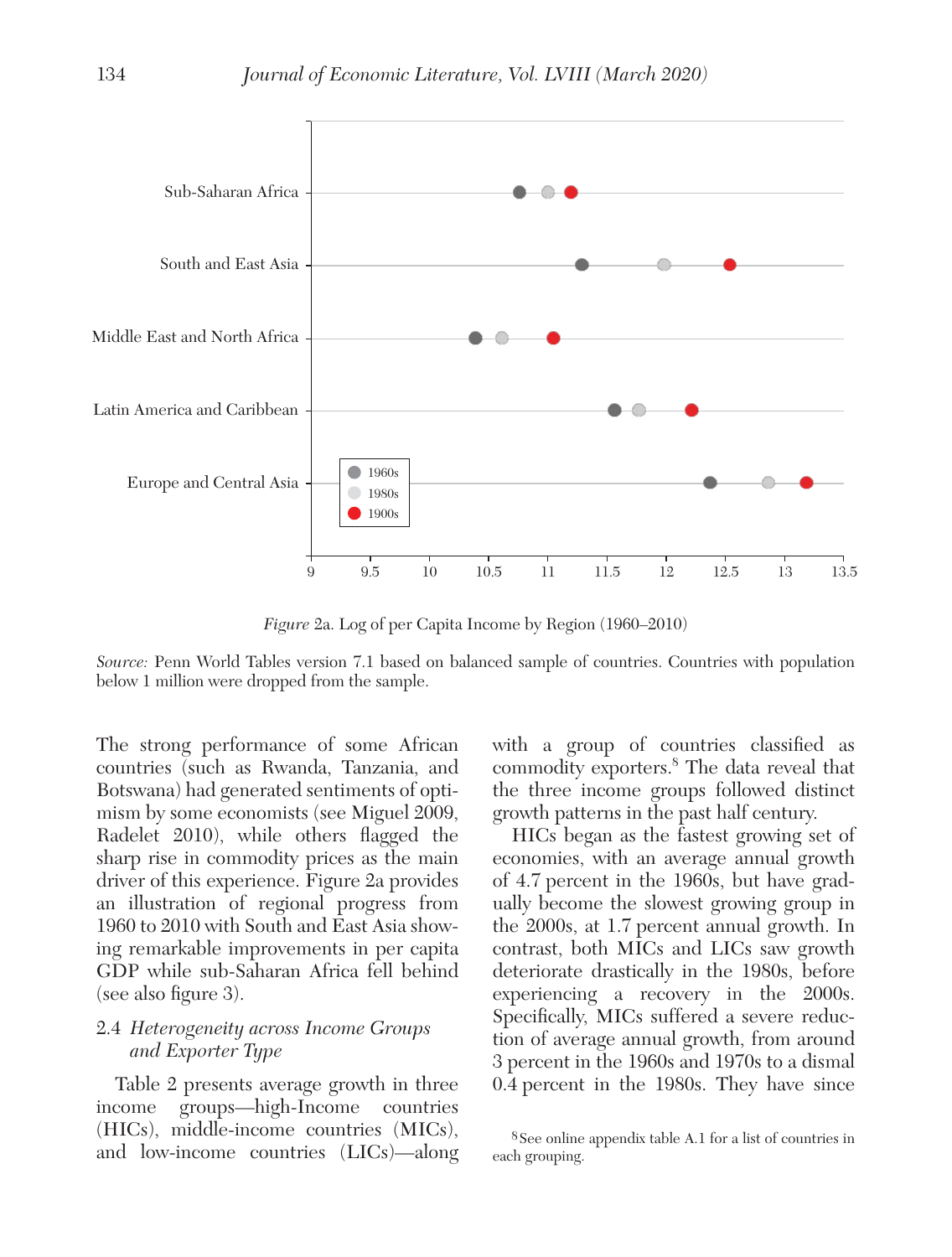

Figure 2b. Log of per Capita Income by Region (1960–2010)

Source: Penn World Tables version 7.1 based on balanced sample of countries. Countries with population below 1 million were dropped from the sample.

then recorded a strong recovery reaching an average of 3.4 percent in the 2000s.

LICs, on the other hand, faced continuous decline every decade from the 1960s to the 1990s, with negative growth rates in the 1980s and 1990s, before the surprising and unprecedented resurgence in the 2000s with 2.4 percent growth. Given recent growth successes, some LICs went from countries associated with disaster in the pre-2000 era to success stories in the post-2000 era. While many policy makers and commentators have hailed LICs' recent achievements, researchers are still trying to understand where this newly found growth is coming from. More broadly, during the 2000s we observe some convergence in relative income levels as MICs and LICs showed considerably higher growth rates than HICs. Recent data unfortunately cast doubt as to whether this upward growth trend will continue, as growth in many commodity exporting LICs has started to decelerate as commodity prices declined sharply.

The bottom panel of table 2 reports average growth rates in each of the decades in our sample for a commodity-exporting group of countries including oil and precious mineral exporters. These countries had negative growth in the 1980s and 1990s, but saw a marked reversal of fortunes in the 2000s with commodity prices exploding during the same period—for example crude oil prices shot up from around US\$19 per barrel in 2000 to over US\$130 in the first quarter of 2008 before plummeting to under US\$40 in 2016; similarly, the price of gold climbed from US\$274 per ounce in 2000 to a record high of US\$1,405 in 2010).

Figure 2b illustrates the way that HICs and MICs have opened the gap that separates them from income levels in LICs. In addition, figure 3, which plots per capita GDP in a few selected countries and income groups relative to that in the United States, paints a similar picture.

Figure 4 plots the growth rate over 1960–2010 against the 1960 level of real per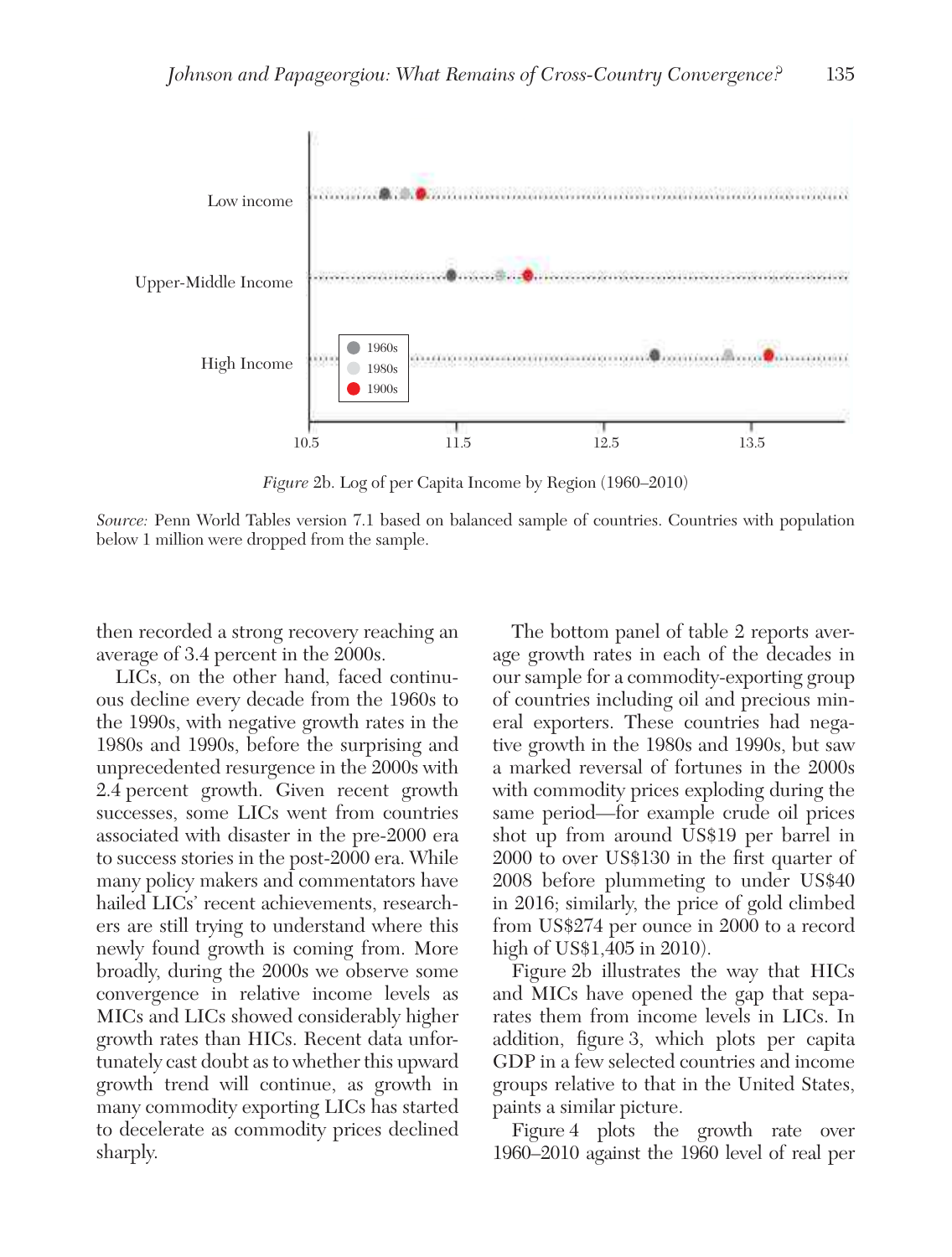

Figure 3. Income Levels Relative to the United States (1960–2010)

Notes: Income definition based on PPP converted GDP per capita (chain series), at 2005 constant prices. Countries with incomplete data were dropped out from calculations. Countries with population less than 1 million were dropped out from sample.

Source: Penn World Tables 7.1.

|                       | 1960s | 1970s | 1980s   | 1990s   | 2000s |
|-----------------------|-------|-------|---------|---------|-------|
| Income Group          |       |       |         |         |       |
| HIC.                  | 4.7   | 3.3   | 2.4     | 2.1     | 1.7   |
| <b>MIC</b>            | 2.8   | 3.4   | 0.4     | $1.4\,$ | 3.4   |
| $LIC$ (all)           | 1.4   | 0.7   | $-0.2$  | $-0.5$  | 2.4   |
| LIC (fragile)         | 1.7   | 0.7   | $-0.5$  | $-1.5$  | 1.3   |
| $LIC$ (non-fragile)   | 1.1   | 0.7   | 0.2     | 0.6     | 3.6   |
| <i>Exporter Group</i> |       |       |         |         |       |
| Commodity Exporters   | 2.1   | 2.0   | $-0.8$  | $-0.4$  | 3.0   |
| Others                | 3.0   | 2.5   | $1.1\,$ | 1.3     | 2.7   |
| World                 | 2.8   | 2.4   | 0.6     | 0.9     | 2.7   |

TABLE 2

Source: Penn World Tables version 7.1.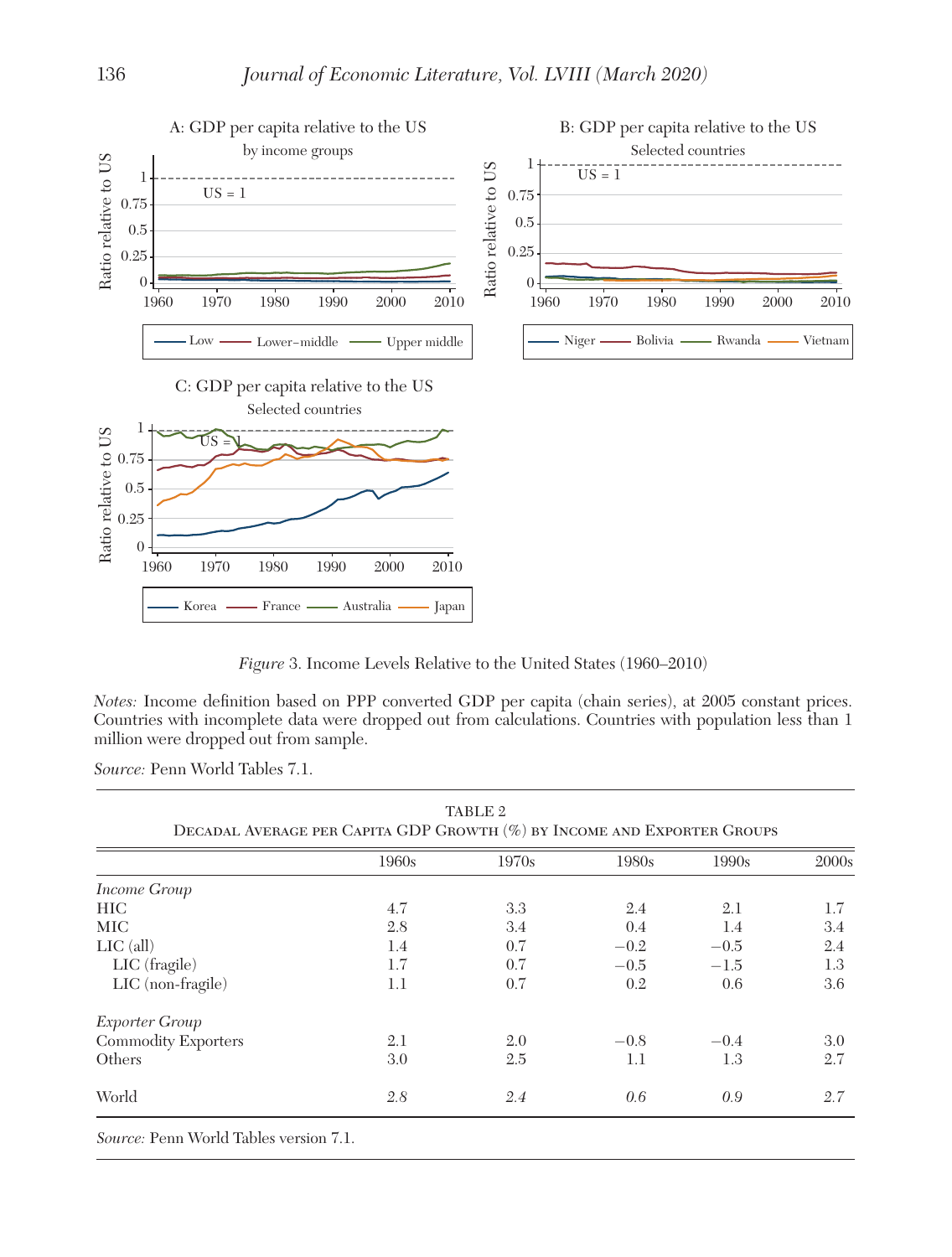

Figure 4. Growth Against Initial Income

Notes: Income definition based on PPP converted GDP per capita (chain series), at 2005 constant prices. Fitted values are shown for each group.

Source: Penn World Tables 7.1.

capita GDP for all countries for which data exist in PWT 7.1. Different versions of this plot, which present one of the most well-documented features of cross-country growth experience, have appeared in many books and papers. Some interesting observations are immediately apparent. First, countries early in their development process exhibit much more diverse growth experiences over the period compared to more advanced countries. Second, once LICs, MICs and HICs are indicated in different colors, catching-up behavior, in the form of a negative relationship between initial income and subsequent growth, is evident within each of the groups but not across the all countries. That is, local but not global catching-up behavior is observed.<sup>9</sup>

Figures 5 and 6 present estimated cross-country per capita income distributions for 1960 and 2010 and standard deviations for the distribution for 1960–2010, respectively. Calculations in both figures used a balance sample of 110 countries for which data were available. Notwithstanding the crude nature of these two figures, they reveal some notable patterns. The good news from figure 5 is that the median country income improved markedly between 1960 and 2010, from US\$2,161 to US\$6,682 (in constant prices, a growth rate of 2.3 percent per year), as indicated by the rightward shift of the center of the distribution. In 2010, only 30 percent of the countries had per capita incomes below the 1960 median, providing some evidence of the transition of some low- and middle-income countries to higher-income status. However, the figure also contains bad news inasmuch as the distribution of per capita income in countries around

<sup>9</sup> It is important to be mindful of De Long's (1988) criticism of Baumol's (1986) early observation of the different growth behavior in LICs, MICs, and HICs on the basis of sample selection and measurement error bias.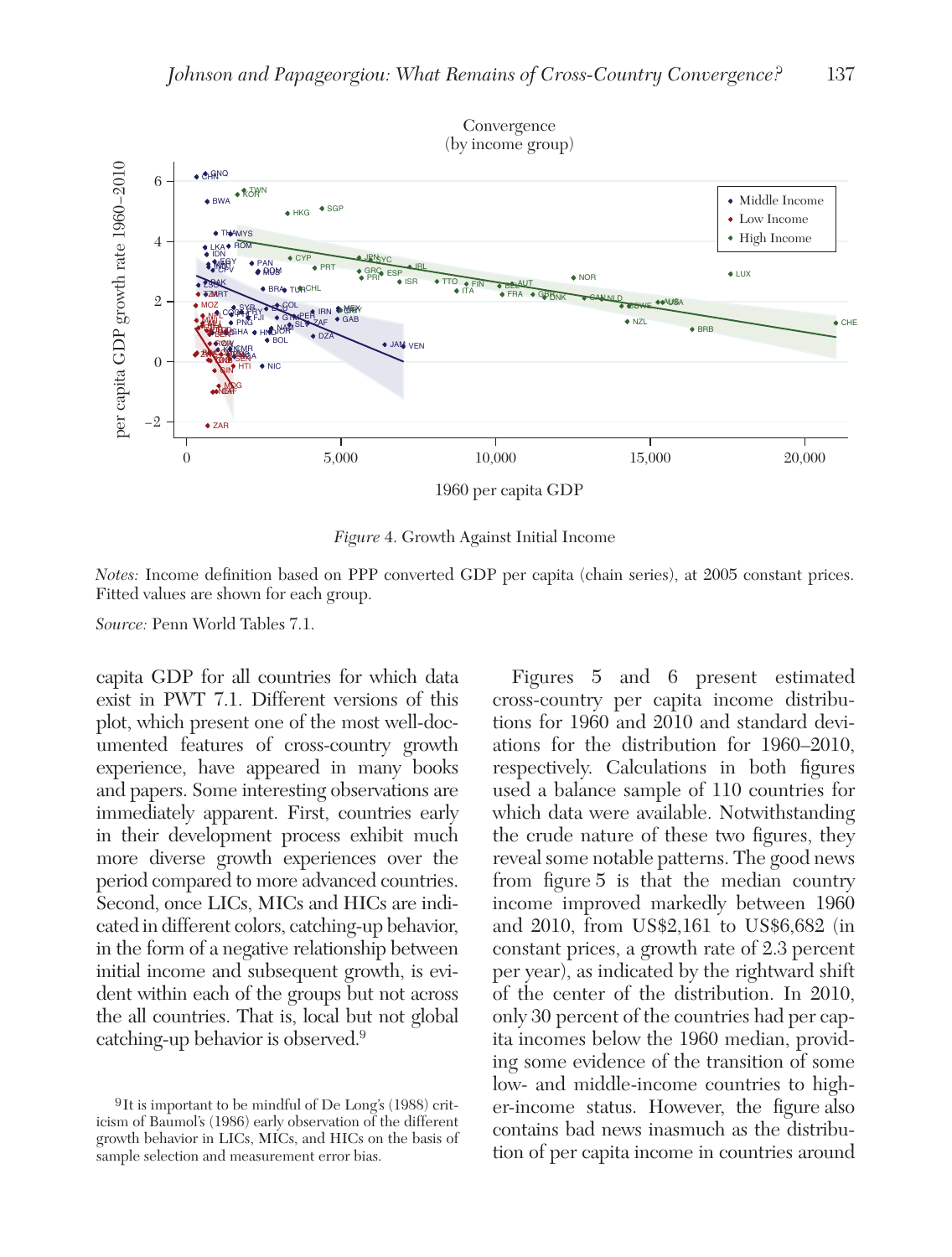

Figure 5. Cross-country Income Distribution against log per Capita GPD (1960, 2010)

Notes: Income definition based on PPP converted GDP per capita (chain series), at 2005 constant prices. Vertical lines denote median of values for respective year. Sample of countries constant across years. The densities shown are standard kernel density estimators calculated using the Epanechnikov kernel.

Source: Penn World Tables 7.1.

the world has become more disbursed over this period as the distribution elongated and became flatter.

Figure 6 shows a continuous increase in the cross-country standard deviations from 1960 until the mid-1990s, followed by a notable slowing and reversal of this trend in the midto late 2000s. The implied cessation of the rise in the cross-country dispersion of per capita income sits well with the narrative regarding the remarkable growth spurt experienced by many emerging market and developing economies since the mid-1990s—a narrative also consistent with the 2010 cross-country income distribution depicted in figure 5.

## 2.5 Heterogeneity within LICs

Table 2 also makes a distinction between what are commonly called fragile and non-fragile LICs, with the former comprising about one-third of the LICs. Fragile states are defined as countries facing political fragility, characterized by weak institutional capacity, poor governance, and conflict.<sup>10</sup> It is important to make this distinction, as there is significant variation in the experience between fragile states and the rest of LICs especially in the last two decades of our sample period. Concretely, there is a difference of over 2 percent annual growth between the two groups in both decades. This relatively recent development is quite important because it highlights that while there is a lot of optimism over the most recent growth acceleration in LICs, aggregating their experience masks a large

10 We use the World Bank's definition of fragility (see online appendix table A.1 for the list of countries which formed the baseline sample of fragile states in the analysis). On a cautionary note, we are agnostic as to whether fragile states are growing less due to their fragility or causality might go the other way around.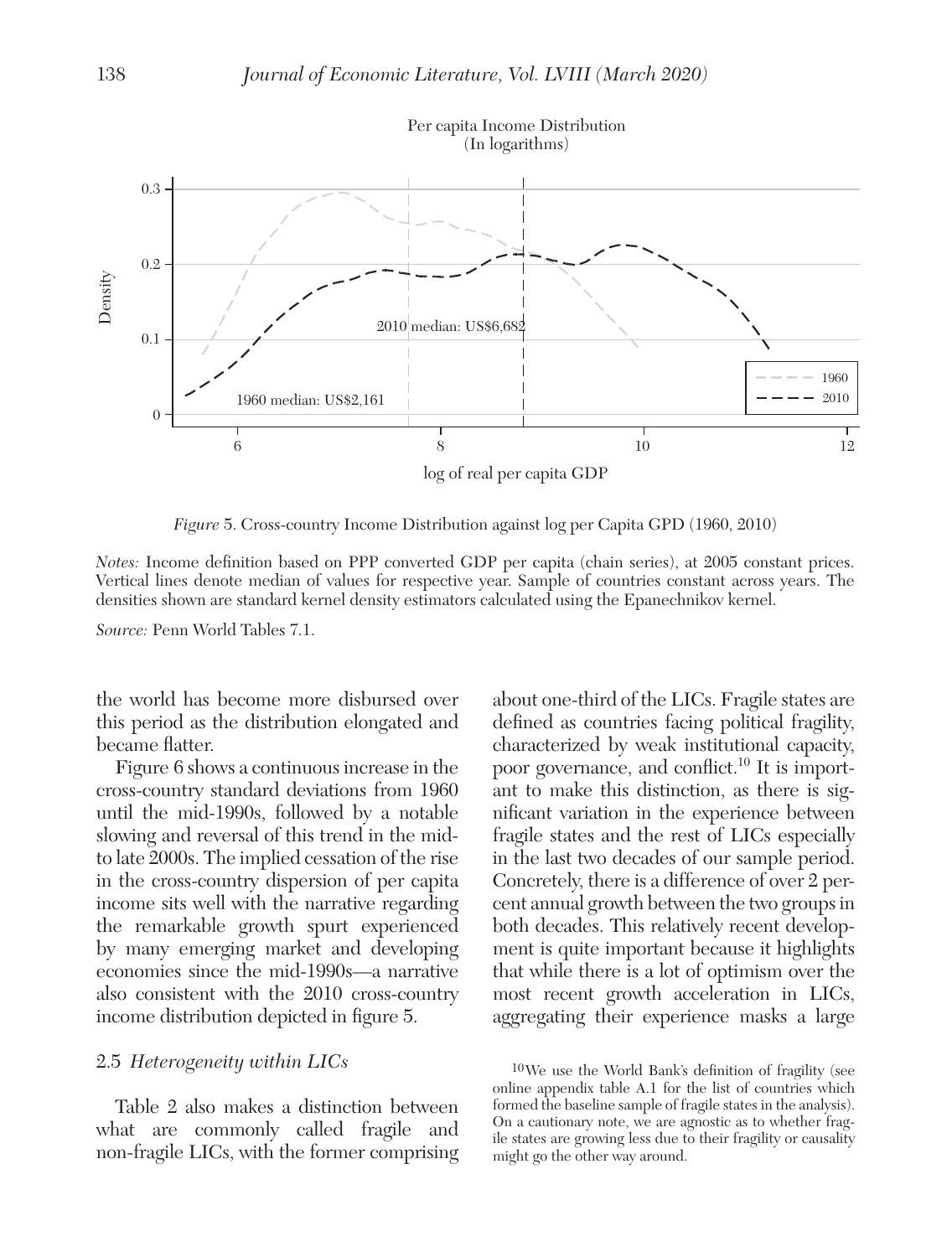

Cross−country income dispersion (1960−2010)

Figure 6. Cross-country Income Dispersion (1960–2010)

Notes: Income definition based on PPP converted GDP per capita (chain series), at 2005 constant prices. Sample of countries constant across years.

Source: Penn World Tables 7.1.

differential the performance of fragile and non-fragile states. The story that emerges is one of divergence within the LIC group. Put differently, the unprecedented growth acceleration observed in the LIC group as a whole over the past decade, after a long period of poor performance, masks the fact that only about half of these countries are contributing to the resurgence while the rest of the countries are stagnant.

# 2.6 Top and Bottom Growth Performers across Time

Table 3 reports the top ten and bottom ten growth performers for each decade in our sample. There are a number of observations that are worth making using these data. First, it is quite stunning how China moved from one of the ten worst growth performers in the 1960s (with –0.32 percent annual growth rate) to claim the first place in the list of top performers in the 1990s and 2000s (see Subramanian 2011 for an articulate and convincing account of China's rise to economic prominence). The growth experience of South Korea, which managed to make the top ten list in three consecutive decades—1970s, 1980s, and 1990s—before slowing down in the 2000s was also very impressive.

More broadly, table 3 demonstrates the dominating growth performance of Asian economies. Since the 1970s, almost half of the top ten growth performers come from Asia, a truly remarkable achievement. On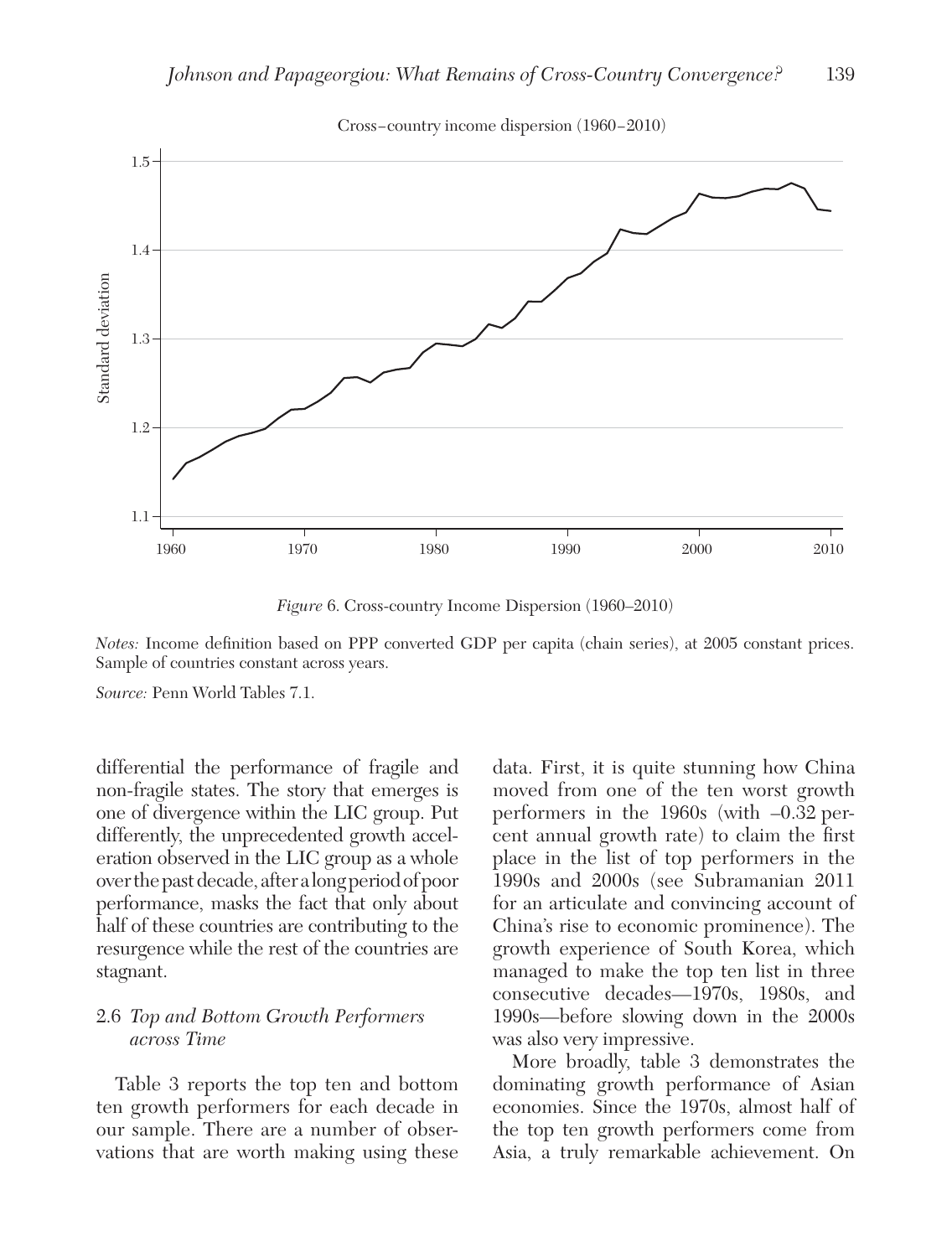| Decade | Rank              | Country             | Decade avg. GDP<br>(per capita) growth $(\%)$ Rank |     | Country              | Decade avg. GDP<br>(per capita) growth (%) |
|--------|-------------------|---------------------|----------------------------------------------------|-----|----------------------|--------------------------------------------|
|        |                   |                     |                                                    |     |                      |                                            |
| 1960s  | 1                 | Japan               | 8.98                                               | 93  | China                | $-0.32$                                    |
|        | $\,2$             | Mauritania          | 8.16                                               | 94  | Rwanda               | $-0.74$                                    |
|        | 3                 | Greece              | 7.75                                               | 95  | Algeria              | $-0.79$                                    |
|        | $\overline{4}$    | Romania             | 7.73                                               | 96  | Mauritius            | $-0.96$                                    |
|        | 5                 | Morocco             | 7.68                                               | 97  | Haiti                | $-1.51$                                    |
|        | $\,6\,$           | Hong Kong           | 7.48                                               | 98  | Guinea               | $-1.58$                                    |
|        | 7                 | Spain               | 6.92                                               | 99  | Senegal              | $-1.76$                                    |
|        | 8                 | Iran                | 6.51                                               | 100 | Nigeria              | $-2.13$                                    |
|        | 9                 | Cyprus              | 6.47                                               | 101 | Bangladesh           | $-2.14$                                    |
|        | 10                | Portugal            | 5.92                                               | 102 | Mali                 | $-2.25$                                    |
| 1970s  | 1                 | <b>Botswana</b>     | 10.85                                              | 111 | Madagascar           | $-1.44$                                    |
|        | $\,2$             | Romania             | 8.99                                               | 112 | Central Africa       | $-1.69$                                    |
|        | $\,3$             | Singapore           | 7.76                                               | 113 | Liberia              | $-1.85$                                    |
|        | $\overline{4}$    | Iraq                | 7.75                                               | 114 | Congo, Dem. Republic | $-1.94$                                    |
|        | 5                 | Korea               | 7.19                                               | 115 | Chad                 | $-3.32$                                    |
|        | 6                 | Malaysia            | 7.1                                                | 116 | Uganda               | $-3.84$                                    |
|        | $\scriptstyle{7}$ | Swaziland           | 6.82                                               | 117 | Zambia               | $-3.88$                                    |
|        | 8                 | Hong Kong           | 6.71                                               | 118 | Nicaragua            | $-4.25$                                    |
|        | 9                 | Bulgaria            | 6.51                                               | 119 | Lebanon              | $-5.2$                                     |
|        | 10                | Indonesia           | 6.34                                               | 120 | Cambodia             | $-6.52$                                    |
| 1980s  | 1                 | China               | 7.34                                               | 116 | Togo                 | $-3.27$                                    |
|        | $\,2$             | Botswana            | 6.93                                               | 117 | Venezuela            | $-3.33$                                    |
|        | 3                 | Korea               | 6.54                                               | 118 | Iraq                 | $-4.17$                                    |
|        | $\overline{4}$    | Egypt               | 5.61                                               | 119 | Nigeria              | $-4.19$                                    |
|        | 5                 | Hong Kong           | 5.25                                               | 120 | Libya                | $-4.38$                                    |
|        | 6                 | Thailand            | 5.11                                               | 121 | Bahrain              | $-4.6$                                     |
|        | 7                 | Cyprus              | 4.61                                               | 122 | Niger                | $-4.72$                                    |
|        | 8                 | Singapore           | 4.55                                               | 123 | Iran                 | $-5.11$                                    |
|        | 9                 | Kuwait              | 4.22                                               | 124 | Lebanon              | $-5.13$                                    |
|        | 10                | Lao                 | 4.08                                               | 125 | Trinidad and Tobago  | $-5.16$                                    |
| 1990s  | 1                 | China               | 8.64                                               | 138 | Azerbaijan           | $-4.63$                                    |
|        | $\,2$             | Lebanon             | 7.22                                               | 139 | Russia               | $-5.27$                                    |
|        | 3                 | Ireland             | 6.02                                               | 140 | Moldova              | $-5.93$                                    |
|        | $\overline{4}$    | Armenia             | 5.96                                               | 141 | Ukraine              | $-6.72$                                    |
|        | 5                 | Vietnam             | 5.39                                               | 142 | Liberia              | $-7.11$                                    |
|        | 6                 | Eritrea             | 5.31                                               | 143 | Sierra Leone         | $-7.23$                                    |
|        | $\scriptstyle{7}$ | Chile               | 5.11                                               | 144 | Serbia               | $-7.93$                                    |
|        | 8                 | Korea, Republic     | 4.94                                               | 145 | Afghanistan          | $-9.1$                                     |
|        | 9                 | Malaysia            | 4.88                                               | 146 | Tajikistan           | $-9.9$                                     |
|        | 10                | Singapore           | 4.31                                               | 147 | Congo, Dem. Republic | $-10.85$                                   |
| 2000s  | 1                 | Azerbaijan          | 13.19                                              | 139 | Guinea               | $-0.35$                                    |
|        | $\,2$             | Kazakhstan          | 9.2                                                | 140 | Congo, Republic      | $-0.45$                                    |
|        | $\,3$             | China               | 9.13                                               | 141 | Madagascar           | $-1.09$                                    |
|        | $\overline{4}$    | Armenia             | 8.26                                               | 142 | Togo                 | $-1.14$                                    |
|        | 5                 | Trinidad and Tobago | $8.25\,$                                           | 143 | Gabon                | $-1.48$                                    |
|        | 6                 | Afghanistan         | 8.08                                               | 144 | Central Africa       | $-1.53$                                    |
|        | 7                 | Belarus             | 7.81                                               | 145 | Timor-Leste          | $-1.73$                                    |
|        | 8                 | Angola              | 7.65                                               | 146 | Cote d'Ivoire        | $-1.82$                                    |
|        | 9                 | Albania             | 7.22                                               | 147 | Zimbabwe             | $-3.4$                                     |
|        | 10                | Lao                 | 6.59                                               | 148 | Eritrea              | $-4.62$                                    |

| TABLE 3                                                      |  |
|--------------------------------------------------------------|--|
| COUNTRY RANKINGS FOR EACH DECADE BY PER CAPITA GDP GROWTH (% |  |

Source: Penn World Tables version 7.1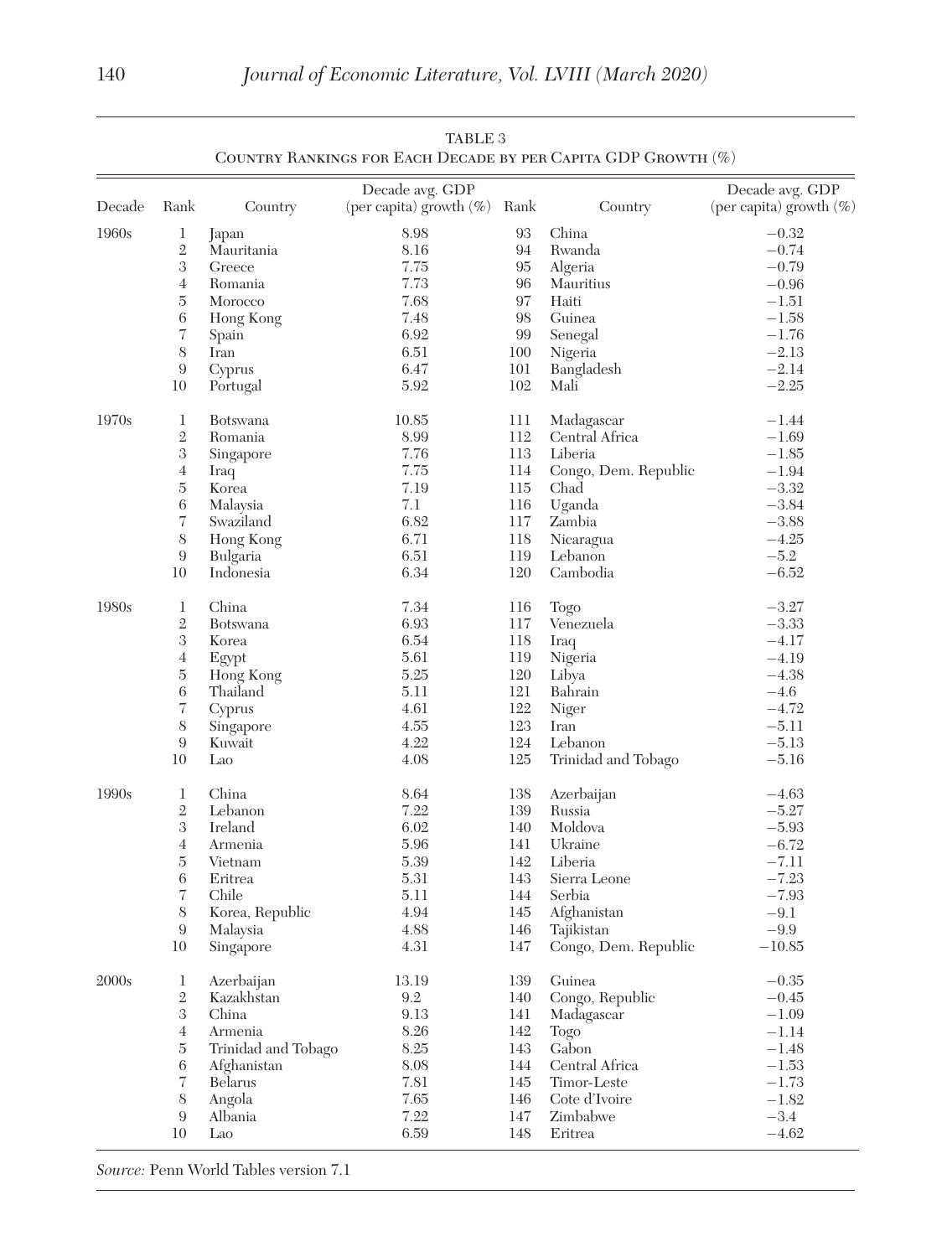the other hand, some of the poorest countries in the world, many of them fragile states, continued to record negative growth rates decade after decade. The encouraging news for developing economies emerges in the 2000s, when unexpectedly some LICs make the top ten list for the first time in decades. Unfortunately, consistent with the very poor growth performance among fragile states discussed previously, table 3 also shows that the bottom ten list is mainly composed of these countries.

## 2.7 Convergence of LICs to Middle-Income Status

How many years would it take LICs to reach MICs' income levels? To answer this question, we consider a scenario in which we assume that the average annual growth rate for each country in the past decade will prevail for the indefinite future. Then we calculate the number of years that would be required for each LIC to reach the middle-income threshold of a little over \$3,000. Table 4 reports these calculations and lists countries in ascending order of years to middle-income status. According to this simple approach, which is arguably quite optimistic in nature, Vietnam and Laos have almost reached middle income status while Moldova, Sudan, and Cambodia are within reach in less than ten years. Countries in East Africa that exhibit strong growth rates nowadays, such as Rwanda, Tanzania, and Uganda, would need about three decades to reach middle-income status, whereas Congo, Benin, and Sierra Leone are far behind, being a century or more away based on recent growth performance. This exercise serves as a reminder that huge cross-country income disparities are not likely to be easily mitigated, even under favorable assumptions.

## 2.8 Episodic Growth

An important fact in the literature of economic development is that growth in many countries, and particularly in LICs, is

| TABLE 4                                    |
|--------------------------------------------|
| NUMBER OF YEARS REQUIRED FOR SELECTED LOW- |
| INCOME COUNTRIES TO ACHIEVE MIDDLE-INCOME  |
| <b>STATUS</b>                              |

| Country          | Year  |
|------------------|-------|
| Vietnam          | 2.5   |
| Lao              | 3.7   |
| Moldova          | 6.5   |
| Sudan            | 7.6   |
| Cambodia         | 9.5   |
| Ghana            | 13.1  |
| Kyrgyzstan       | 14.4  |
| Papua New Guinea | 14.8  |
| Tajikistan       | 18.1  |
| Nigeria          | 20.0  |
| Nicaragua        | 22.0  |
| Bangladesh       | 24.9  |
| Mauritania       | 27.2  |
| Liberia          | 28.7  |
| Rwanda           | 33.9  |
| Uganda           | 36.5  |
| Nepal            | 43.0  |
| Senegal          | 46.2  |
| Cameroon         | 47.7  |
| Mali             | 50.9  |
| Burkina Faso     | 51.7  |
| Malawi           | 86.8  |
| Gambia           | 90.0  |
| Congo            | 95.6  |
| Benin            | 118.0 |
| Sierra Leone     | 120.1 |
| Haiti            | 149.5 |
| Guinea           | 228.9 |
| Niger            | 734.3 |

Note: Future growth projections are based on the average per capita GDP growth over the period 1995–2010. Countries with negative growth rates 1995–2010 are not reported.

Source: Penn World Tables version 7.1.

highly episodic and characterized by periods of accelerated growth followed by sharp decelerations, often leading to disasters. Figure 7a illustrates this claim by plotting the growth rate of each developing and advanced country in our sample for each of the 1970s, 1980s, 1990s, and 2000s against that in the previous decade. The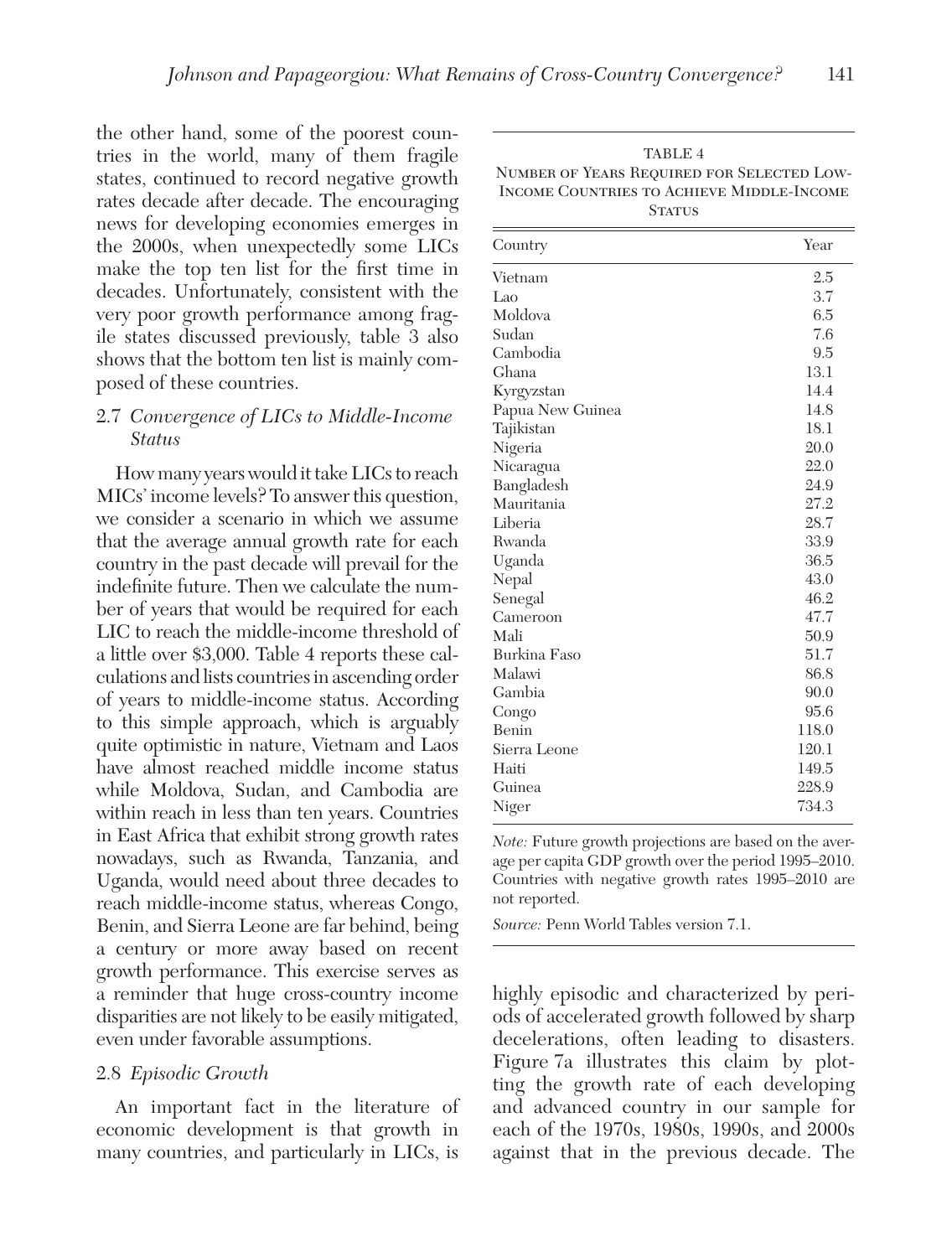

Figure 7a. Correlations of per Capita GDP Growth in Consecutive Decades (All Countries)

Notes: Income definition based on PPP converted GDP per capita (chain series), at 2005 constant prices. First decade growth rate showed on x axis.

Source: Penn World Tables 7.1.

wide dispersion of these points around the forty-five-degree line reflects the unpredictability of growth from one decade to another. Figure 7b demonstrates that the instability of growth across decades is even larger in LICs. Over the past few decades, the typical growth rate for a LIC in one decade has generally been a poor predictor of its growth rate during the next decade, while many policies and country characteristics have been more stable (Easterly et al.  $1993$ ).<sup>11,12</sup>

The empirical literature on growth spells took off after Pritchett (2000) demonstrated that the growth process, especially in developing economies, tends to be episodic. Hausmann, Pritchett, and Rodrik (2005) proposed a heuristic approach for identifying growth breaks while more recent research has focused on improving the methodology for obtaining growth breaks. For example, Jerzmanowski (2006) estimates Markov-switching regressions to characterize four distinct growth regimes and

<sup>11</sup> The correlations coefficient in LIC growth rates for the 1960s versus 1970s is 0.011, for the 1970s versus 1980s is –0.118, for the 1980s versus 1990s is 0.025, and for the 1990s versus 2000s is −0.212.

<sup>12</sup> While this type of growth nonlinearity is related to the existing theoretical literature on poverty traps, it is important to recognize that it is also quite different in that

countries need not fall into persistent underdevelopment once they experience a growth down break. Rather, the experience has been that countries tend to grow in spells and even for the very poor countries growth is not constantly low but rather start-and-stop.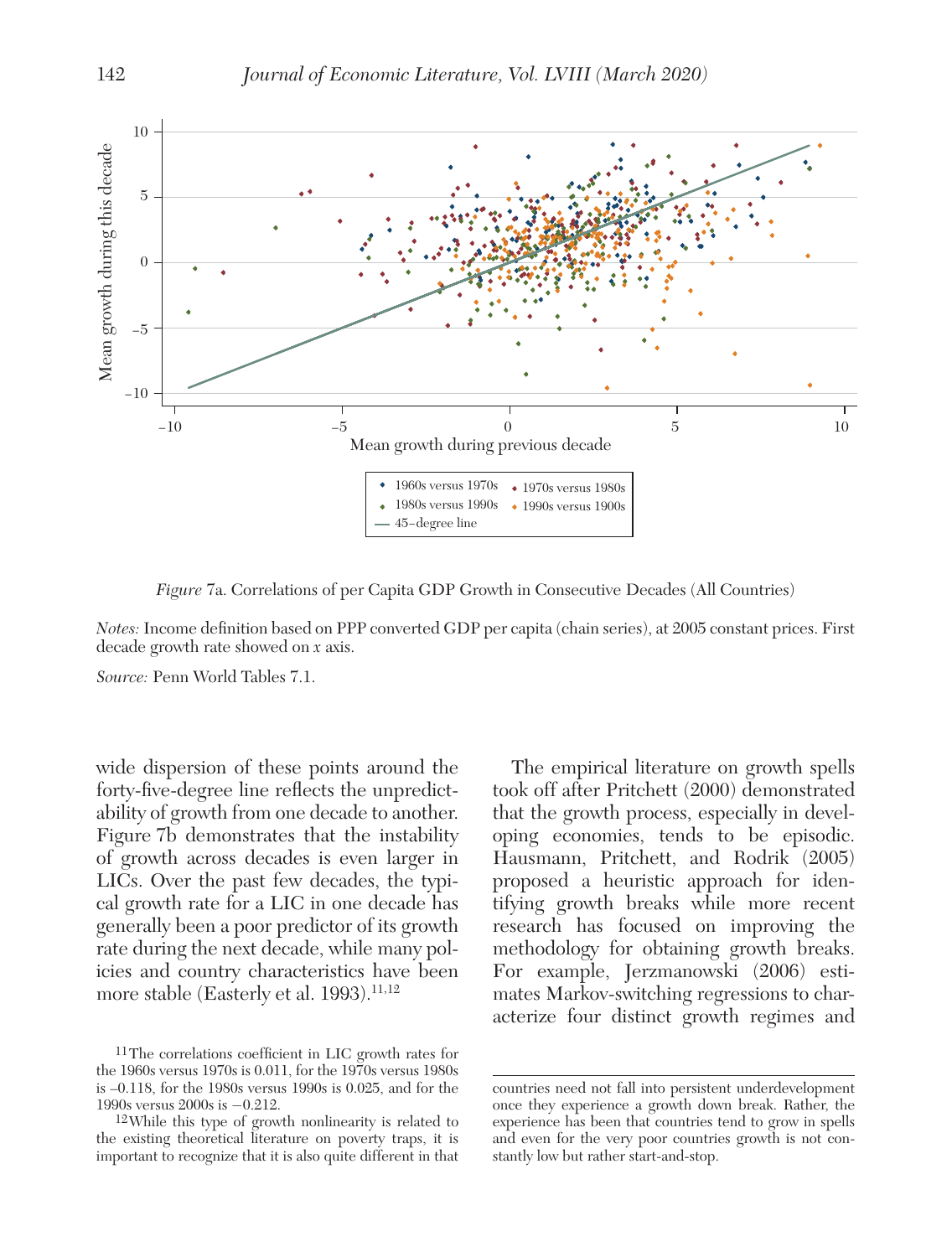

Figure 7b. Correlations of per Capita GDP Growth in Consecutive Decades (LICs)

Notes: Income definition based on PPP converted GDP per capita (chain series), at 2005 constant prices. First decade growth rate shown on x axis. Coefficient of correlation (Pearson): 1960s vs. 1970s (0.011); 1970s vs. 1980s (−0.118); 1980s vs. 1990s (0.025); 1990s vs. 2000s (−0.212).

Source: Penn World Tables 7.1.

transitions between them. Jones and Olken (2008) use the structural break econometric technique of Bai and Perron (1998, 2003), which locates and tests for multiple structural breaks within a time series to identify dates of turning points. Berg, Ostry, and Zettelmeyer (2012) turn attention to the challenge of sustaining growth accelerations by searching for determinants of the duration of growth spells.

Table 5 presents spells of growth accelerations and deceleration across decades using the methodology developed in Berg, Ostry, and Zettelmeyer (2012) and data from PWT 7.1. This table confirms that the growth experience in many countries is not smooth, but rather erratic, with the table

featuring almost as many accelerations as decelerations. Both kinds of growth spell have been observed in all five decades in our sample, but the1970s are dominated by decelerations and the 1990s by accelerations. It is also evident that growth is most episodic in developing economies (LICs and MICs), with there being only a few examples of growth spells of either kind in advanced economies. In terms of geographical dispersion, countries in sub-Saharan Africa are the most prone to episodic growth. This evidence suggests that whether convergence or divergence characterizes the long-run behavior of growth, the process is highly fragmented in developing and low-income economies.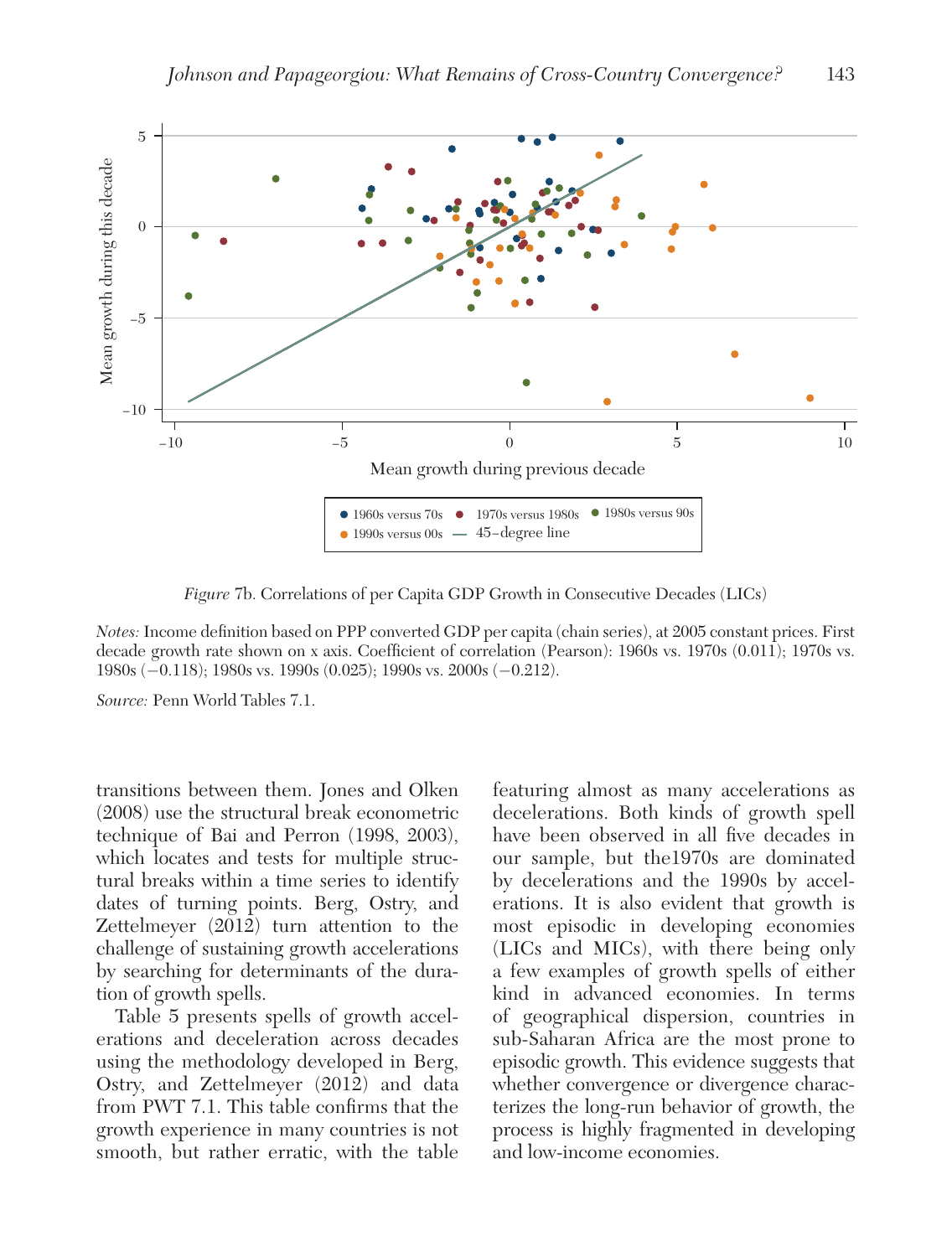|        |                                                                                                  | <b>GROWTH BREAKS BY DECADE</b>                                       |                                                                                                                                                                                                                                                                                                         |                                                                                                                                                                                                      |
|--------|--------------------------------------------------------------------------------------------------|----------------------------------------------------------------------|---------------------------------------------------------------------------------------------------------------------------------------------------------------------------------------------------------------------------------------------------------------------------------------------------------|------------------------------------------------------------------------------------------------------------------------------------------------------------------------------------------------------|
| Decade | Acclerations                                                                                     |                                                                      | Declerations                                                                                                                                                                                                                                                                                            |                                                                                                                                                                                                      |
| 1960   | Guatemala<br>Indonesia<br>Korea<br>Pakistan<br>Portugal                                          | 1962<br>1967<br>1962<br>1960<br>1967                                 | Hong Kong<br>Morocco<br>Togo<br>Zambia                                                                                                                                                                                                                                                                  | 1965<br>1963<br>1969<br>1968                                                                                                                                                                         |
| 1970   | Bangladesh<br>Cameroon<br>China<br>Ecuador<br>Egypt<br>Gabon<br>Mauritius<br>Paraguay<br>Vietnam | 1975<br>1973<br>1977<br>1970<br>1976<br>1971<br>1971<br>1973<br>1975 | Austria<br>Belgium<br><b>Botswana</b><br>Cameroon<br>Cote d'Ivoire<br>Ecuador<br>El Salvador<br>France<br>Gabon<br>Greece<br>Hungary<br>Indonesia<br><b>I</b> ran<br>Israel<br>Italy<br>Jamaica<br>Japan<br>Mauritius<br>Poland<br>Portugal<br>Romania<br>Spain<br>Swaziland<br>Switzerland<br>Tanzania | 1979<br>1974<br>1973<br>1978<br>1978<br>1978<br>1978<br>1974<br>1976<br>1973<br>1978<br>9173<br>1976<br>1973<br>1974<br>1972<br>1970<br>1977<br>1979<br>1973<br>1978<br>1974<br>1975<br>1970<br>1971 |
| 1980   | Cambodia<br>El Salvador<br>Guatemala<br>Iran<br>Jamaica<br>Tanzania<br>Uganda                    | 1982<br>1984<br>1987<br>1981<br>1980<br>1985<br>1988                 | Albania<br>Brazil<br>Bulgaria<br>Cameroon<br>Egypt<br>Guatemala<br>Mexico<br>Paraguay<br>Romania<br>South Africa<br>Trinidad and Tobago                                                                                                                                                                 | 1988<br>1980<br>1988<br>1984<br>1984<br>1980<br>1981<br>1980<br>1987<br>1980<br>1980                                                                                                                 |

(Continued)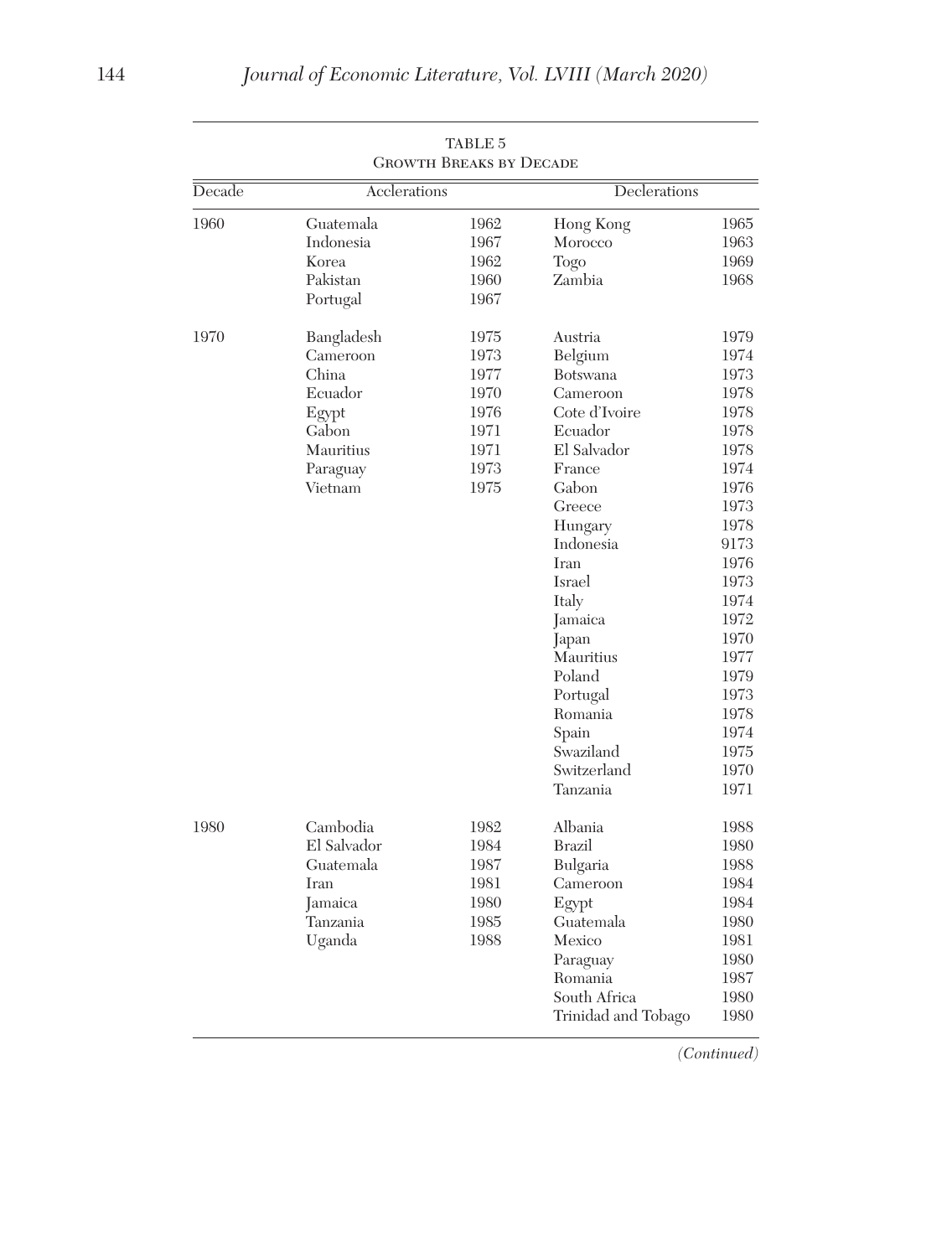| Decade | Acclerations        |      | Declerations    |      |
|--------|---------------------|------|-----------------|------|
| 1990   | Albania             | 1992 | Eritrea         | 1998 |
|        | Angola              | 1993 | Japan           | 1991 |
|        | Bangladesh          | 1996 | Korea           | 1996 |
|        | Bulgaria            | 1997 | Kuwait          | 1993 |
|        | Cameroon            | 1994 | Norway          | 1998 |
|        | Czech Republic      | 1992 | Sierra Leone    | 1994 |
|        | Ireland             | 1993 | Slovak Republic | 1990 |
|        | Kazakhstan          | 1998 | Tajikistan      | 1999 |
|        | Kyrgyzstan          | 1995 | Tanzania        | 1990 |
|        | Liberia             | 1996 | Thailand        | 1995 |
|        | Moldova             | 1994 |                 |      |
|        | Mozambique          | 1995 |                 |      |
|        | Poland              | 1991 |                 |      |
|        | Romania             | 1992 |                 |      |
|        | Serbia              | 1993 |                 |      |
|        | Sierra Leone        | 1999 |                 |      |
|        | Slovak Republic     | 1992 |                 |      |
|        | South Africa        | 1993 |                 |      |
|        | Tajikistan          | 1997 |                 |      |
|        | Tanzania            | 1997 |                 |      |
|        | Trinidad and Tobago | 1993 |                 |      |
|        | Turkmenistan        | 1995 |                 |      |
|        | Uzbekistan          | 1994 |                 |      |
|        | Zambia              | 1994 |                 |      |
| 2000   | Ethiopia            | 2003 | <b>Ireland</b>  | 2003 |
|        | India               | 2002 | Kazakhstan      | 2006 |
|        | Kazakhstan          | 2000 | Liberia         | 2000 |
|        | Laos                | 2004 |                 |      |
|        | Mongolia            | 2002 |                 |      |
|        | Uzbekistan          | 2003 |                 |      |

Based on these very basic facts, broad-based international convergence is hard to witness, but there are countries that have enjoyed very successful convergence experiences. Those typically come from the middle stages of economic development, and mostly from South and East Asia, with notable examples being China and South Korea—China managed a leap from negative growth in the 1960s to become the highest growing county in the world in the course of the next few decades, while South Korea was propelled from low-income status to high-income status within the short span of fifty years. However, the majority of the poorer countries, mostly in Africa but elsewhere too, show no movement in closing the gap that has been increasing as more advanced economies grow at a faster pace (figure 3).

# 3. Theoretical Considerations

The convergence hypothesis is often taken to be the proposition that per capita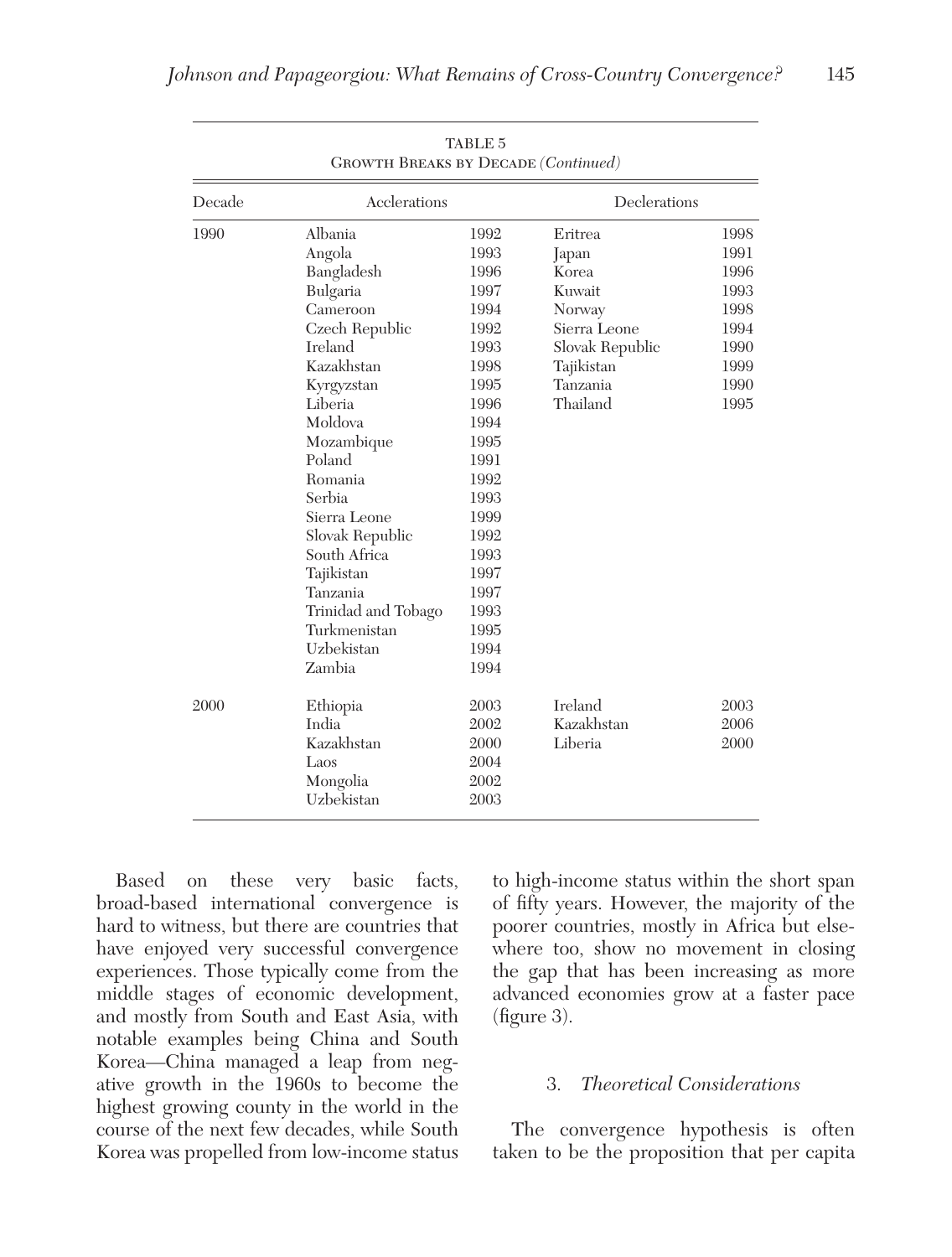incomes in different countries are somehow getting closer to each other, but it is more precisely understood as the proposition that the long-run cross-country distribution of per capita income is independent of initial conditions. This was originally conceptualized in the basic Solow–Swan neoclassical growth model where, outside of the steady state, economic growth is driven by the accumulation of physical capital. As the marginal product of capital is diminishing, this accumulation should come to a stop so that, as a result, rich countries' growth will slow allowing poorer countries to catch up. Much of modern growth economics introduces other sources of heterogeneity, notably technological progress (both innovation and adoption) and human capital accumulation as well as differences in geography, institutions, and policy, which may slow down or speed up the process of convergence.

In this section, we briefly review the theoretical underpinnings of convergence by providing a sketch of how dynamics should be thought about under the basic Solow model and other more modern theories. The section is then rounded off with "economically interesting" notions of convergence that fall into two logically distinct convergence concepts that are predominant in the literature: one suggesting that disparities between countries simply disappear with time; the other advocating that convergence is inherently dependent on a given country's limiting behavior from certain initial conditions. This naturally leads to the question of absolute versus conditional dissipation of initial disparities.

The original theoretical foundation of the convergence hypothesis is the unique stable steady state in the standard one-sector neoclassical growth model. This property follows from the standard conditions on the production function of a strictly diminishing marginal product of capital that takes all values between infinity and zero as the capital

stock rises from zero to infinity. Ignoring population growth and technological progress, in the Solow–Swan version of the neoclassical model with an exogenous saving rate of s, the growth rate of capital per worker,  $k$ , is given by  $g_k = sf(k)/k - \delta$  where  $f(k)$  is the (intensive form of the) production function and  $\delta$  is the depreciation rate. The assumptions on  $f(k)$  ensure that  $f(k)/k$  declines monotonically from infinity to zero as  $k$  rises so that  $g_k > 0$  for small positive k pushing k toward the single value of  $k$ , independent of the initial quantity of capital per worker, where  $s f(k)/k = \delta$ . This ensures the existence of a unique, stable steady state that is eventually reached for any initial  $k > 0$  and it is in this sense that the long-run outcome of the economy is independent of its initial conditions.

To move beyond the basic Solow–Swan model, we can draw on growth and development accounting calculations showing that growth is driven by the accumulation of both human and physical capital as well as improvements in technology or total factor productivity. To fix ideas, suppose that the aggregate production function can be written as  $Y = AF(K, hL)$  where Y is GDP, A is the level of technology, K is the stock of physical capital,  $L$  is the labor force,  $h$  is human capital per worker, and  $F$  is a production function, which we assume to exhibit constant returns to scale in its two arguments. Using that assumption, we can write per capita output as  $y = AF(k, h)$  where  $y = Y/L$ and  $k = K/L$ . As in the basic Solow–Swan model, the assumption of diminishing returns to the accumulable factors of production  $k$  and  $h$  yields convergence to a steady state and the addition of the assumption of a common level of technology A implies that the steady state is common across countries.<sup>13</sup>

<sup>13</sup> See, for example, the exposition in Durlauf and Johnson (1995).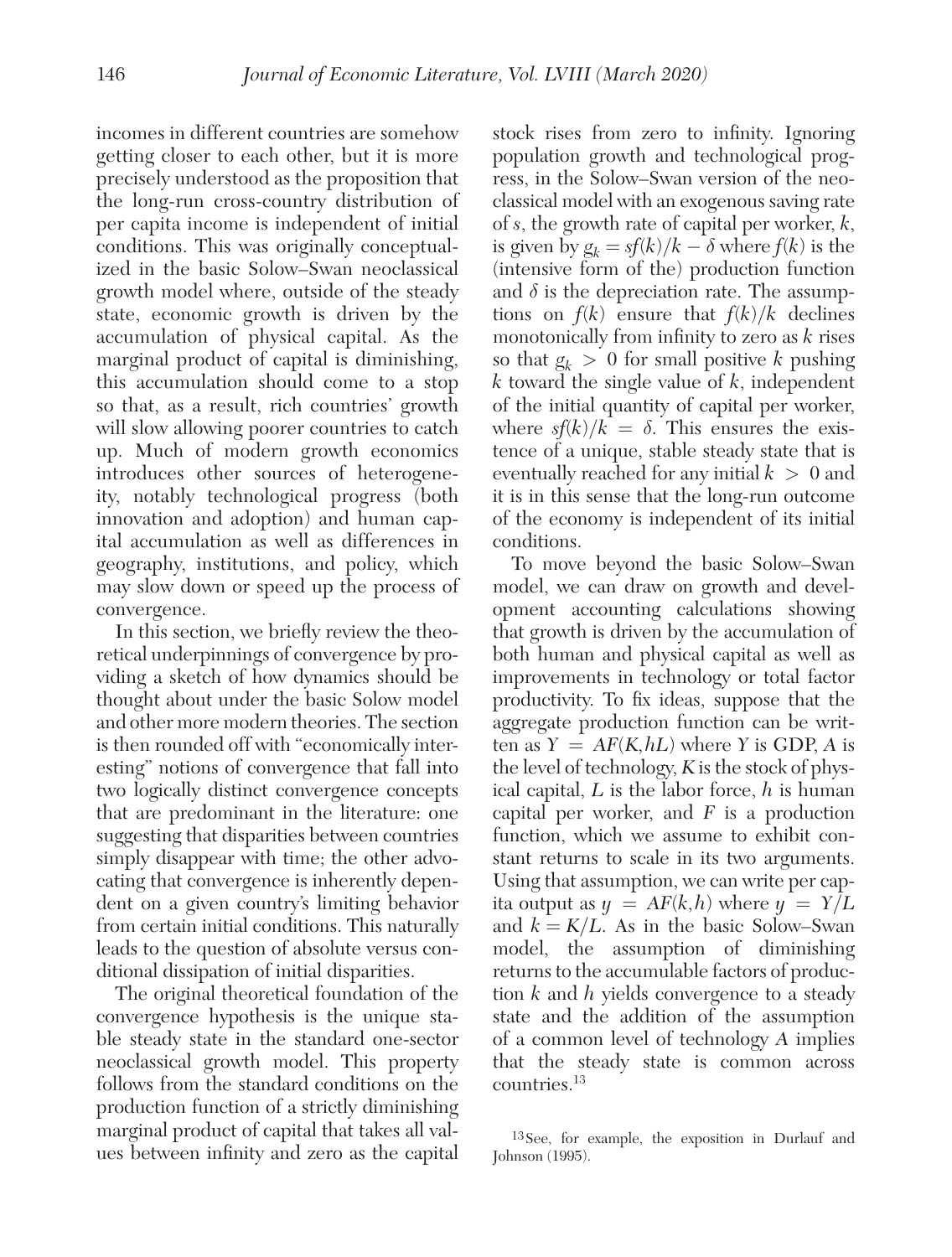The assumption of diminishing returns to human capital is justified by the observation that higher education is bounded from above and by studies in labor economics finding that human capital's contribution to income is diminishing (see, e.g., Becker  $1994$ ).<sup>14</sup> Nonetheless, as a voluminous literature has shown, this is not clear at all with respect to productivity improvements stemming from technological innovation and adoption (see, e.g., Schumpeter 1950, Aghion and Howitt 1992, Zeira 1998). The assumption of a common level of technology is not innocuous but was implicit in much of the early convergence literature.<sup>15</sup> As we discuss below, more recent work has emphasized the inability of some countries to reach the technological frontier as an obstacle to convergence.

To go beyond the exogenous technological progress of the basic Solow–Swan model, we follow a very simple formulation proposed in Aghion (2004). In this model, a country's productivity A grows over time according to  $\dot{A} = \lambda \varphi (A^{\text{max}} - A)$ , where  $A^{\text{max}}$  is the worldwide technological frontier and  $\lambda \varphi$  is the rate of creative destruction  $(\lambda)$  measures the productivity of research and development (R&D);  $\varphi$  is the R&D intensity, measured as the productivity-adjusted quantity of final output devoted to R&D). Defining  $a = A/A^{\text{max}}$  and letting g denote the growth rate of  $A^{max}$  yields  $\dot{a} = \lambda \varphi (1 - a) - a \ddot{g}$  as the differential equation describing knowledge transfers generate convergence to the global growth rate. Similar to the law of diminishing returns in the neoclassical growth model, as

the gap between the country's average productivity and the worldwide leading-edge,  $1 - a$ , narrows, innovations will raise productivity at a decreasing rate.

Embedded in a version of the Solow–Swan model with technological progress, this setup yields  $g_k = sf(k)/k - [\delta + \lambda \varphi(a^{-1} - 1)]$  as the rate of the growth rate of capital per intensive worker,  $k = K/AL$ . While this equation seems similar to that above derived from the standard Solow–Swan model, there are two drivers of convergence behavior here. As before, there is the declining marginal product of capital but, in addition, there is the adoption of technologies that propel growth by pushing the level of technology in a country toward the worldwide technological frontier. Perhaps more importantly, this model also admits the possibility of convergence club behavior. In countries where there are sufficiently high barriers to technological innovation or adoption due to, for example, corrupt institutions, poorly defined intellectual property rights, low supply of skilled workers, and credit constraints (see Aghion et al. 2016, Howitt and Mayer-Foulkes 2005),  $\varphi$  will be zero. Such countries will be left behind while those counties with positive  $\varphi$  move toward the technological frontier, thus creating two groups of countries with group membership dependent on initial conditions.

Despite its fundamental insights, the elementary Solow–Swan model suffers at least one potentially important drawback in the convergence context in that it is a closed-economy model while most countries, even some of the poorest and the smallest, have, at least to some extent, borders open to trade and capital flows. Some of the recent literature has introduced open economy growth models that consider trade and capital flows to be elemental drivers of globalization and growth. Examples of such models that consider the issue of convergence include Barro, Mankiw,

<sup>14</sup> As a voluminous literature has shown, it is far from clear that this assumption is warranted with respect to productivity improvements stemming from technological innovation and adoption (see, e.g., Schumpeter 1950, Aghion and Howitt 1992, Zeira 1998).

<sup>15</sup> Mankiw (1995, p. 301), for example, argues that for "understanding international experience, the best assumption may be that all countries have access to the same pool of knowledge, but differ by the degree to which they take advantage of this knowledge by investing in physical and human capital." Romer (1993) offers a contrasting view.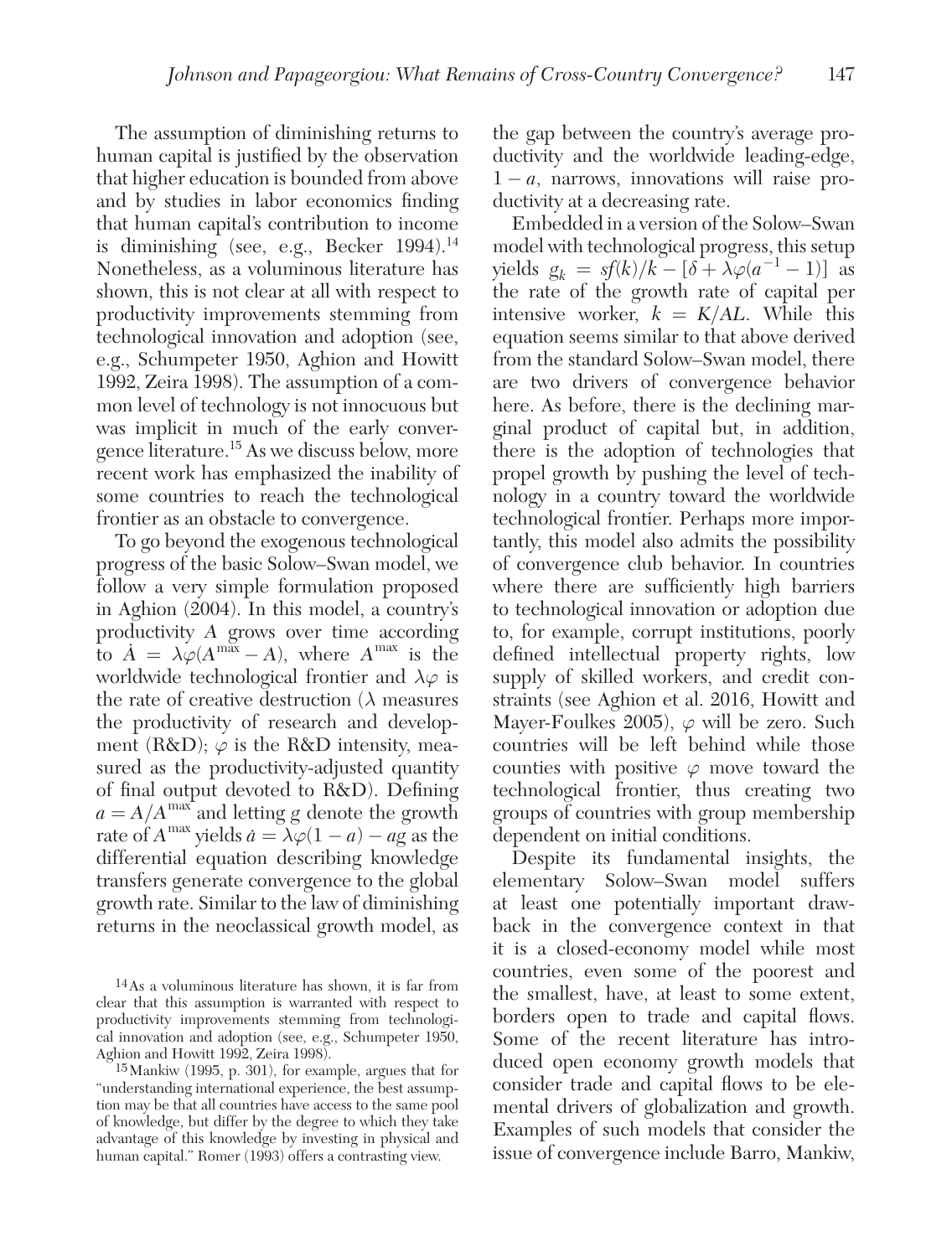and Sala-i-Martin (1995); Ventura (1997); Cuñat and Maffezzoli (2004); and Oxborrow and Turnovsky (2017). Of course, in an open-economy growth model with perfect international capital mobility convergence would happen instantly because incipient cross-country differences in rates of return on capital would be immediately eliminated. To explain why we do not observe equalization of cross-country return on capital and therefore immediate convergence, we need to consider possible frictions in international capital markets that slow convergence or eliminate it all together.

To exposit these ideas, we use an elementary open economy model, from Obstfeld and Rogoff's (1996) textbook, which allows for international borrowing and lending under credit market imperfections. In this overlapping generations model, a small open economy faces a fixed world interest rate r. Individuals in this economy live two periods, working only in the first period and earning wage  $w_t$ . Individuals can borrow in the world capital market an amount  $b_t$  (up to a fraction  $\eta > 0$  of their earnings). Savings is based on individual choice rather than being a constant fraction of income as in the Solow– Swan model.

As in the standard neoclassical model, the equilibrium domestic interest rate  $r^d$ is equal to net marginal return to domestic investment,  $r^d = \tilde{f}'(k) - \delta$ . This rate can exceed the world rate  $r$  if the international borrowing constraint is binding. An individual at the first period of life maximizes the standard logarithmic utility function,  $U_t = \log(c_t) + \theta \log(c_{t+1}),$  subject to the constraints  $k_{t+1} + b_{t+1} = w_t - c_t$  and  $c_{t+1}$  $= (1 + r_{t+1}^d)k_{t+1} + (1+r)b_{t+1}$  where  $c_t$  is the individual's consumption in period  $t$  and  $b_{t+1}$  is an individual's assets abroad that are subject to the constraint  $b_{t+1} \ge -\eta w_t$ . For simplicity of exposition, we omit the details of this standard maximization problem and proceed as in Obstfeld and Rogoff (1996)

with considering the three possible cases that are implied by the model for a country that opens itself to world capital markets after having reached its autarkic steady state.

If  $r^d < r$  initially, then the small open economy becomes a net creditor in the international capital market and  $r^d$  converges to r in one period implying absolute and rapid convergence in the steady state. However, if  $r_{t+1}^d > r$ , the borrowing constraint will bind so that  $b_{t+1} = -\eta w_t$ , which yields

(2) 
$$
k_{t+1} = w_t - c_t - b_{t+1}
$$
  
=  $\left[ \frac{\theta(1+\eta)}{1+\theta} + \frac{(1+r)\eta}{(1+\theta)(1+r_{t+1}^D)} \right] w_t.$ 

It is interesting to note that setting  $\eta = 0$  the model collapses to one resembling a closed economy Solow growth model, albeit with log utility maximizing agents (and noticing that  $w_t$  represents savings out of output). Equation (2) implies that greater capital inflows from international markets would speed up convergence because easing the borrowing constraint would lower  $r^d$ , thereby increasing the rate of capital accumulation. Letting  $k_{ss}^d$  denote steady-state capital stock under constrained borrowing and  $k_{ss}^u$  that in the absence of a borrowing constraint, one can show that  $k_{ss}^d > k_{ss}^u$ is the same as  $k_{ss}^u < (\varphi w_{ss}/(1+\varphi)) + \eta w_{ss}$ where  $w_{ss}$  is the wage of the agent in the first period of life in the unconstrained steady state. This condition offers an intuitive explanation of convergence dynamics in this model, as it states that if the individuals' saving  $(w_{ss})$  plus maximum amount possible from international capital markets are sufficient to finance  $k_{ss}^u$ , then the economy will achieve convergence to the unconstrained steady state  $k_{ss}^u$ . If, however, this inequality is reversed the economy will not ever converge to steady state  $k_{ss}^u$  simply because the wage and maximum possible foreign borrowing would not be sufficient to finance  $k_{ss}^u$ .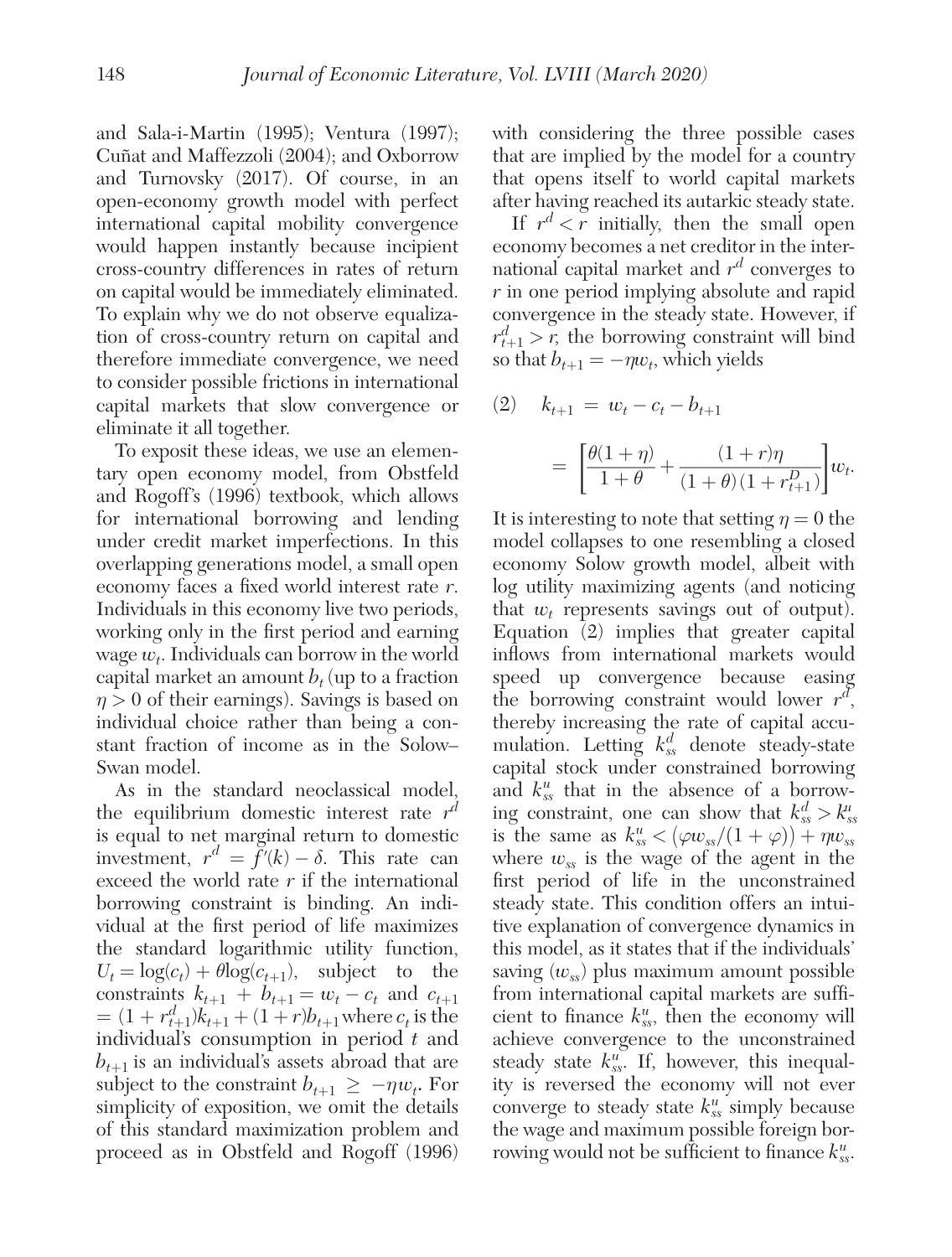In sum, this model demonstrates in a very tenable and intuitive way how market imperfections can deliver convergence dynamics that are compatible with the reality of more integrated global economy and consistent with evidence from the various empirical approaches that we discuss below.<sup>16</sup>

These and other theoretical growth models provide a variety of sources of heterogeneity in long-run outcomes. The empirical challenge is to determine if that heterogeneity represents the long-run effect of initial conditions and so is at odds with the convergence hypothesis, or if it merely represents cross-country microeconomic variation. An example of latter case would be something that can be conceived of as parameter variation in the Solow–Swan model, such as different exogenous saving rates, the removal of which would permit a common long-run outcome in the absence of differences in initial conditions. In the former case, the obstacle to convergence between two countries would be membership of different basins of attraction of the process describing the evolution of per capita income so that the initial conditions defining that membership have long-run effects. We now turn to an outline of the empirical convergence concepts that have been employed in response to this challenge.

#### 4. Convergence Concepts

The most elementary convergence tests are the so-called  $\beta$ -convergence tests. Often these tests use a log-linearized version of the neoclassical growth model to motivate estimation of equations of the form

$$
(3) \ \log(y_t/y_{t-\tau}) = \alpha + \beta \log(y_{t-\tau}) + u,
$$

where  $\tau > 0$ ,  $\alpha$  and  $\beta$  are parameters, and  $u$  is an error term. A test of the hypothesis  $\beta = 0$  against the alternative  $\beta < 0$  is then construed as a test for convergence, as the neoclassical model implies that a country will grow more quickly the further it is from the steady state, which is implied by  $\beta < 0$ . This approach to testing the convergence hypothesis has been widely implemented as a cross-section test for a group of countries as well as a panel test for a group of countries over time. Durlauf, Johnson, and Temple (2005) contains an extensive survey of this literature and discusses at length its econometric and conceptual pitfalls.

As a test of convergence as the irrelevance of initial conditions, such  $\beta$ -convergence tests require that initial income be a sufficient statistic for a country's initial conditions. To the extent that initial conditions are also reflected in cross-country variation in  $\alpha$ , these tests can have low power against non-convergent alternatives, a point originally developed in Bernard and Durlauf (1996). Several studies, among them Durlauf and Johnson (1995), Tan (2010), and Fiaschi, Lavezzi, and Parenti (2019) have found that variables other than initial income (literacy, institutional quality, ethnic fractionalization, life expectancy, share of Catholics) are capable of defining groups of countries in which exhibit similar within-group long-run behavior but different across-group long-run behavior. Such results imply that initial income does not contain all of the information needed to determine the long-run distribution of a country's per capita output.

While the neoclassical model is the motivation for tests of the convergence hypothesis in early work such as Barro (1991), Barro and Sala-i-Martin (1992), and Mankiw, Romer, and Weil (1992), still earlier work such as Abramovitz (1986) and Baumol (1986) was motivated by considerations of technology transfers and capital flows from "leader" to

<sup>16</sup> In developing a theory of gradual adjustment of capital in an open economy, an alternative to imperfect capital markets model presented above is the model of convex adjustment costs to investment and Tobin's  $q$  (see, e.g., Battisti, di Vaio, and Zeira 2016).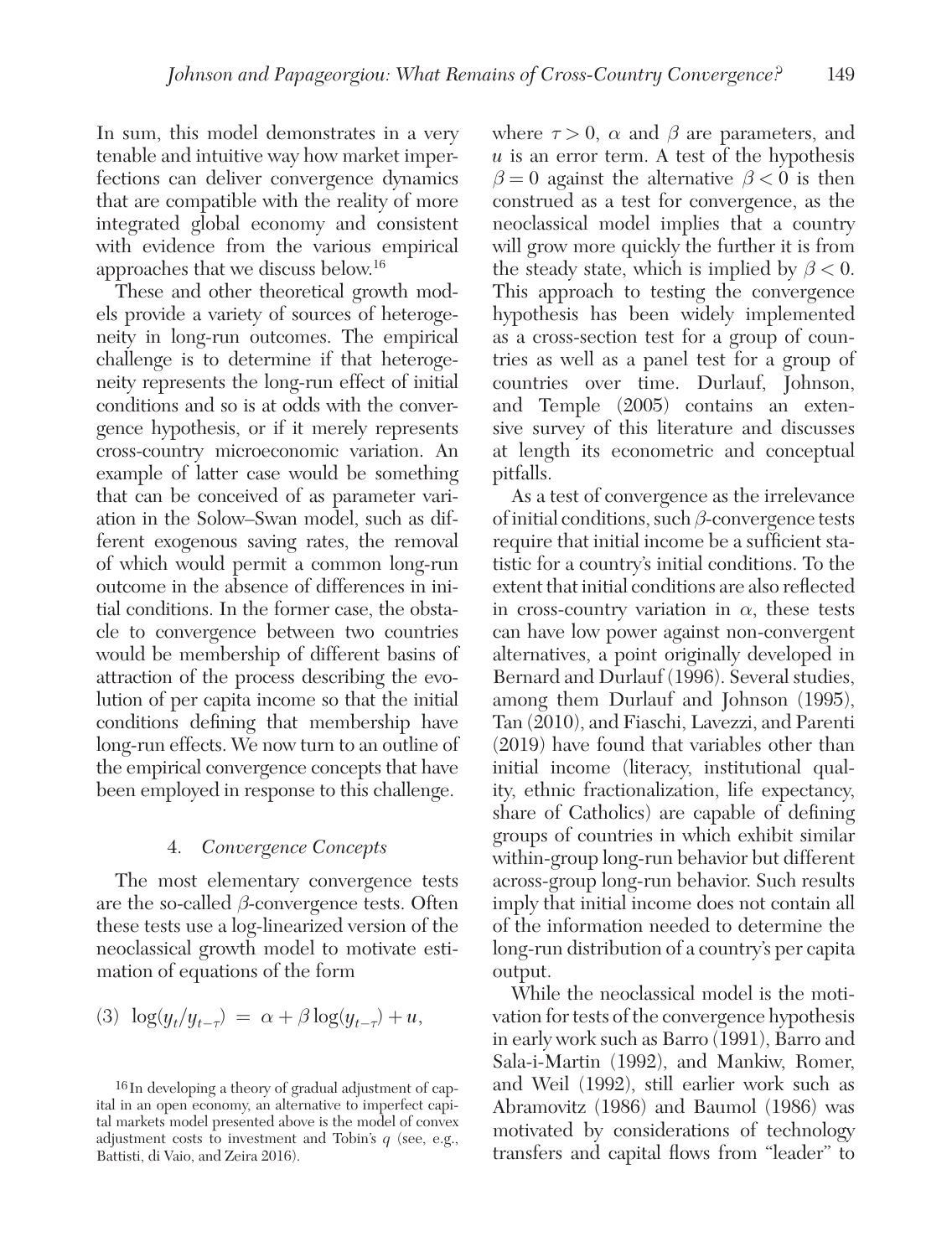"follower" countries.17 Under this view, countries that are further behind the leader are potentially able to make a larger leap forward and grow relatively faster than the leader as they catch up. This is a potentially important driver of convergence, and Sachs and Warner (1995) cite a lack of openness as major obstacle to development and hence, convergence. Dowrick and Delong (2003) argue that while periods of increased globalization such as those prior to World War I and after World War II tended to foster convergence in that the "convergence club" tended to grow in these periods, the effects were far from universally felt. They note that many countries were unable to join the club or, if they did, were unable to maintain foothold in it. They reexamine Sachs and Warner's estimates of the effect of openness on growth and conclude that while openness does promote growth, the benefits of doing so seem to have declined since 1980.<sup>18</sup>

Following Barro (1991) and Mankiw, Romer, and Weil (1992), equation (3) is sometimes augmented with a term such as  $\lambda'$ **x**, where  $\lambda$  is a vector a parameters and **x** is a vector of conditioning variables that determine the steady-state value of output per capita—variables such as rates of physical and human capital accumulation and population growth as well as a wide variety of

17 While not concerned primarily with the convergence hypothesis per se, another early study, Kormendi and Meguire (1985), includes initial income levels in their growth regressions motivated by the neoclassical model and note the catching-up implications of the negative estimated coefficient. As they point out, Barro (1984, pp. 288–94) studies graphically the catching-up behavior of a small group of industrialized countries in the postwar period. See also Marris (1982).

18 Alesina, Spolaore, and Wacziarg (2005) find that openness and country size are substitutes in promoting growth. Di Vaio and Enflo (2011) discuss the literature on theoretical and empirical motivations for range of possible effects of globalization on the cross-country distribution of income.

others.<sup>19</sup> In this case, countries are assumed to have different steady states only because of the microeconomic variation controlled for by the inclusion of **x** and a negative estimated value of  $\beta$  is taken as evidence that each is converging to its particular steady state. Such tests are called tests of "conditional convergence" to distinguish them from tests of "absolute convergence" based on equation  $(3).^{20}$ 

The implication of this finding of conditional convergence is that a poor country can be made to converge to prosperity simply by adopting the value of **x** of a rich country. Dowrick and DeLong (2003, p. 204) describe the presumption that a poor country could do this as the "joker in the deck," arguing that "a moment's thought will convince anyone that many of the right-hand-side variables used by Barro (1997) could never be brought to the mean values found in the industrial core of the world economy in any country that has not already attained the productivity level and socioeconomic structure found in the industrial core." There is another critique of the conditional convergence concept that is a bit more technical in character, yet equally

19 The inclusion of these variables raises important concerns about endogeneity as discussed by Cho (1996), Temple (1999), Easterly (2005), Durlauf, Johnson, and Temple (2005), Rodrik (2012), and Lenkoski, Eicher, and Raftery (2014), among others.

20 While Mankiw, Romer, and Weil (1992) derive a set of **x** variables from a version of the Solow growth model, economic theory is largely silent with respect to the set of variables to be included. As a result, empirical studies often abuse the resulting flexibility for selecting among the potential candidates. So much so that Durlauf and Quah (1999) report that over ninety different variables have been used despite the fact that no more than 120 country observations were available for the regression analysis using early versions of Penn World Data (version 4.0). This was part of the motivation for the literature aimed at eliminating model uncertainty (see, e.g., Levine and Renelt 1992; Raftery 1995; Doppelhofer, Miller, and Sala-i-Martin 2000; Fernández, Ley, and Steel 2001; Brock and Durlauf 2001, Ley and Steel 2009b; Eicher, Papageorgiou, and Raftery 2011; Leamer 2016a, b). One of the key findings of this literature is that the initial per capita GDP level is the most effective of all variables tried in explaining growth.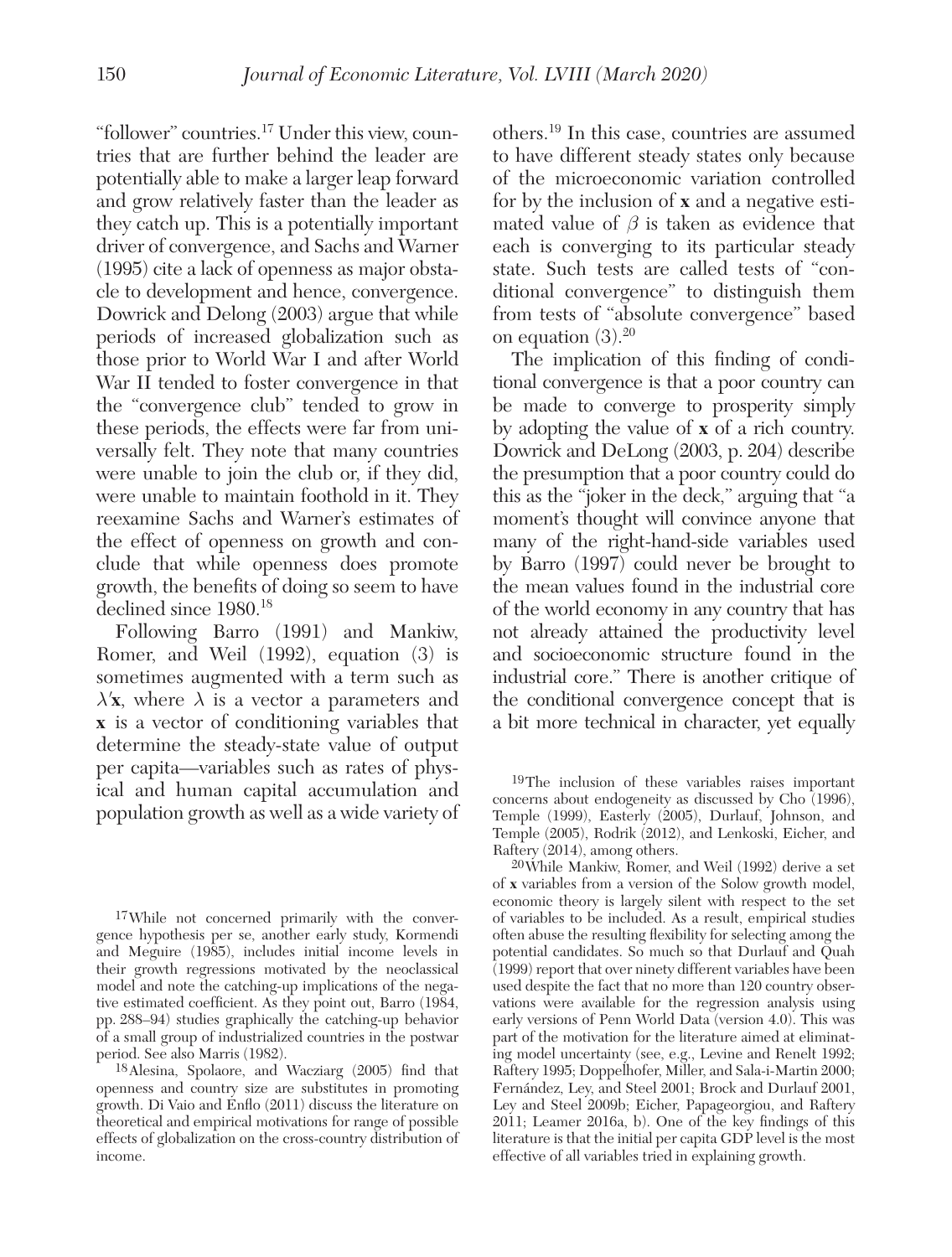powerful: if indeed per capita GDP converges to different steady states, then the income distribution itself should converge to a limit distribution, which is not consistent with the evidence presented in the empirical section above. For these reasons, we mostly consider the absolute version of the convergence in this article.

While divergence is an obvious alternative to convergence, another economically interesting possibility is club convergence, in which groups of countries with similar initial conditions exhibit similar long-run outcomes so that, for example, the cross-country distribution of per capita income can have two or more peaks, as found by Quah (1993a). This can reflect a law of motion for the evolution of output per capita that has more than one stable steady state as can occur in a model with a feedback loop from income to some other state variable. In such cases, club convergence can occur as economies converge to the steady state associated with the basin of attraction in which they begin. A country's long-run per capita income will then depend on its initial conditions as measured by the state variables determining its basin of attraction with countries having similar initial conditions having similar long-run per capita income, and so forming a convergence club.

Bernard and Durlauf (1996) and Durlauf and Johnson (1995) have argued that the  $\beta$ -convergence tests have low power against this type of alternative, with the latter paper finding that the club convergence hypothesis is consistent with the Mankiw et al. (1992) data. Following Quah (1993a) and Durlauf and Johnson (1995), a large group of authors have examined the convergence hypothesis using methods that have club convergence as the alternative hypothesis. Some of this research follows Quah and studies the dynamics of the entire cross-country distribution of per capita income, while other researchers have used a variety of clustering approaches to divide their samples into groups of counties that represent putative convergence clubs because of similarities in initial conditions.

The absence of a role for initial conditions in long-run outcomes implies that contemporary differences in per capita incomes are transitory, suggesting that the dispersion of per capita incomes across economies should fall if convergence is occurring. Barro and Sala-i-Martin (1992) refer to this notion as  $\sigma$ -convergence, which is said to occur between t and  $t + \tau$  if  $\sigma_t^2 > \sigma_{t+\tau}^2$ , where  $\sigma_t^2$  is the cross-country variance of  $y_t$ . While  $\beta$ -convergence is not sufficient for  $\sigma$ -convergence, as shocks can cause  $\sigma_t^2$  to be constant or increase over time, even if  $\beta$ -convergence is occurring, Young, Higgins, and Levy  $(2008)$  show that  $\beta$ -convergence is necessary for  $\sigma$ -convergence. Friedman (1992), Quah (1993b), and Hart (1995) caution against committing Galton's fallacy, as  $β$ -convergence may be observed even if there is a constant, or even increasing, variance between two points in time. Accordingly, Friedman (1992), Hart (1995), Lichtenberg (1994), and Carree and Klomp (1997) emphasize that tests for convergence should investigate whether the variance indeed decreases between two points in time, i.e., whether there is  $\sigma$ -convergence (Barro and Sala-i-Martin 1995).

A different approach is taken by Bernard and Durlauf (1995, 1996) who offer definitions of convergence based on the time series behavior of output. They represent the idea that initial conditions have no implications for a country's per capita income level in the long run by saying that two countries converge if the current long-run forecasts of their  $log$  per capita income levels are equal.<sup>21</sup>

<sup>21</sup> This equality holds as the absence of a role for initial conditions in determining the long-run distributions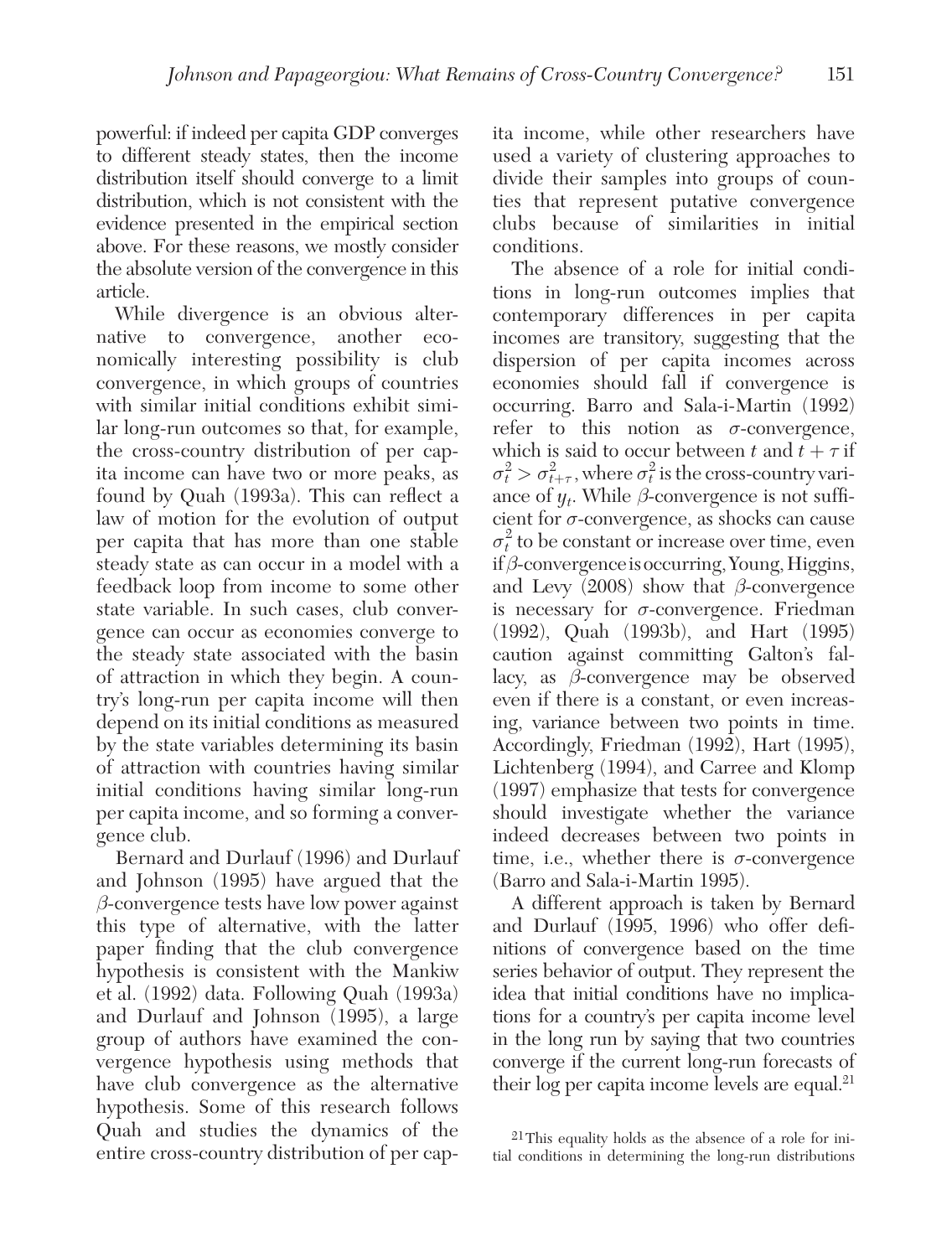That is, if

(4) 
$$
\lim_{T \to \infty} E(y_{i,t+T} - y_{j,t+T} | F_t) = 0,
$$

where  $y_{i,t}$  denotes the log of per capita income in country *i* at time *t* and  $F_\tau$  denotes the history of  $y_{i,t}$  and  $y_{j,t}$  up to time  $\tau$ . This definition implies that the deviation between the two counties is expected to decrease:  $E(y_{i,t+T} - y_{j,t+T} | F_t) \le y_{i,t} - y_{j,t}$  for some T when  $y_{i,t} > y_{j,t}$ , so that convergence can be thought of as "catching up" also in the time series context. As definition (4) implies the absence of stochastic or deterministic trends in the cross-country difference of log per capita income levels, convergence has often been tested in the time series context by testing the stationarity of that difference. For countries with log of per capita income obeying integrated processes, this test can be implemented as a test of the cointegration of country pairs of  $y_{i,t}$  and  $y_{j,t}$  with cointegrating vector  $[1, -1]$ . Applied to a group of such countries, this notion of convergence implies that the log per capita income levels are generated by a process with a single stochastic trend, although that alone is not sufficient to imply convergence in the sense of definition (4) above. Bernard and Durlauf (1995) conclude that, while the number of common trends among fifteen industrialized countries over the period 1900–1987 is small, it exceeds one and so they can not reject the null hypothesis of no convergence despite De Long's (1988) acknowledged observation that use of this sample ought to bias the results toward a finding of convergence. As we describe later on, there have arisen variations of this time-series approach to convergence.

## 5. Empirical Evidence

This section visits the recent evidence on the convergence hypothesis. While we focus on the research of the last decade or so that has examined the hypothesis using cross-country data rather than data on regions as economic units, earlier work is briefly mentioned in places to provide appropriate context.<sup>22</sup>

#### 5.1 Linear Models

The early contributions to the convergence literature estimate versions of equation (3) above and test for a negative  $\beta$ , or equivalently, a negative correlation between initial per capita income and its subsequent growth rate. Baumol (1986), Barro (1991), Dowrick (1992), and others fail to find a negative correlation when the sample is a broad group of countries, implying a rejection of the absolute convergence hypothesis.

A striking result by Rodrik (2013) regarding unconditional convergence suggests that unlike economies as a whole, manufacturing industries exhibit strong unconditional convergence in labor productivity. The result holds at various levels of disaggregation for a large sample covering more than one hundred countries over recent decades. Rodrik's interpretation of this result is that sustaining growth requires active policies that promote economic diversification and structural change from low-productivity activities to mostly tradable higher-productivity activities. The challenge is then to identify these automatic-convergence industries in each country and to expand domestic employment

of per capita output in two countries implies that the two countries will have identical limiting distributions of per capita output. See Durlauf, Johnson, and Temple (2005) for details.

<sup>22</sup> Earlier discussions and examinations of the convergence hypothesis can be found in review articles such as Temple (1999), Islam (2003), and Abreu et al. (2005), the Handbook of Economic Growth volumes I and II by Aghion and Durlauf (2005, 2014, respectively), and in various textbooks including Grossman and Helpman (1991), Barro and Sala-i-Martin (1995), Jones (1998), Aghion and Howitt (2009), and Acemoglu (2009).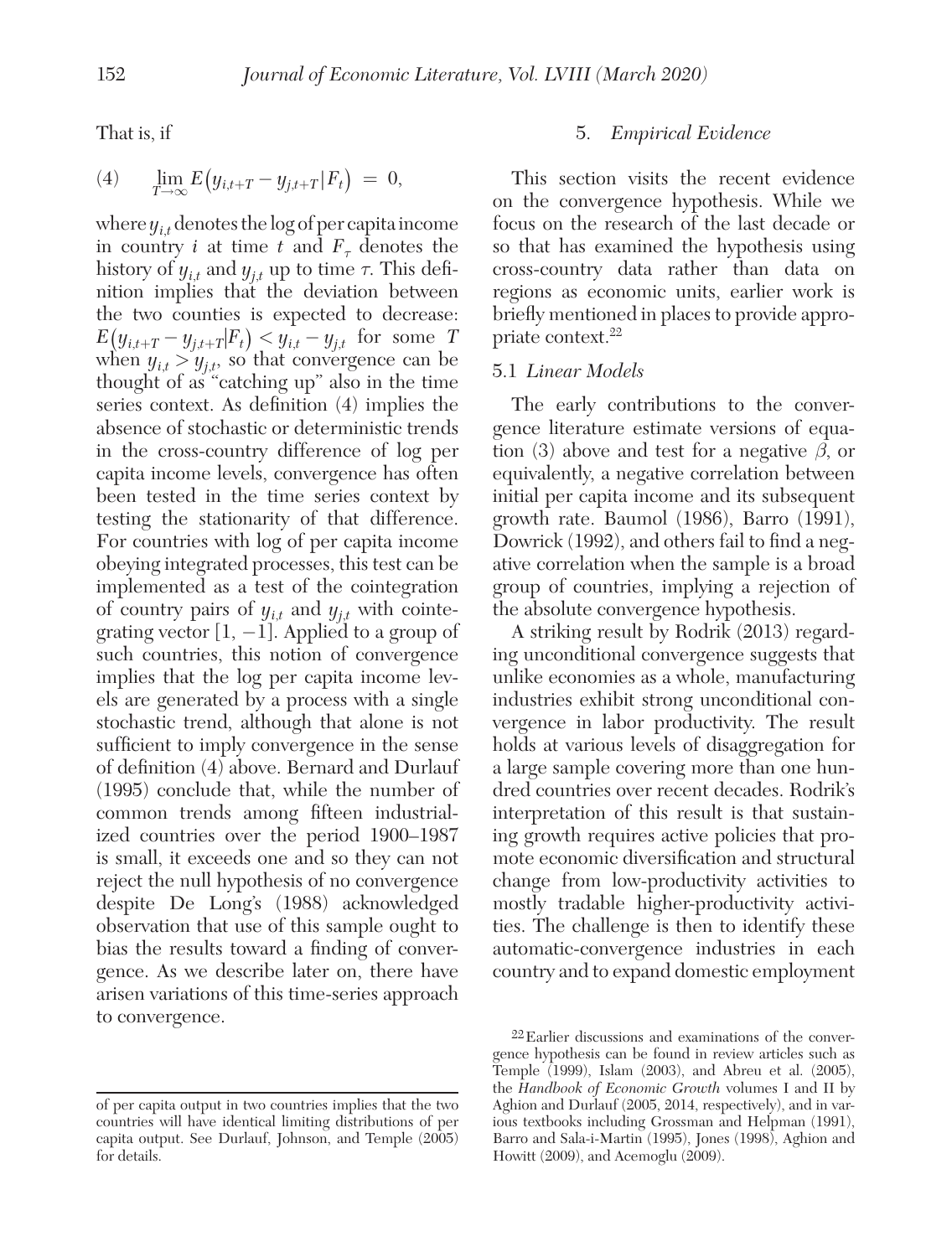around these high-productivity industries. Of course, as Rodrik readily admits in several of his recent writings on growth and convergence (2011, 2013, 2014, 2015), the problem is that mobilizing the productive sectors most often requires hard economic choices and even harder political decisions that rarely amount to what is necessary to get structural change going in many developing economies and especially in LICs.

Abramovitz (1986) emphasized that "social capabilities" including the ability to absorb existing technologies and attract capital are prerequisites and must be in place in an economy before catch-up growth can take place. Contributions such as Barro (1991), Barro and Sala-i-Martin (1992), Dowrick (1992), and Mankiw, Romer, and Weil (1992) show that the addition of conditioning variables such as rates of capital accumulation, population growth rates, and policy variables renders a statistically significant negative partial correlation between initial per capita income and its subsequent growth rate, evidence consistent with the conditional convergence hypothesis. Notably, Mankiw et al. (1992) was the first contribution to derive the set of conditioning variables from an explicit growth model. Indeed, the foundational papers by Barro and Sala-i-Martin (1992) and Mankiw, Romer, and Weil (1992) initiated a huge literature attempting to empirically test the extent of conditional  $\beta$ -convergence in various contexts.

A likely influential culprit impeding nations from converging is openness to international markets. According to Sachs and Warner  $(1995),<sup>23</sup>$  convergence is not occurring everywhere because of the closed economic policy of some developing countries. According to these authors "…open economies tend to converge, but closed economies do not. The lack of convergence in recent decades results

from the fact that the poorer countries have been closed to the world." The original results obtained by these studies were generally affirmed by studies using panel data such as Islam (1995) and Caselli, Esquivel, and Lefort (1996). Subsequent contributions also introduced various adjustments to the original estimation strategy including a spatial dimension (see, e.g., Baumont, Ertur, and Le Gallo 2003 or Dall'erba and Le Gallo 2006) to mitigate concerns that the omission of space from the analysis of the  $\beta$ -convergence process could produce biased results.

As pointed out by Sala-i-Martin (1996), one of the striking results obtained in these studies is thst the speed of convergence with which economies converge to their steady state is roughly 2 percent a year. To this day, the 2 percent convergence rate continues to make headlines. For example, in recent work Barro (2015) shows that in a panel of countries since 1960 the estimated annual convergence rate for GDP is 1.7 percent, conditional on various explanatory variables. With data starting in 1870, he estimates the convergence rate at 2.6 percent; therefore, combining the two estimates Barro calculates conditional convergence close to what he calls the "iron-law" rate of around 2 percent (see also Lee 2017, who considers convergence in the context of Chinese growth experience).

Similarly, the restriction of the sample to a group of sufficient similar countries such as the industrialized countries (Abramovitz 1986, Baumol 1986, Dowrick and Nguyen 1989) or the individual states of the United States (Barro and Sala-i-Martin 1991, 1992) also yields a negative correlation between initial per capita income and its subsequent growth rate. Importantly, DeLong (1988) points out that Baumol's finding of convergence in a group of ex post successful countries may reflect sample selection issues as unsuccessful countries that have thus not converged were excluded from the group

<sup>23</sup> A Google Scholar search reports 5,628 citations of this paper as of October 2016.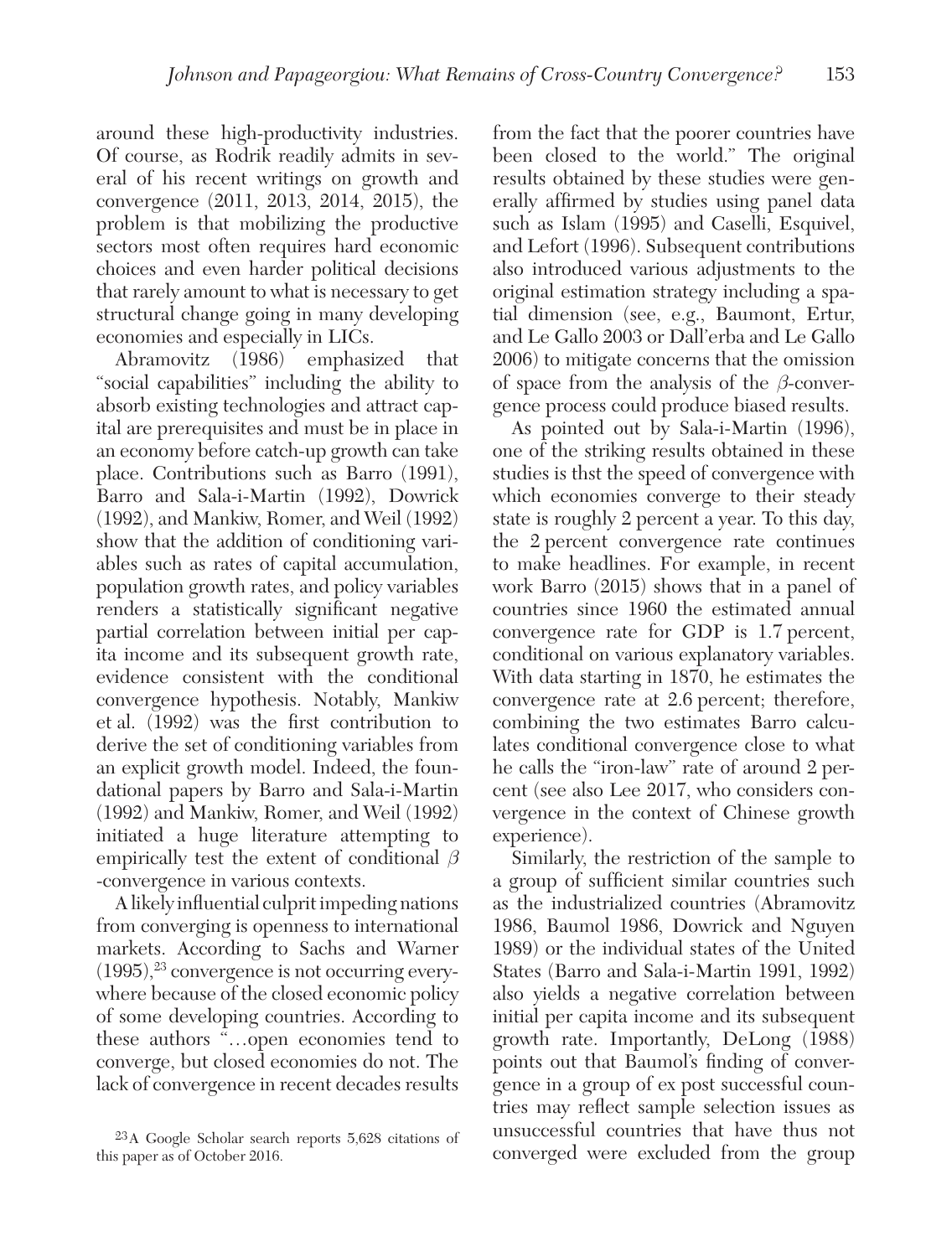of countries studied in Madison (1982), the source of Baumol's data.

Bernard and Durlauf (1996) question the power of the  $\beta$ -convergence test based on equation (3) and argue that rejection of the null hypothesis that  $\beta = 0$  in favor of the alternative that  $\beta < 0$  is likely, even if the data are generated by a model with multiple steady states. This means that, even if the data are generated by a model in which countries follow locally linear but globally nonlinear laws of motion, the standard  $\beta$ -convergence test may still lead a researcher to conclude that convergence to a single steady state is occurring. In other words, the standard test has relatively low power against the alternative of multiple steady states.

To improve the power of the  $\beta$ -convergence test against this alternative, Durlauf and Johnson (1995) use the regression tree method of Brieman et al. (1984) to estimate a version of the human-capital-augmented Solow growth model introduced by Mankiw, Romer, and Weil (1992) that allows (endogenously determined) subgroups of countries to obey different growth equations. They show that such a model fits the Mankiw, Romer, and Weil (1992) data better than the linear model used by those authors. This finding is consistent with the view that there are multiple basins of attraction in the process describing the evolution of output per capita. In this case, initial conditions (the determinants of which basin each country belongs to) rather than just cross-country variation in the variables that determine the steady state in the Solow model, may be necessary to explain long-run differences in cross-country growth behavior.

## 5.2 Nonlinear Models

A desire to model the potential deviations from  $\beta$ -convergence and improve upon tests of it based on equation (3) has given rise to a variety of nonlinear models as they admit the economically interesting possibilities of divergence and club convergence. The possibility that different subsamples might display behavior consistent with different long-run outcomes had been considered as early as Baumol (1986) who divides his sample into the industrialized countries, the centrally planned economies, and the rest (depending on their status in 1950) to explore the possibility of nonlinearities in the relationship between initial income per capita and subsequent growth and so the implied existence of more than one "convergence club." Other examples of exogenous sample splitting include Baumol and Wolff (1988), Grier and Tullock (1989), and Dowrick (1992), all of whom find evidence consistent heterogeneous behavior across different subsamples in their data.

Many other papers have considered a wide variety of nonlinearities using an equally wide variety of statistical models. We consider them in three not entirely distinct groups: (i) models that cluster the data into groups of countries that obey common models; (ii) models with smoothly varying parameters, so that while a continuous equation describes the data, the equation is nonlinear; and (iii) methods that consider the shape and evolution of the cross-country distribution of per capita income.

# 5.2.1 Models with Smoothly Varying Parameters

This approach to parameter heterogeneity permits the parameters of the growth regression to vary smoothly across countries. Again, Baumol and Wolff (1988) provide an early example by allowing the coefficient on initial income to vary with its square and find that the negative coefficient required by the catch-up hypothesis is evident only for higher values of initial income. Chatterji (1992) estimates a cubic relationship between (the log of) income per capita (relative to its level in the United States) in 1985 and that in 1960,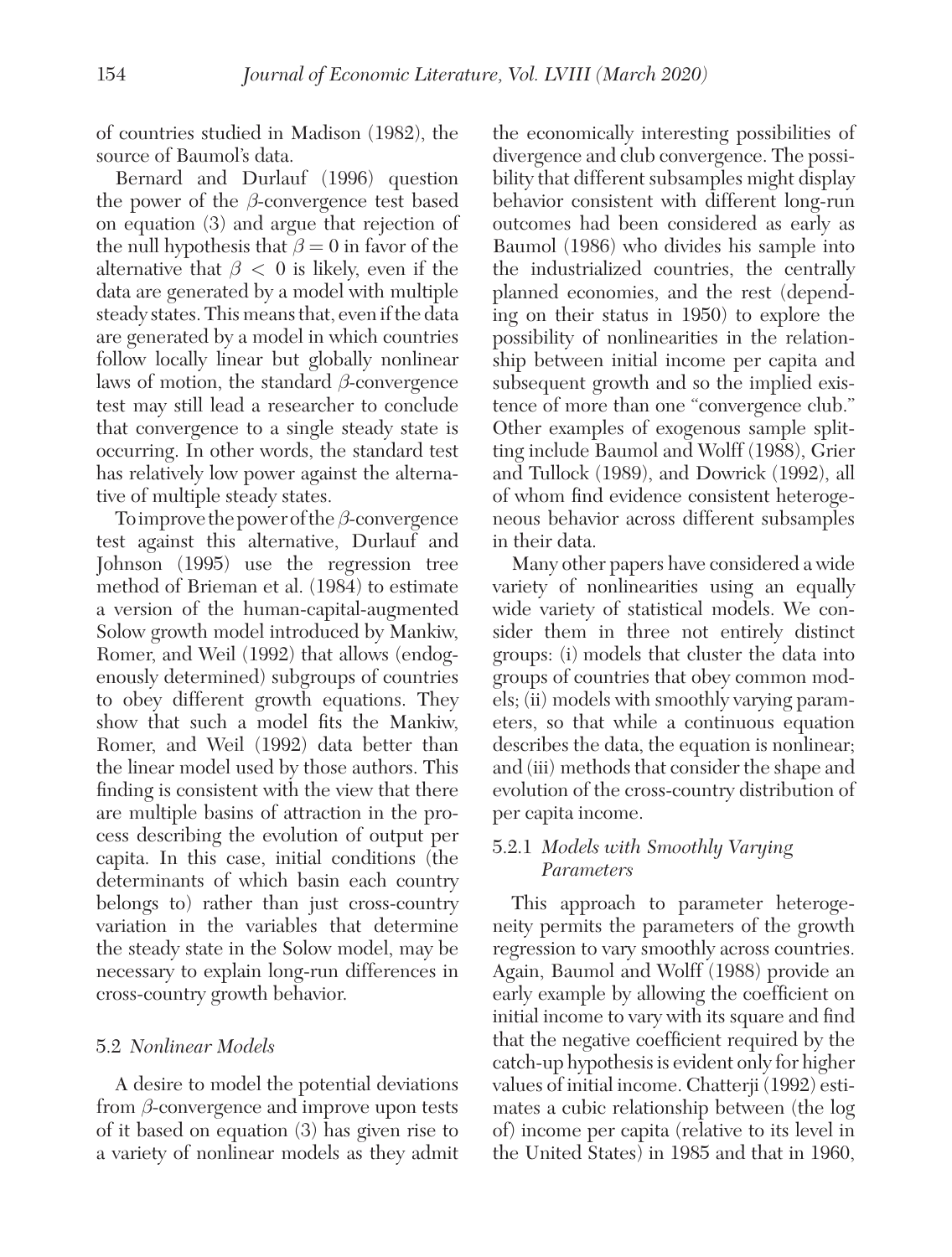and concludes that the implied nonlinear difference equation for relative income has two basins of attraction with countries belonging to one or the other (and hence displaying divergent long-run behavior) depending on whether or not their initial income per capita is greater or less than about one-sixth of the US value.

Liu and Stengos (1999) estimate a semi-parametric additive partially linear growth regression that allows the coefficients on a measure of human capital accumulation and initial income to vary smoothly with the levels of the respective variables and, like Baumol and Wolff (1988), they find that the coefficient on initial income is negative only for higher values of that variable.

Arguing that the "homogeneity assumptions" imposed on growth regressions were not envisaged by the original crafters of the theory on which they are based, Durlauf et al. (2001) extend the approach of Liu and Stengos (1999) to allow all of the coefficients of the growth regression implied by the augmented Solow model of Mankiw et al. (1992) to vary with initial income, so that while the model is locally (i.e., for any value of initial income) Solow, globally it (potentially) exhibits parameter heterogeneity. This extension confirms the finding that the coefficient on initial income is negative only for higher values of initial income, and also reveals strong evidence of substantial heterogeneity in the parameters relating the Solow variables to economic growth. Henderson (2010) proposes estimation of the density of the coefficient on initial income in a nonparametric growth regression and finds a multimodal density with a mode centered on negative values of  $\beta$  and two others centered on positive values, implying  $\beta$ -convergence for some countries (identified as the OECD), but not for most. The evidence on heterogeneity is further strengthened by Kourtellos (2011), who allows the coefficients to depend on initial literacy and initial life expectancy.

Related work includes Banerjee and Duflo (2003); Ketteni, Mamuneas, and Stengos (2007); Stengos et al. (2007); Minier (2007a, 2007b); and Sirimaneetham and Temple (2009), all of which find evidence of nonlinear relationships between growth and its determinants.

Nonparametric estimation methods provide a way to investigate the existence and nature of nonlinearities without the need to specify the variables that govern parameter heterogeneity, as is the case for the partially linear regression model. Maasoumi et al. (2007) use a nonparametric local linear estimator to estimate growth regressions with the "Solow variables" on the right-hand side for both OECD and non-OECD samples. They find considerable variation in the relationships between growth and its determinants across the two samples, as well as in deviations from linearity within each sample. Owen, Videras, and Davis (2009) estimate a finite mixture model for the conditional distribution of growth rates and conclude that the growth process is characterized by multiple regimes with institutional quality being an important determinant of which countries obey which regimes. Henderson et al. (2012) employ nonparametric estimation of regression functions in the presence of "irrelevant" regressors with results that underscore the importance of nonlinearities in growth regressions.

# 5.2.2 Distributional Models

Critical of the fact that the existing methods of studying convergence considered only a few moments of the distribution of output per capita, Quah (1993a, 1993b, 1996a, 1996b, 1996c, 1997) pioneered the "distribution dynamics" approach to studying the role of nonlinearities in economic growth. These methods originally employed Markov chains to study the evolution of the cross-country distribution of income per capita, but the required discretization of the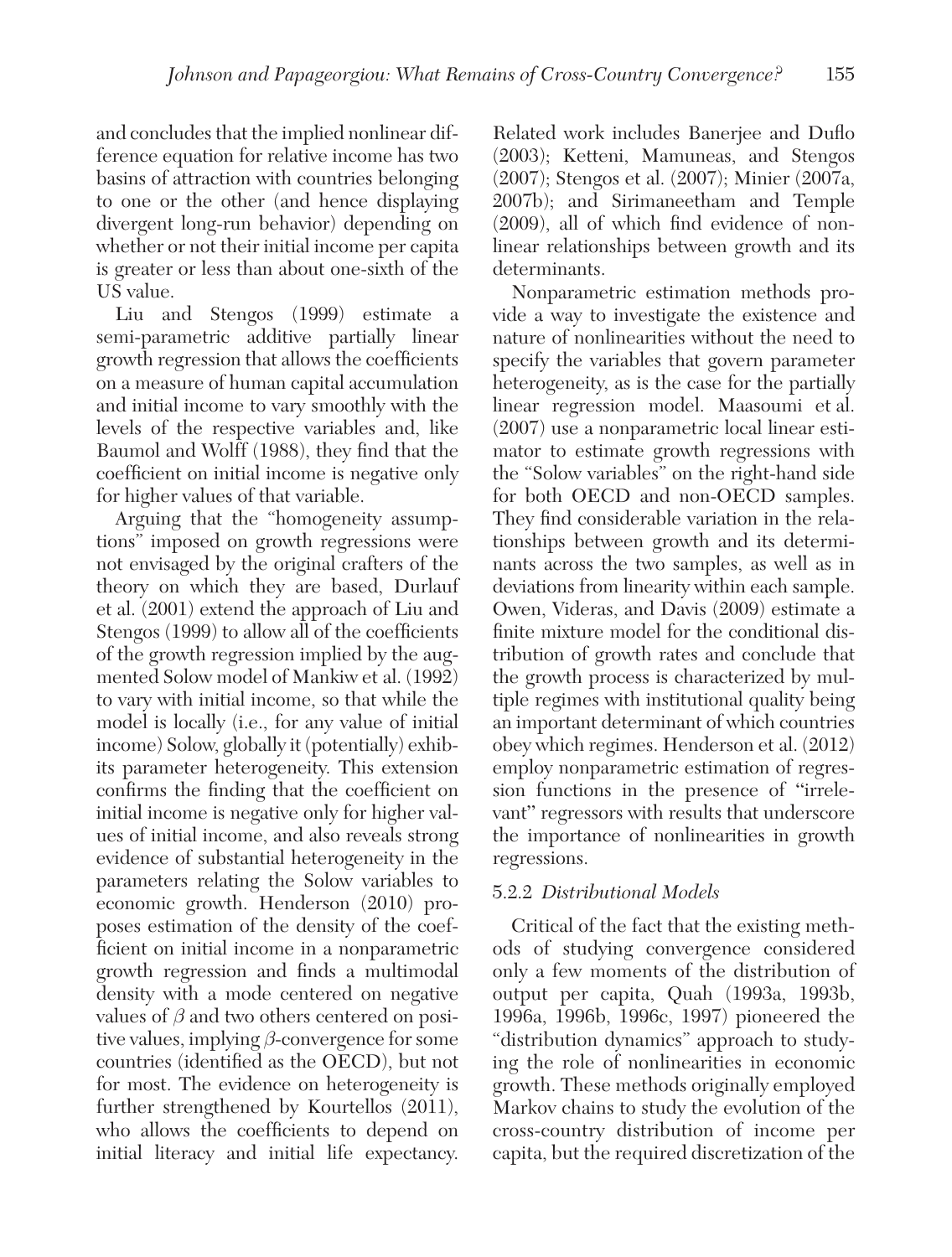state space of a continuous random variable (typically per capita income) changes the probabilistic properties of the data and more recent applications employ almost exclusively continuous state space methods. This body of research has found substantial evidence of convergence clubs when data from a large group of countries are used.<sup>24</sup> Quah's work demonstrated the existence of "twin peaks" in the long-run cross-country income distribution—two modes, indicative of two basins of attraction in the growth process. Henderson, Parmeter, and Russell (2008) confirm the multimodality of the cross-country distribution of per capita output using a variety of measures of the concept and a variety of statistical tests.<sup>25</sup>

More recent work has suggested the existence of more than two basins of attraction.<sup>26</sup>

25 Several authors, including Beaudry, Collard, and Green (2005), Johnson (2005), Feyrer (2008), Barseghyan and DiCecio (2011), and Badunenko, Henderson, and Russell (2013) have sought the proximate causes of the shape of the cross-country distribution of per capita and its changes, but there is no apparent consensus regarding the relative importance of cross-country variation in total factor productivity (TFP) or physical or human capital accumulation. Battisti, di Vaio, and Zeira (2016) extend the conditional  $\beta$ -convergence approach by modeling the technology adoption of each country and relaxing the assumption that all countries follow the global technology frontier. While they find that output per worker in each country converges to its own productivity path, they conclude that many countries are diverging from the global technology frontier which, they suggest, is an important source of the lack of convergence in cross-country income levels. See also Comin and Mestieri (2018).

26 Krause (2017) uses the critical bandwidth (the largest bandwidth allowing for a finding of bimodality) as measure of the coalescence of countries around the peaks in the cross-country distribution of per capita income. Analyzing data from 1970 to 2011, she finds a tendency for the countries of the world to converge to two groups, which has weakened since 2000. While this approach can be criticized for conflating peaks and convergence clubs, it is interesting to note that the author attributes this " de-clubbing" to the rapid growth recently observed in some low income

Pittau, Zelli, and Johnson (2010) point out that multimodality is neither necessary nor sufficient for the existence of convergence clubs and, following Paap and van Dijk (1998), Tsionas (2000), Pittau (2005), and Pittau and Zelli (2006a, b), estimate a finite mixture model of the cross-country income distribution. They find that it has three ( data-selected) components, a result confirmed by Battisti and Parmeter (2013) who generalize the approach of Pittau, Zelli, and Johnson (2010) and exploit the panel nature of the data set.<sup>27</sup>

As they find little movement between the three components, Pittau, Zelli, and Johnson (2010) interpret them as evidence of three basins of attraction in the growth process and note that the gap between the implied middle-income and high-income groups has become wider and more pronounced since the early 1970s. Anderson, Pittau, and Zelli (2016) take a related approach and attribute the recent growth in the gap between the rich and other countries to the tendency for many middle income countries to fall back into the poor group. Pittau, Zelli, and Johnson (2010) also present evidence of an increase in the gap between the typical poor country and the typical rich country. This is partly due to an increase in the gap between the mean incomes of these two components but, more importantly, to a decrease in the dispersion of the two groups of countries around their respective component means. Together, these two changes drive a documented rise in polarization in the cross-country income distribution.

Epstein, Howlett, and Schulze (2003) apply Quah's distribution dynamics methods to data from seventeen OECD countries covering 1870–1992. While the

<sup>24</sup> A selection of the research applying and extending Quah's ideas, in addition to the research cited in Durlauf, Johnson, and Temple (2005), includes Fiaschi and Lavezzi (2003a, b and 2007a, b), Fotopoulos (2006, 2008), Maasoumi, Racine, and Stengos (2007), Fischer and Stumpner (2008), and Bandyopadhyay (2011).

counties discussed in section 2 above. See also Anderson et al. (2012).

<sup>27</sup> See also Vollmer, Holzmann, and Schwaiger (2013) and Pittau, Zelli, and Massari (2016).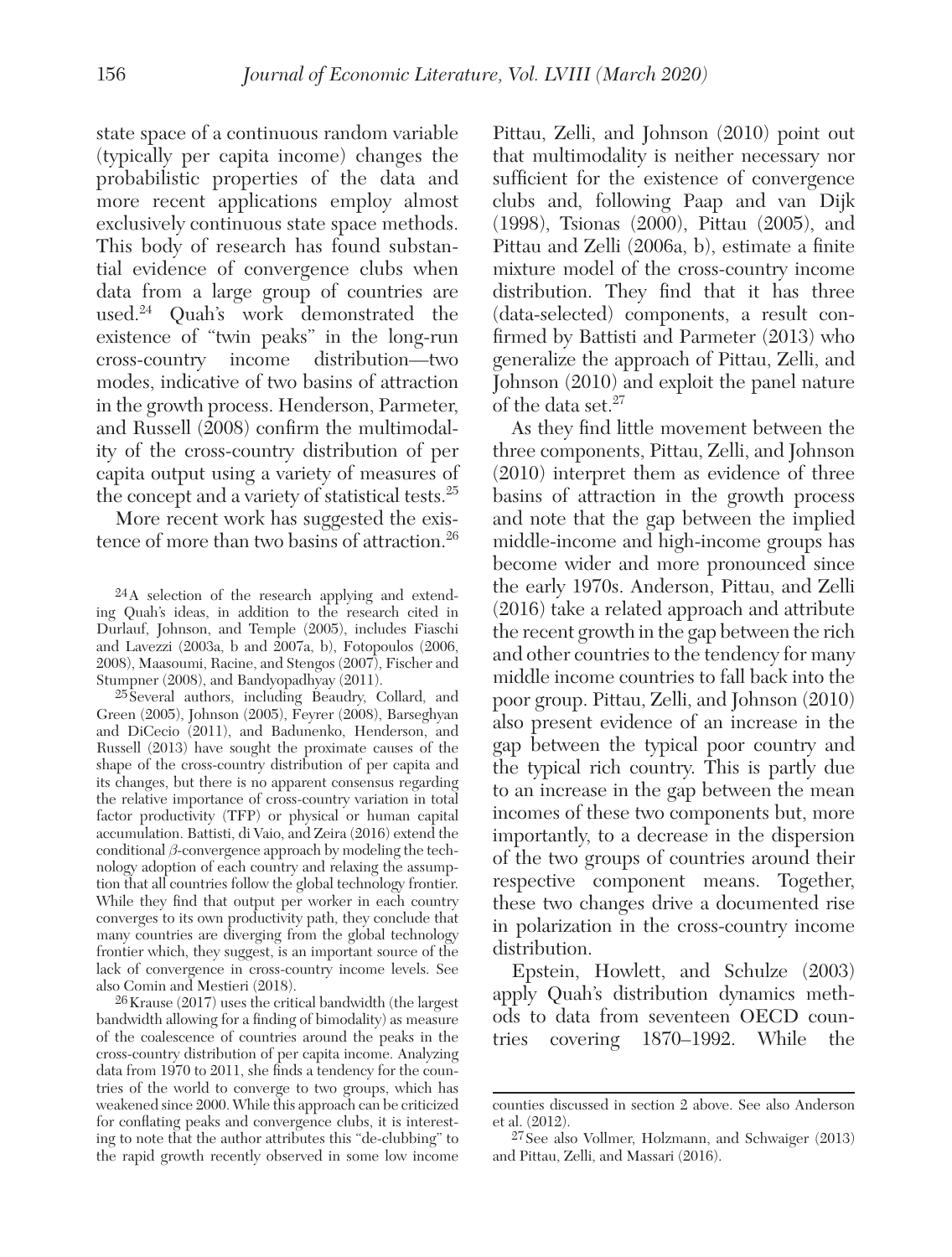pre-1914 and 1914–50 periods appear to be characterized by persistence within the cross-country distribution of per capita incomes, mobility and some convergence is observed in the post-1950 period using data for the larger group of 24 countries available for that period. However, this gives way to some divergence beginning in the early 1970s. The contrast between the two eras of increased economic openness, 1870–1914 and post-1950, is affirmed by Di Vaio and Enflo (2011), who estimate a mixture model for the growth rate of per capita GDP using data from 1870–2003 for a larger group of countries. Their approach specifies a standard growth regression for each of the ( data-determined) regimes with regime membership being determined stochastically, and the estimated coefficient on initial income being used to perform a standard (within-regime) convergence test.

These papers can all be considered as part of the literature that searches for evidence of multiple basins of attraction using various clustering algorithms. Earlier work of that type includes Desdoigts (1999) and Kourtellos (2002) who use projection pursuit methods and find evidence of multiple steady states although, apart from the OECD countries, those in the former paper are closely linked to geography. Canova (2004) uses initial per capita income to order the OECD countries and finds that there are two clusters with an "economically large" implied difference in the long-run incomes and little mobility between them.

A common aspect of much of the literature considered so far in this section is the use of per capita income as the variable defining basins of attraction on the growth process. As noted above, the case can be made that per capita income is not a sufficient statistic for a country's initial conditions, inviting the use of other variables in defining convergence clubs. For example, Durlauf and Johnson (1995) found that literacy rates as well as initial per capita income were useful in identifying convergence clubs. More recently, Tan (2010) uses a regression-tree method that generalizes that used in Durlauf and Johnson (1995) and attributes a dominant role to similarities in institutional quality and ethnic fractionalization in identifying countries with similar long-run behavior. Importantly, he finds no such role for geographic factors. Battisti and Parmeter (2013) use mixture models to model the joint distribution of output per capita and its proximate determinants—physical and human capital and TFP—and find evidence of multiple clusters. Fiaschi, Lavezzi, and Parenti (2018) consider a large number and wide variety of possible deep determinants of variation in output per capita as candidates for defining growth clusters. Using a method based on the Akaike information criterion (AIC), they find that initial conditions define three clusters according to life expectancy in 1960 and the share of Catholics in the population in 1965. The former is considered a measure of human capital while the latter is considered to be a measure of culture.

Vollmer, Holzmann, and Schwaiger (2013) argue for the emergence of three "human development clubs" during the 1990s using a finite mixture model of the joint distribution of income per capita, educational attainment, and life expectancy, which they also conclude has three components. They note the coherence between these findings of three components and the recent literature discussing the "middle-income trap" which, as Kharas and Kohli (2011) discuss, is the name given to the phenomenon wherein many countries experience abrupt slowdowns following periods of rapid growth. These countries become trapped between the low-income countries, with whom they are unable to compete because their wage structure is too high, and the advanced countries, with whom they are unable to compete because their technology structure is not suf-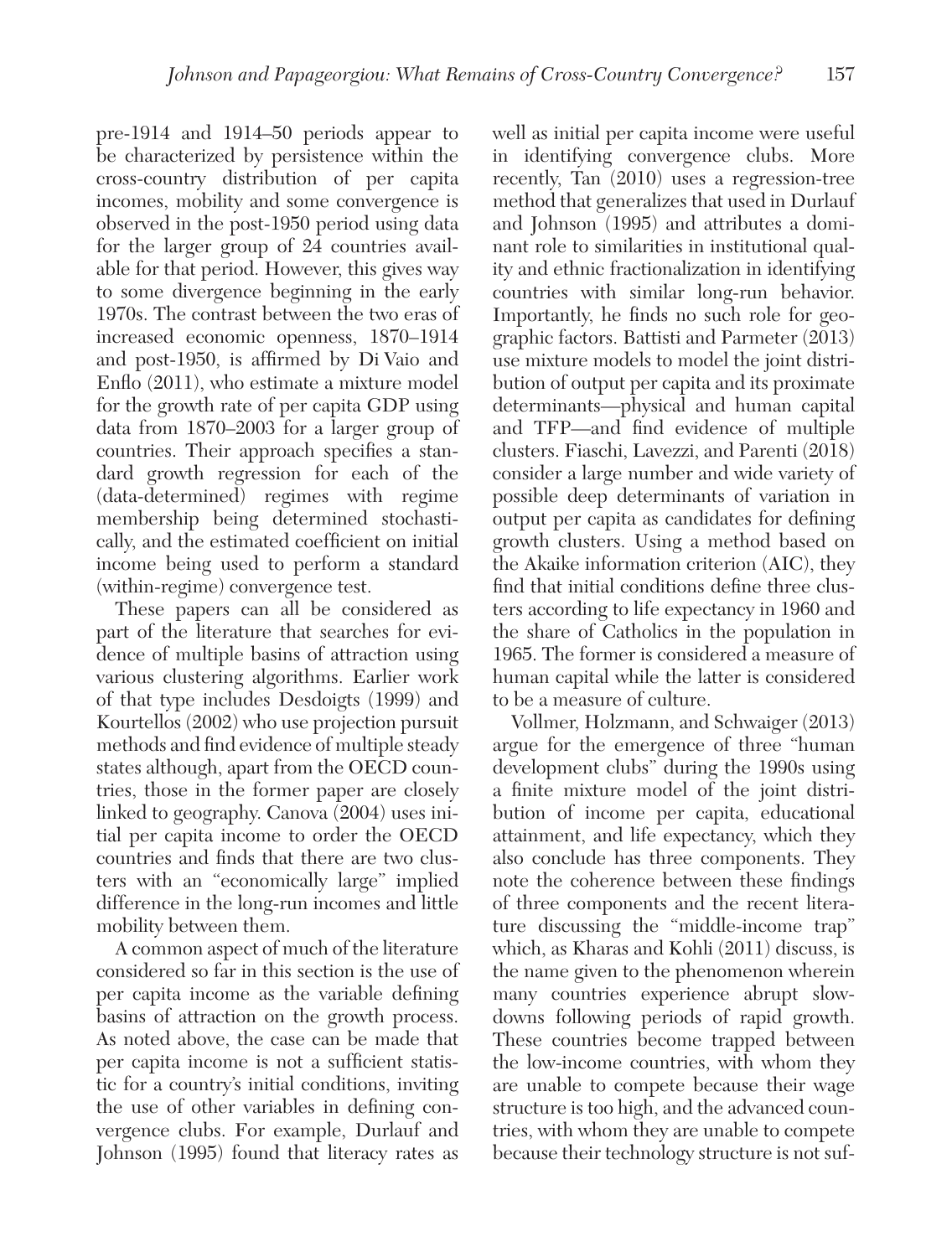ficiently advanced. As Vollmer, Holzmann, and Schwaiger (2013) note, the middle-income trap may well prove to be a transitory stage of development—an example of the identification problem discussed by Durlauf, Johnson, and Temple (2005, pp. 622–3). El-Gamal and Ryu (2013) document the appearance, disappearance, and reappearance of a "stochastically stable" middle-income group over the 1960–2009 period. This could reflect the lack of stationarity in the transition dynamics that they observe, complex nonlinearities, or a dynamic process of higher than first order. The dynamic process followed by the cross-country distribution of per capita income has only ever being modeled as a first-order process, so the implied misspecification if the process is of higher order could manifest as a lack of stationary.

In studying  $\sigma$ -convergence, another body of research has focused on the dispersion of the cross-country distribution of per capita incomes.<sup>28</sup> The most commonly used measures of dispersion are the standard deviation and the coefficient of variation of the log of cross country income (see, e.g., Barro and Sala-i-Martin 1991, Ben-David 1993, and Slaughter 2001). However, other indices exist with interesting properties (see Cowell 1995), including spatial properties that affect measures of  $\sigma$ -convergence (Bode and Rey 2006, Egger and Pfaffermayr 2009). It is important to note that  $\sigma$ -convergence tests lack power against the club convergence alternative in much the same way as  $\phi$  -convergence, as there is no reason why the dispersion of the cross-country distribution of per capita income cannot decline as when countries lie in two or more basins of attraction.

The  $\sigma$ -convergence concept has seen a host of recent applications at the regional level but far fewer at the global level. Barro (2012) reports a tendency for the standard deviation of the logs of per capita GDP and consumption to decline since the mid-1970s for a group of mostly industrialized countries. Madsen and Timol (2011) use the tests of Lichtenberg (1994) and Carree and Klomp (1997) to examine the σ-convergence hypothesis using data on labor productivity in the manufacturing sectors of nineteen OECD countries since 1870, and conclude that  $\sigma$ -convergence (and also  $\beta$ -convergence) occurred, a result that is subject to De Long's  $(1988)$  critique.<sup>29</sup> Rodrik (2013) finds  $\sigma$ -convergence in labor productivity in the manufacturing sector at the two-digit level for a smaller sample of countries. The time-series convergence tests that allow for transition dynamics formulated by Phillips and Sul (2007a, 2007b, 2009) can be considered as tests of  $\sigma$ -convergence and we discuss these below.

The conclusion that we take away from the research on nonlinear models of growth is that, once the alternative hypothesis of club convergence is explicitly considered, there is strong evidence for a rejection of the view that initial conditions do not matter for long-run outcomes in favor of the view that they do and that, as a result, the cross-country distribution of per capita income exhibits characteristics consistent with the existence of two or more convergence clubs. We are, however, mindful of an important identification caveat emphasized by Durlauf and Johnson (1995) that needs to be attached to convergence tests: given the finite spans of data available, it is impossible to unequivocally distinguish between a model in which there are multiple steady states and a model in which countries transition through different stages of development before reaching a common steady state.

<sup>28</sup> Durlauf, Johnson, and Temple (2009) discuss some of the econometric issues that arise in the application of the σ-convergence concept.

<sup>29</sup> See also Bernard and Jones (1996) and Wu (2009).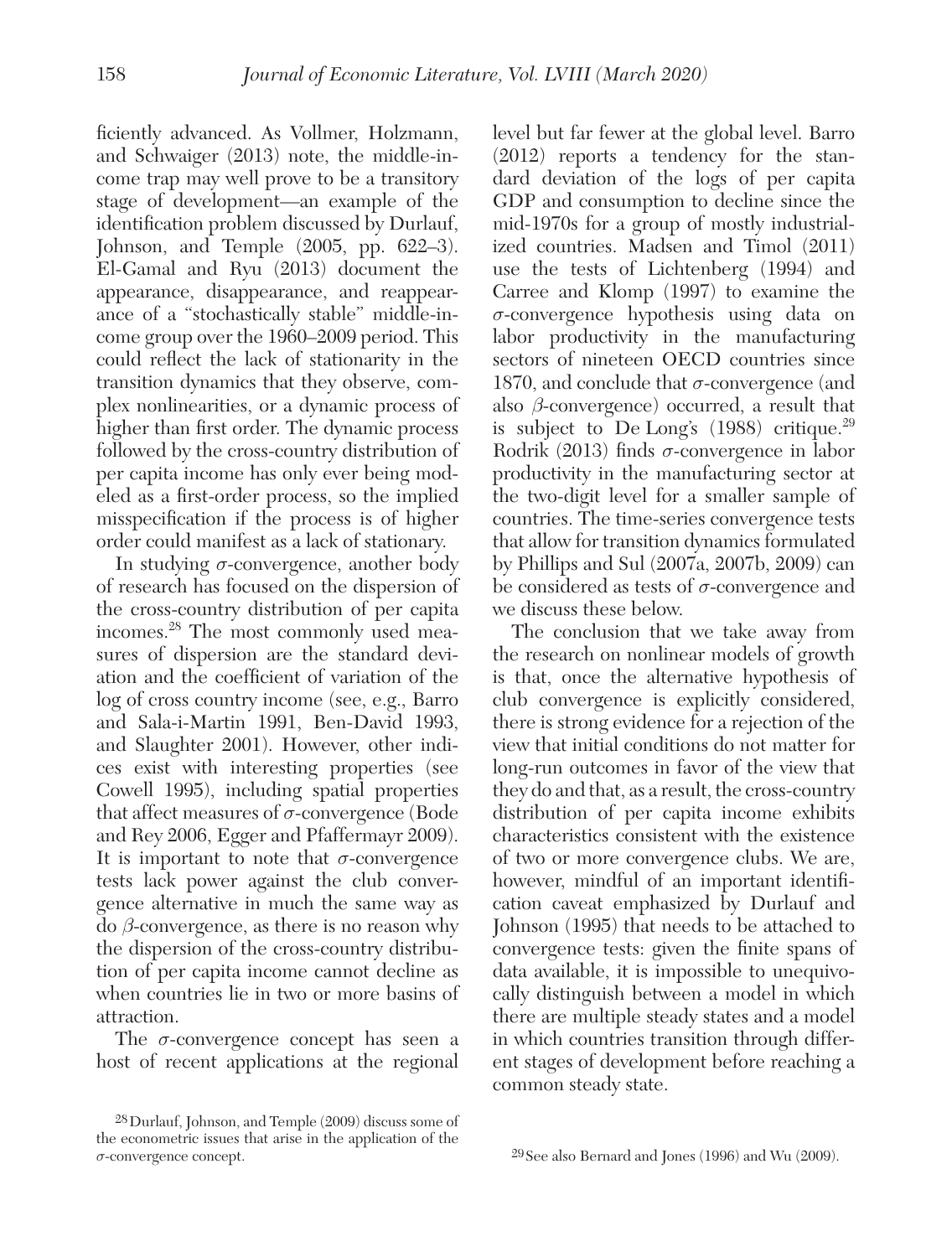#### 5.3 Time Series Models

So far the evidence we presented relates to the strand of literature that focuses on country cross-sections or panels. Next we turn attention to covering time series approaches that have recently been quite prevalent notwithstanding transitional data constraints.

#### 5.3.1 Structural Breaks

Perron (1989) shows that trend or structural breaks reduce the power of unit-root tests and many researchers have found that permitting structural breaks in the form of mean or trend shifts, either exogenously or endogenously determined, makes it more likely that the null hypothesis of a unit root will be rejected.<sup>30</sup> That is, as statistical matter, the inclusion of trend or structural breaks that are often found to coincide with the Great Depression or the Second World War, or restricting the data used to that from the postwar period, tends to produce test results more favorable to the convergence hypothesis.<sup>31</sup>

It is not clear, however, how to interpret these results, in part because the interpretation of the breaks is unclear. Do the breaks represent large exogenous shocks? Or are they the manifestation of the persistent effects of shocks? Or do they reflect un-modeled nonlinearities or transition dynamics in the growth process? Answering these questions would require a model of the growth process that allows a role for such shocks to inform the empirical work.

Moreover, the implications of the general finding that allowing trend breaks reduces the tendency to not reject the unit root null hypothesis for the convergence hypothesis itself are also not clear. If the process for  $y_{i,t} - y_{j,t}$  is found to be stationary once a structural break is permitted, a conclusion of convergence is then conditional on the occurrence of the break.

# 5.3.2 Long-memory Approaches

Michelacci and Zaffaroni (2000) argue that the early time series tests of convergence are flawed because  $y_{i,t}$  obeys a long-memory process which, following Granger (1980), they motivate by considering a Solow growth model for an economy with heterogeneous sectors. The original time series tests of convergence assume that  $y_{i,t}$  is either  $I(0)$  or  $I(1)$ , perhaps around a deterministic trend. Fractionally differenced,  $I(d)$ , models allow d, the exponent on the first difference operator in autoregressive integrated moving average (ARIMA) representation of  $y_{i,t}$ , to differ from the polar cases of zero and one, which imply, respectively, a rapid decay in the effects of shocks or none at all. For  $0 < d < 1$ ,  $y_{i,t}$  is mean reverting but it exhibits "long memory" and is more persistent that a standard autoregressive moving average  $(ARMA)$  process.<sup>32</sup>

While they do not explicitly test for convergence in a long-memory framework, Michelacci and Zaffaroni (2000) do find evi-

<sup>30</sup> Stock (1994) surveys the literature on the relationship between structural breaks and unit-root tests.

<sup>31</sup> A selection of the research studying the role of structural breaks in convergence tests includes Carlino and Mills (1993), Oxley and Greasley (1995), Loewy and Papell (1996), Greasley and Oxley (1997), Li and Papell (1999), Strazicich, Lee, and Day (2004), Dawson and Sen (2007), Dawson and Strazicich (2010), Costantini and Sen (2012), King and Ramlogan-Dobson (2014), and Ghoshray and Khan (2015).

<sup>&</sup>lt;sup>32</sup> Specifically, if  $x_t$  is a zero mean stochastic process with the representation  $A(L) (1 - L)^d x_t = B(L) u_t$ , where  $A(L)$ and  $B(L)$  are lag polynomials with roots outside the unit circle and  $u_t$  is a white-noise process, then  $d$  can take any real value rather than being constrained to 0 or 1. For  $d = 0$ ,  $x_t$  is a standard ARMA process with short memory, but for  $0 < d < 0.5$ ,  $x_t$  is a covariance-stationary long-memory process because its autocorrelation function decays hyperbolically rather than geometrically. For  $0.5 \le d < 1$ ,  $x_t$  is also long-memory process that, while mean reverting, is no longer covariance stationary; and for  $d > 1$ ,  $x_t$  is explosive. See Baillie (1996) for a survey of fractional integration and long-memory processes.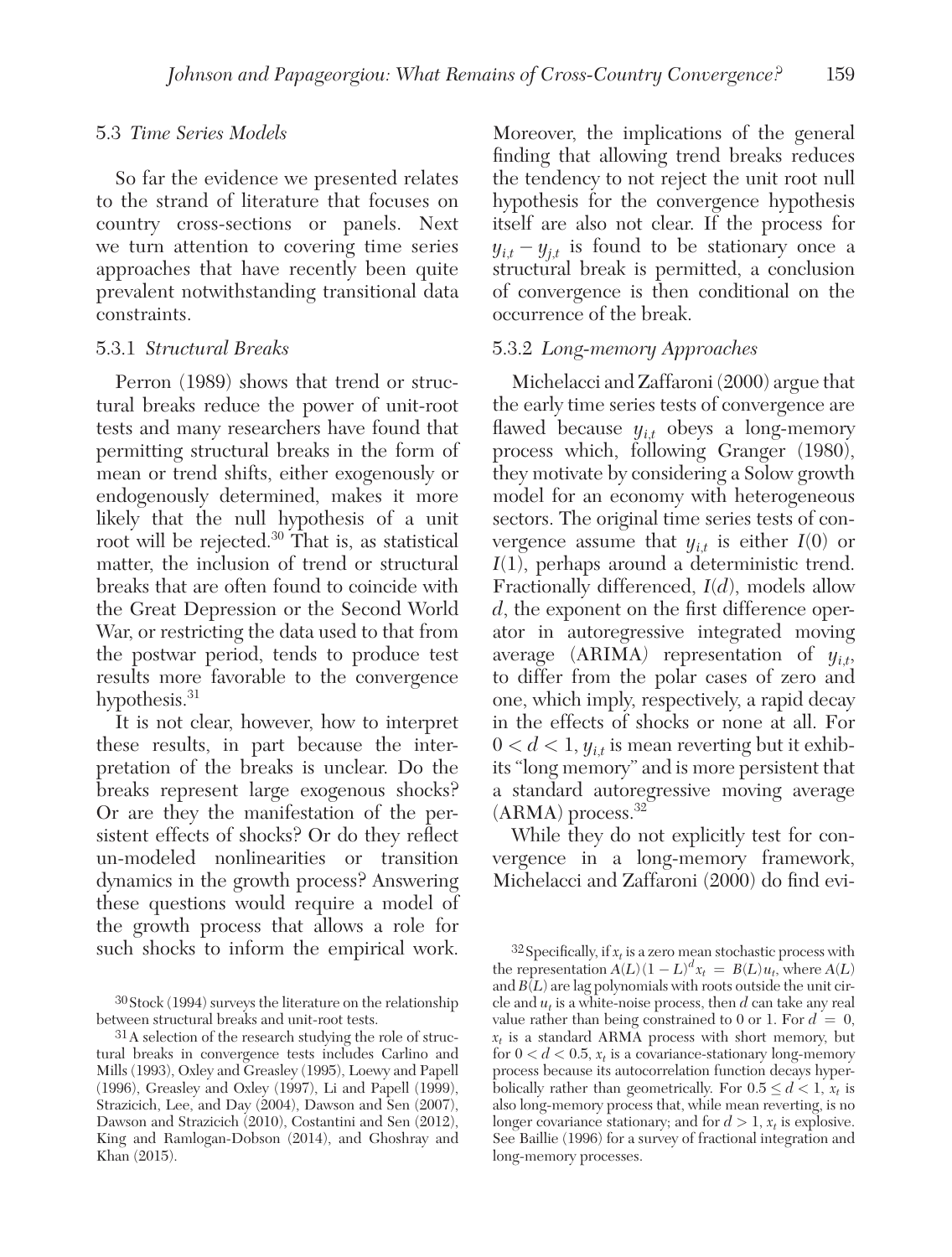dence of long-memory behavior in output data from the OECD countries in the form of estimates of d between 0.5 and 1.0, which they claim is both consistent with the 2 percent rate of convergence commonly found in earlier cross-country analyses and damaging to the reliability of unit-root tests of convergence.

Silverberg and Verspagen (2003) offer a motivation for long-memory representations of output by suggesting that evolutionary models of economic behavior can endogenously generate the cross-sectional heterogeneity that drives Granger's (1980) aggregation rationale. They employ a variety of empirical approaches designed to overcome many of the criticisms of the Michelacci and Zaffaroni (2000) data analysis, and their conclusions about the suitability of long-memory representations of output are far more agnostic. One important difference between the two papers is how the trend is modeled. Michelacci and Zaffaroni (2000) assume a linear trend in the log of per capita incomes while Silverberg and Verspagen (2003) first-difference their data prior to analysis.

Mean reversion in per capita incomes implies that definition (4) above could still be satisfied, but standard tests of the unit root null in the  $y_{i,t} - y_{j,t}$  process will have low power against a long-memory alternative because of the relatively slow decay of the effects of shocks under the alternative hypothesis. Cunado, Gil-Alana, and Pérez de Gracia (2006) test for convergence by examining the (possibly fractional) order of integration of the deviation of log per capita income in fourteen OECD countries from that in the United States:  $y_{i,t} - y_{US,t}$ . Using a data set beginning in the late nineteenth century, they are unable to reject the hypothesis of a unit root for almost all countries, but restricting the analysis to the postwar period leads to confidence intervals for  $d$  the lie in  $(0.5, 1)$ , consistent with convergence in the sense of definition (4) above, for almost all of the fourteen countries.<sup>33</sup> Silverberg and Verspagen (1999) report similar results. Dufrénot et al. (2011) investigate the behavior of  $y_{i,t} - y_{j,t}$ , where country *j* is a regional benchmark country (selected as the country in the region with the highest per capita GDP at the end of the sample) using postwar data on a group of ninety-eight developing countries. They find considerable variation in the time-series properties of  $y_{i,t} - y_{j,t}$  across countries within regions and across regions. Cunado, Gil-Alana, and Pérez de Gracia (2006) and Dufrénot, Mignon, and Naccache (2012) include a time trend in their time-series representations for  $y_{i,t} - y_{US,t}$  and  $y_{i,t} - y_{j,t}$  which, as we discuss below, permits some transition dynamics but apparently does not increase the power of their tests. For example, Cunado, Gil-Alana, and Pérez de Gracia's (2006) confidence intervals for  $d$  for the entire sample are little changed by the introduction of intercept and trend terms while those for the postwar data become wider.

To avoid the problem of choosing a benchmark country, Stengos and Yazgan (2014) follow Peseran (2007) in considering pairwise convergence by examining the value of d for all possible values of  $y_{i,t} - y_{j,t}$  for 139 countries in the postwar period. They find  $d > 0.5$ but cite a "lack of power" in concluding that the distinction between  $I(0)$  and  $I(1)$  processes adequately describes the behavior of log per capita output levels. That is, they conclude against convergence despite allowing for smooth structural breaks by including a Fourier function of time in the representation for  $y_{i,t} - y_{j,t}$ . Stengos et al. (2016) take a multivariate approach to the estimation of d and find stronger evidence of mean rever-

<sup>33</sup> That the countries for which the unit root cannot be rejected in the postwar period are Austria, Germany, and Japan may underscore the importance of transition dynamics as we discuss below.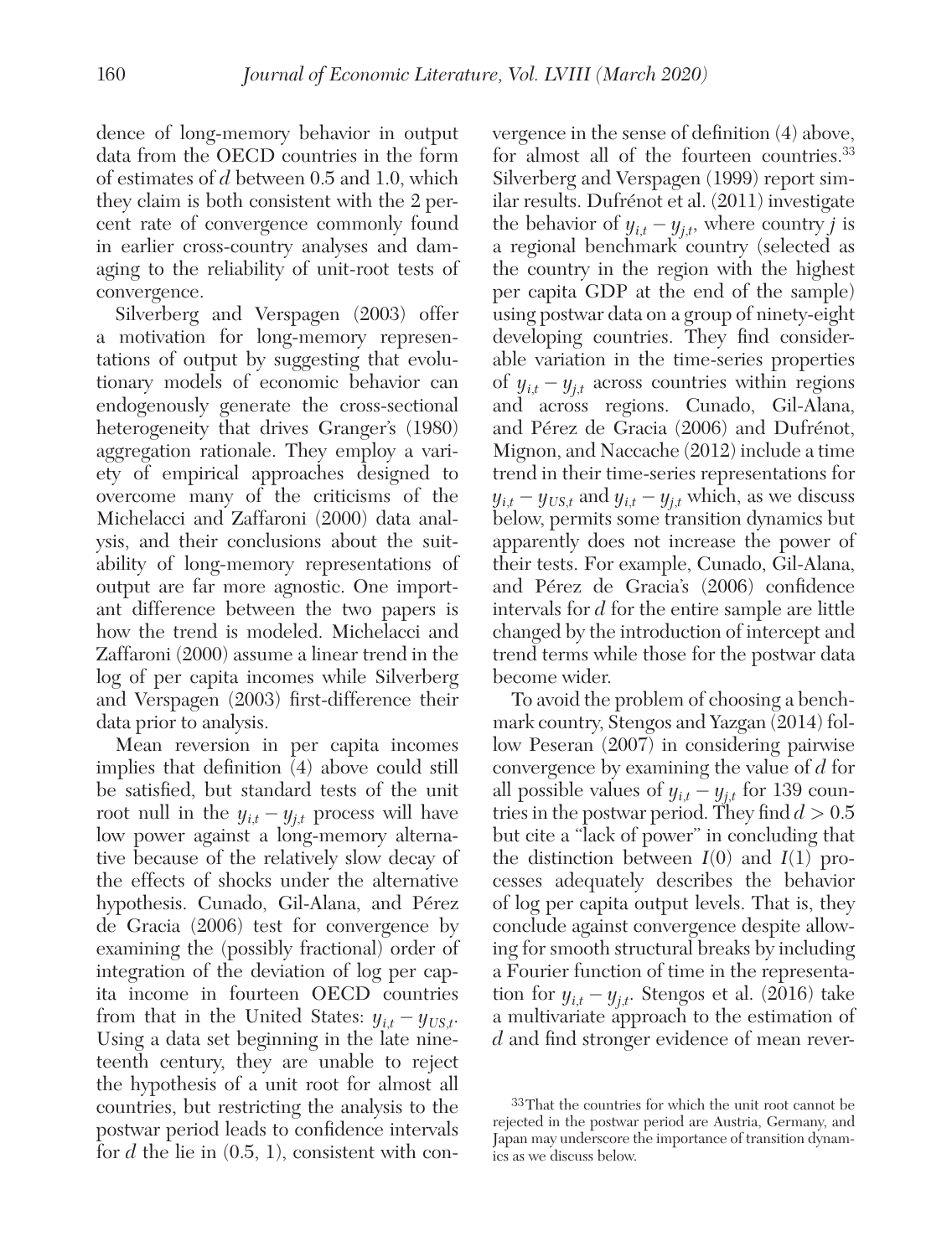sion (i.e.,  $0.5 < d < 1$ ) and hence convergence than Stengos and Yazgan (2014).

While the finding that data from the postwar period are more likely to be favorable to the convergence hypothesis than data over from the first half of the twentieth century is noteworthy, one difficulty in interpreting these results is the inclusion of trends (Cunado, Gil-Alana, and Pérez de Gracia 2006, Dufrénot et al. 2011) and trend breaks (Stengos and Yazgan 2014, Kourtellos, Stengos, and Tan 2016) or first differences (Silverberg and Verspagen 1999) in the representations for the income gaps, which have an undocumented effect on the results and raise the same sorts of issues as the trend-break literature discussed above. Further complicating matters, Diebold and Inoue (2001) show that, as a matter of theory, apparent long memory can be the manifestation of some types of structural change in  $I(0)$  or  $I(1)$  processes and Granger and Hyung (2004) show that distinguishing between fractionally integrated processes and processes with occasional breaks can be difficult.

Another concern with this literature is the lack of strong theoretical reasons to believe that per capita outputs obey fractionally integrated processes. Michelacci and Zaffaroni (2000) and Silverberg and Verspagen (2003) suggest reasons why fractionally integrated processes might arise from growth models, whereas Lau (1999) shows that integrated and cointegrated processes arise naturally under in a wide class of growth models.

# 5.3.3 Transition Dynamics

As Bernard and Durlauf acknowledge, tests based on the co-integration of cross-country income levels are more appropriately regarded as tests that convergence has occurred than tests that convergence is occurring. It is possible, for example, that the expected difference in two countries' log per capita incomes at any time

 $t+T$ ,  $E(y_{i,t+T}-y_{j,t+T}|F_t)$  includes a deterministic term  $\mu_{t+T} \neq 0$  where  $\lim_{T \to \infty} \mu_{t+T}$  $= 0$  so that convergence definition  $(4)$  is satisfied despite a contemporary nonzero expected difference in incomes because at least one of the countries has not yet reached its steady state. Data generated by such a process may be less likely to produce a rejection of a unit root null hypothesis in the  $y_{i,t} - y_{j,t}$ process if  $\mu_{t+1} \approx \mu_t$  because convergence is slow as the difference in incomes will then have a highly persistent component.

Oxley and Greasley (1995) add a time trend to the representation for  $y_{i,t} - y_{j,t}$  which, omitting higher order lagged terms, they write as  $y_{i,t} - y_{j,t} = \mu + \alpha (y_{i,t-1} - y_{j,t-1}) +$  $\beta t + \varepsilon_t$ . They define long-run convergence as  $\alpha < 1$  and  $\beta = 0$  (although to satisfy definition (4),  $\mu = 0$  is also necessary), while  $\alpha$  < 1 and  $\beta \neq 0$  is defined as "catching" up." Using data for the US, UK, and Australian economies from the late nineteenth to the late twentieth centuries, and allowing for the possibility of discontinuities in the trend, they find a role for the catch-up term for the US/UK and US/ Australia pairs,. but not for the UK/Australia pair, which they conclude have converged. Chong et al. (2008) estimate a nonlinear version of this model using postwar data on  $y_{i,t} - y_{US,t}$  where *i* is an OECD country. For those twelve countries with apparently nonlinear income gaps to the United States, the unit-root null is not rejected in eight cases, suggesting that transition dynamics per se are not the entire reason for the rejections of convergence found in time series tests. King and Ramlogan-Dobson (2011) find that allowing for breaks in the trend function that captures the transition dynamics weakens the statistical case against convergence found using this approach.

A related approach is taken by Nahar and Inder (2002), who model the deviation of per capita output in country i from that in the United States at time  $t, y_{i,t} - y_{US,t}$ , as a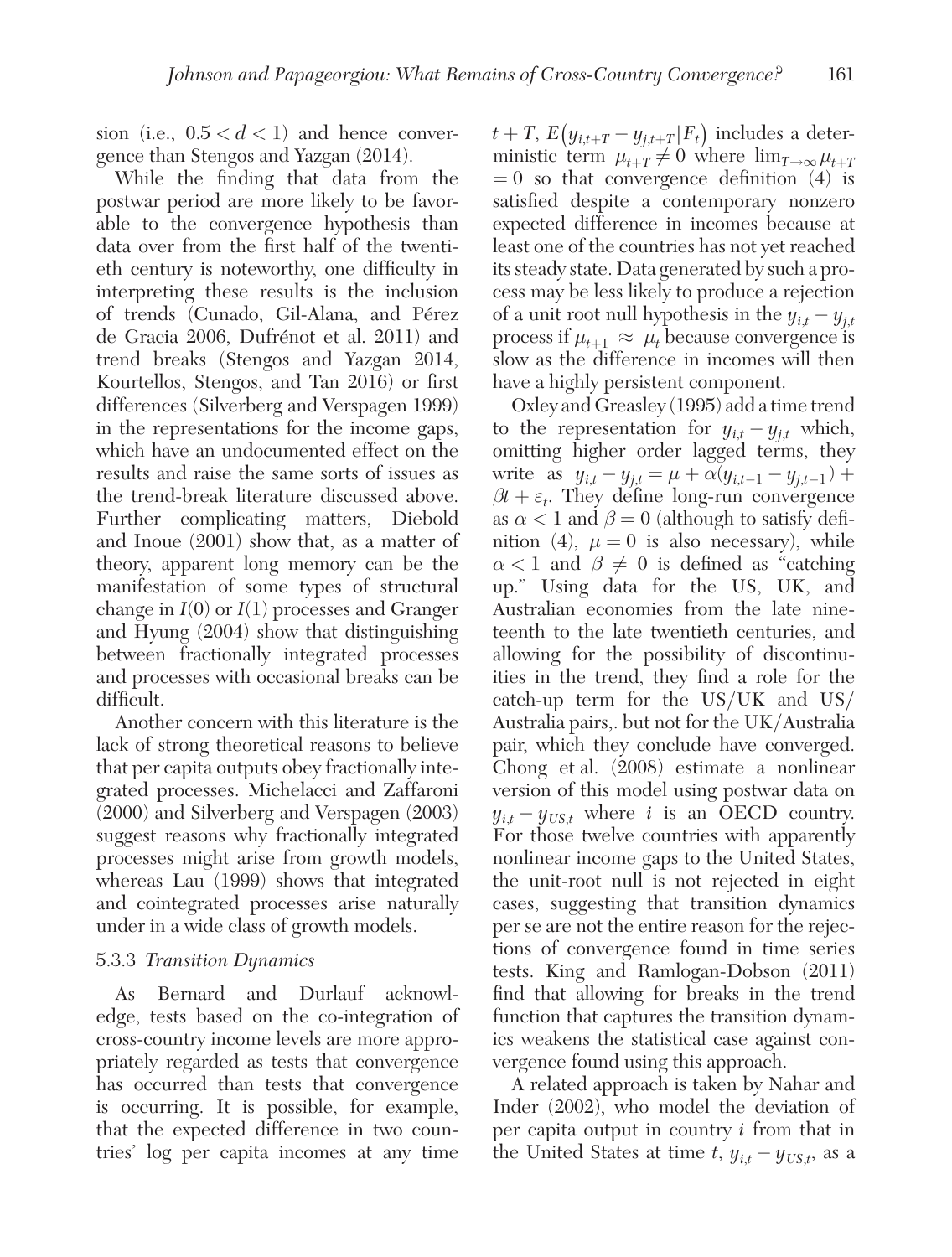polynomial in  $t$ . They test the hypothesis that the derivative of the polynomial with respect to t is zero against that alternative that it is positive which implies that country i is catching up to the United States. Bentzen (2005) modifies this approach to allow the rate of convergence to vary over the sample period. While this approach does highlight the possible richness of transition paths for different countries, it specifies the non-convergence null hypothesis as the overly restrictive requirement that  $y_{i,t} - y_{US,t}$  is an i.i.d. random variable, so it is not clear how this test performs when the non-convergence of  $y_{i,t} - y_{US,t}$  causes it to follow an integrated process. Datta's (2003) time-varying parameter approach to modeling transition dynamics also finds evidence of catching up using postwar data from the OECD countries, but is subject to a similar criticism.

Phillips and Sul (2007a, 2007b, 2009) present a time-series test of convergence that allows for substantial cross-country heterogeneity in the transition dynamics. They write  $y_{i,t} = b_{it} \mu_t$  where  $\mu_t$  is the hypothesized steady-state growth path common to all counties and  $b_{it}$  describes the transition path of economy i to the steadystate growth path. Convergence is said to occur if  $\lim_{t\to\infty} h_{it} = 1$  for all i where  $h_{it} = n$  $y_{i,t}/\sum_{i=1}^n y_{i,t} = n\overline{b}_{it}/\sum_{i=1}^n b_{it}$ . Phillips and Sul then propose testing for convergence by specifying a model of the transition path that yields a test based on a conventional one-sided t test of the hypothesis  $\gamma = 0$ (no convergence) against the alternative  $\gamma > 0$  (convergence) in the regression  $\log(H_1/H_t) - 2\log(\log t) = a + \gamma \log t + u_t,$ where  $H_t = n^{-1} \sum_{i=1}^{n} (h_{it} - 1)^{2 \cdot 34}$  They show that  $\gamma$  is twice the speed of convergence and that, when  $\mu_t$  follows a random walk with drift or trend stationary process,  $0 < \gamma < 2$ 

implies convergence in growth rates (conditional convergence) while  $2 \leq \gamma$  implies convergence in levels (absolute convergence), that is in the sense of definition (4). Phillips and Sul (2009) apply this test to data from the United States, the Western OECD countries, and 152 countries from the PWT and, consistent with much of the literature, find evidence of convergence in growth rates, but not in levels, for the US states ( 1929–98) and the Western OECD countries ( 1870–2001 and 1940–2001, but not 1870–1929 nor 1911–70) nor for the PWT countries.

# 5.3.4 Clustering Approaches

There have also been some applications of clustering approaches in the time-series context to check for club convergence. Phillips and Sul (2007a) develop a clustering algorithm designed to divide the countries in a data set into groups less heterogeneous than the sample as a whole and then to test for convergence within groups using the method described above. Having rejected convergence for the 1970–2003 sample of 152 PWT countries, Phillips and Sul (2009) apply this approach to that data set and conclude that it can be split into four convergence clubs (three of which exhibit growth rate or conditional convergence) and a small group of diverging countries.<sup>35</sup> Finding between two and five convergence clubs is common and consistent with the results of those who've studied the evolution of the cross-country distribution of per capita income such as Pittau, Zelli, and Johnson (2010).

By contrast, Beylunioglu, Stengos, and Yazgan (2016) extend Peseran's (2007) pair-wise time series approach using a

<sup>&</sup>lt;sup>34</sup>Observe that  $n^{-1} \sum_{i=1}^{n} h_{it} = 1$  so that  $H_t$  is the sample variance of  $h_{it}$  implying that the Phillips and Sul approach may also be considered as a test of  $\sigma$ -convergence.

<sup>35</sup> The memberships of the clubs different from those found by Durlauf and Johnson (1995) using a regression tree algorithm on data from ninety-eight countries for 1960–85 from an antecedent to the PWT, but it is not clear whether these differences can be attributed to the different number of countries, the different time periods, or the different clustering algorithm.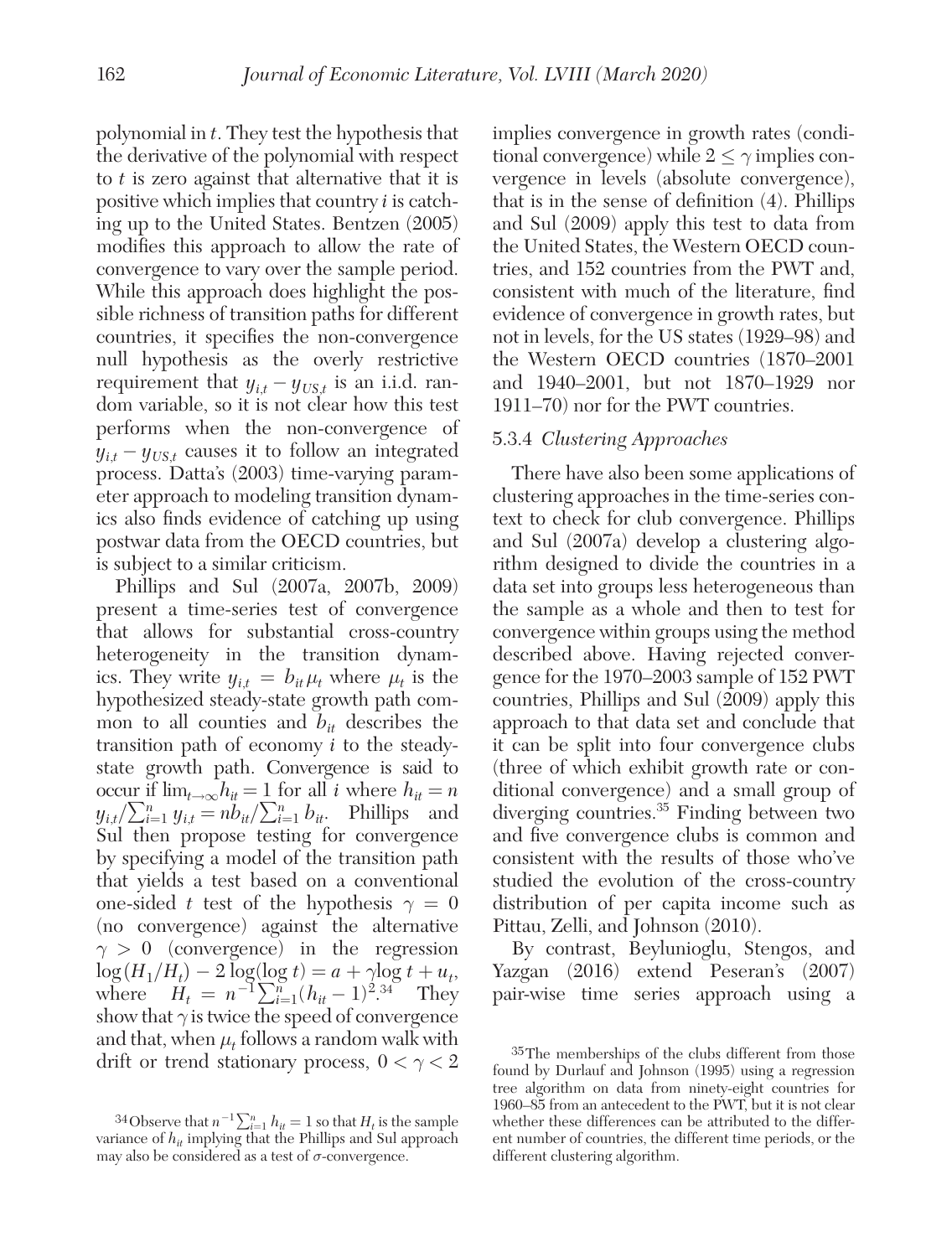"maximal clique" approach that, like that of Hobijn and Frances (2000), is also based on time-series convergence concepts, and finds a large number of very small clusters that the authors call "convergence clubs." While these results are evidence against convergence the large number of clusters found makes the convergence clubs interpretation difficult to sustain. Moreover, it is likely that the groups found reflect countries between which convergence has occurred, rather than those between which convergence is occurring. A test along these lines that also took into account transition dynamics would, no doubt, produce fewer groups as do, for example, Phillips and Sul (2008).

Our reading of the recent time-series tests of the convergence hypothesis is broadly in accord with that of the nonlinear cross-section studies of the hypothesis discussed above. While there may be some weak support for the proposition that gaps between per capita income levels have fallen in some groups of countries in the postwar period, the interpretation of whatever support that there is for the convergence hypothesis is fraught with difficulty because of the lack of consensus about how to treat the trends in the data and, in particular, for the meaning for convergence of the structural and trend breaks that are often found. Importantly, as we observed above, once the alternative hypothesis of convergence clubs is considered by use of a clustering algorithm, there is evidence in favor of that view that is consistent with that found using other clustering approaches.

# 5.4 Cross-Individual Distribution of Income

Beyond the analysis of the rich literature presented above that is based on country convergence—unit of analysis being the country—recent work attempts to assess global inequality by considering the distribution of incomes of individual households from different countries around the globe. The advantage of a global approach lies in the detail with which we can observe and analyze the effects of globalization in different segments of the global income distribution. These studies combine micro and macro data coming from hundreds of household surveys from over one hundred countries in the world, covering more than 90 percent of the world population and income. Advocates of this approach argue that using individuals or households, rather than countries, as units of analysis is more useful if one is concerned about human welfare because different countries have different population sizes. As stated by Sala-i-Martin (2006), "After all, there is no reason to down-weight the well-being of a Chinese peasant relative to a Senegalese farmer just because the population in China is larger than that of Senegal."

Excellent examples on world income distribution and global inequality include Milanovic's early paper (1997) that lays down many of the issues discussed by the subsequent literature, Bourguignon and Morrisson (2002), Atkinson and Brandolini (2004), Sala-i-Martin (2009), Deaton (2010), Pinkovskiy and Sala-i-Martin (2014), Atkinson (2015), Bourguignon (2015), and Lakner and Milanovic (2015).

Branko Milanovic's recent book Global Inequality: A New Approach for the Age of Globalization (2016a) may well summarize the most current thinking on global inequality. Milanovic's book, like Bourguignon's (The Globalisation of Inequality, 2015), concludes with one key fact: while inequality is rising within most countries, notably the high-income ones, global inequality of incomes, though huge, has been falling, particularly since 2000. This comes as no surprise given the millions of Chinese lifted from poverty during China's historic growth acceleration of the last three decades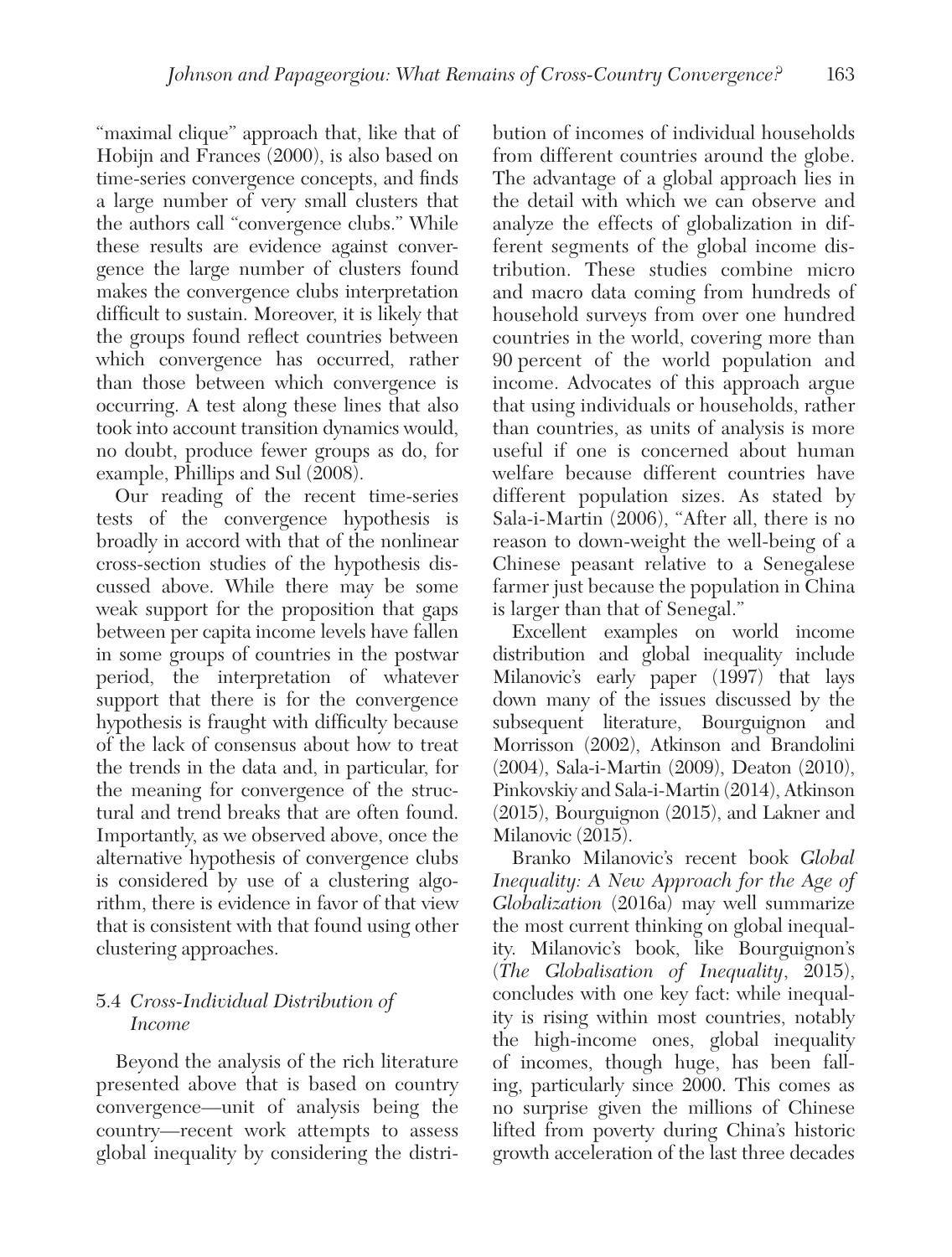

Percentile of global income distribution

Figure 8. Cumulative Real per Capita Income Growth at Various Percentiles of the Global Income Distribution (1988–2011)

Source: Milanovic (2016a). Reprinted with permission from Harvard University Press.

 discussed previously. Yet many economists argue that this positive trend might not continue, once global favorable conditions slow down and as China's wages rise further. Prospects would depend on whether China's economic progress can be replicated and African or other Asian nations (e.g., India, Bangladesh, Vietnam) can follow suit.

Another interesting fact from Milanovic's work is illustrated in figure 8 showing the proportional rise in real per capita incomes across the world income distribution between 1988 to 2011. Income is measured in 2005 international dollars and individuals are ranked by their real household per capita income. On the one hand, points A and C on the cumulative distribution plot reflect large real income gains made by individuals around the global median, and by those who are part of the global top 1 percent, respectively. On the other hand, those at the bottom part of the distribution have done relatively poorly, and those between the eightieth and ninety-fifth percentiles have seen stagnant real incomes (point B). In the words of Milanovic (2016b), "The people around the global median are, however, still relatively poor by Western standards. This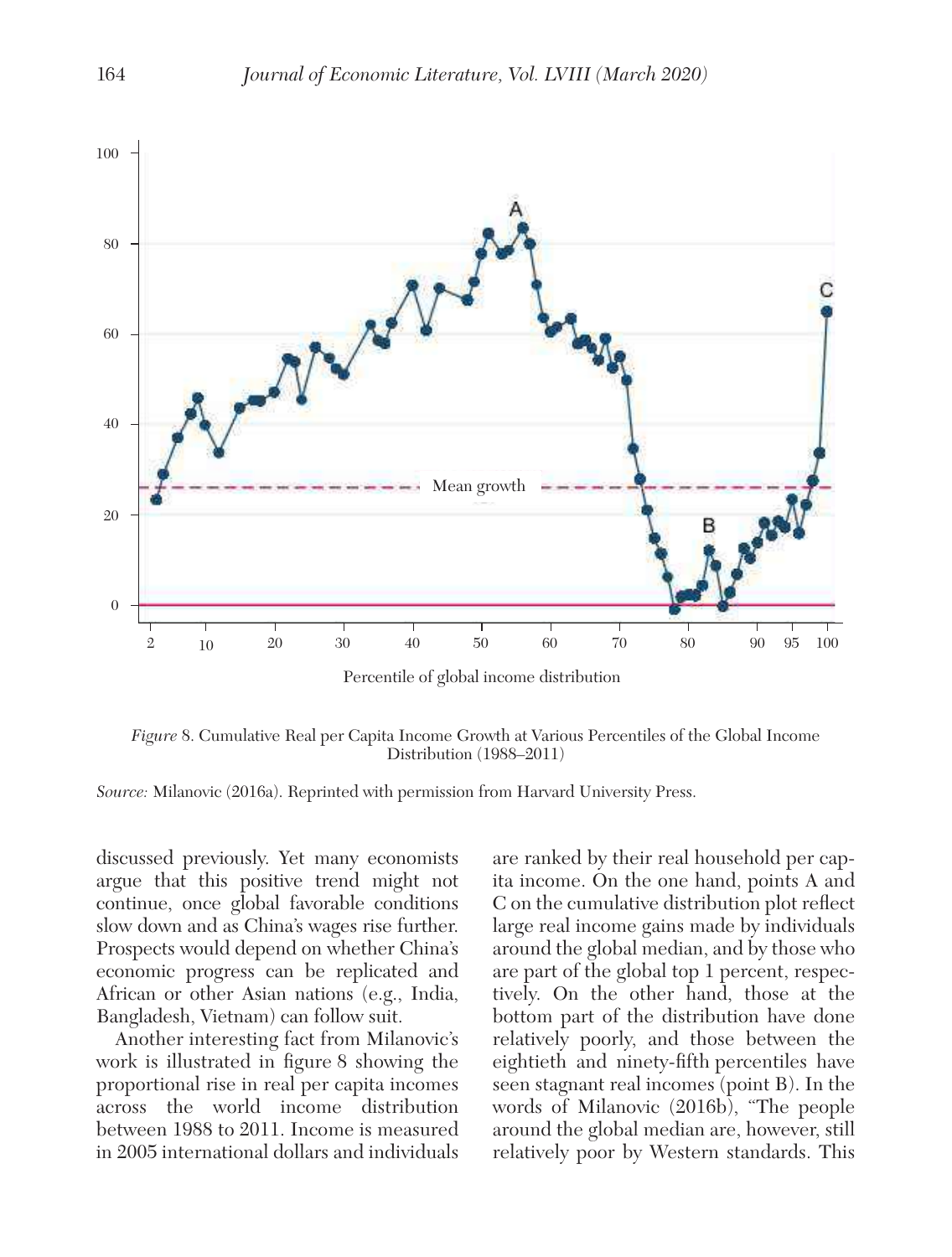emerging 'global middle class' is composed of individuals with household per capita incomes of between 5 and 15 international dollars per day. The contrast between the unambiguous success of people at point A and the relative failure of people at point B allows us to look at the effects of globalization more broadly."

Angus Deaton in his book, The Great Escape (2013), offers a novel insight on global inequality. He argues that the world is a better place than it used to be, but that the enormous progress that resulted in catching up of some countries was also responsible for opening up gaps and setting the stage for today's disproportionately unequal world. In the words of Deaton, "Rapid economic growth in many countries has delivered hundreds of millions of people from destitution. . . As always, progress has not been even; some of the most rapidly growing countries have narrowed the gap with the rich countries, but their progress has opened up new gaps between them and the countries left behind. Once-poor countries in Asia have moved into the middle, leaving chasms between them and many countries in Africa" (p. 218).

# 6. Conclusion

In its simplest form, convergence suggests that poor countries have the propensity to grow faster than the rich, so to eventually catch up to them. The idea of convergence has its formal origins in Solow (1956), but its empirical treatment really begins in the mid-1980s being further motivated by the modern growth theory and empirics; it remains today a perennial research topic although only, perhaps, under the new lamppost of global inequality.

The voluminous literature that has emerged seeking answers to the convergence question is a testimony to the interest that the hypothesis has generated—a crude internet search reveals that over the last thirty years there have been thousands of papers written on the subject; in addition, four of the most influential papers in the growth literature focus on convergence and account for almost 11,000 citations (according to Google scholar).<sup>36</sup> Despite the concept of the long-run irrelevance of initial conditions being straightforward, empirically testing convergence and understanding its mechanics proved quite elusive. As shown in this survey, convergence is hard to pin down, first, because the concept can be operationalized in many ways and second, because econometric approaches and data measurement issues remain a challenge in empirical tests of convergence. Ultimately, understanding convergence would get us closer to understanding the process of economic growth—a truly humbling endeavor. So, what is the evidence on convergence and what have we learned from it thus far?

With the exception of some early studies that have been criticized extensively due to econometric problems, there is a broad consensus of no evidence supporting absolute convergence in cross-country per capita incomes—that is poor countries do not seem to be unconditionally catching up to rich ones. The only glimmer of hope for this hypothesis is provided by Rodrik's (2013) finding of unconditional convergence in particular manufacturing industries. Of course, whether this result will hold up to the scrutiny of subsequent researchers, armed with more sophisticated methods and better data, is unknown.

A more definitive conclusion from this survey is that the process of growth and so, potentially, of convergence, is not smooth but rather start and stop, and is characterized by significant country heterogeneity. Such realization must not come as a surprise given that

<sup>36</sup> As of October 24, 2016, Barro and Sala-i-Martin (1991) 4,262 citations; Baumol (1986) 3,939; De Long (1988) 1,464; and Bernard and Durlauf (1996) 1,188.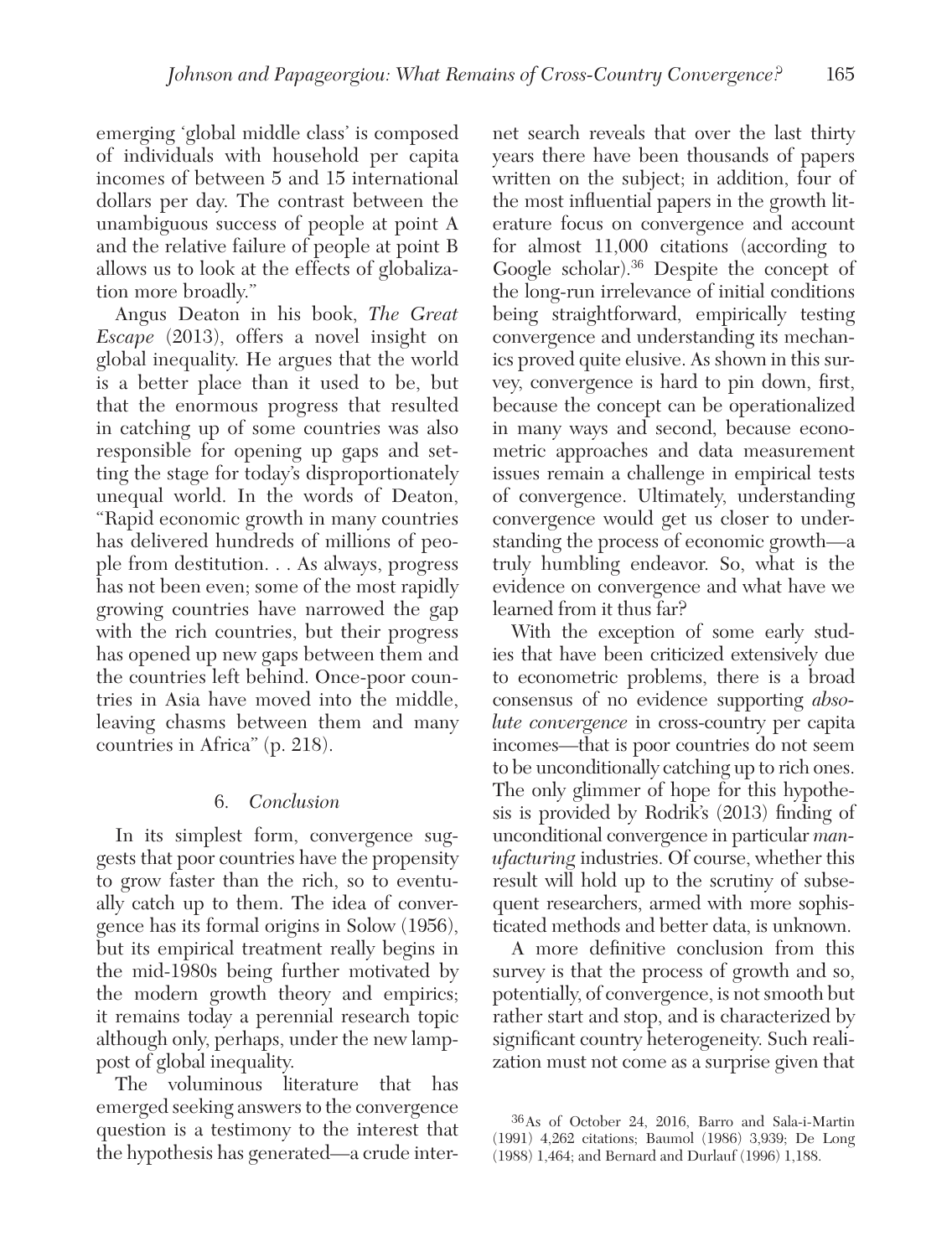the notion of convergence is only a theoretical construction that characterizes part of the broader dynamic growth process across countries. Under such a framework, it is then possible that several mechanisms of divergence and convergence are concurrently at work across countries in different stages of their development process. For example, the divergence process may tend to dominate the convergence process at early stages of economic growth, while the reverse could hold true for later stages (Steger 2006 and International Monetary Fund 2017 make a similar observation). In this regard, exploring those mechanisms that induce convergence and those that result in non-convergence or divergence would be central to understanding such phenomena. Also, focusing attention to potential mechanisms that determine growth dynamics (linear and nonlinear) or the distribution of global inequality, as it is done in recent studies, may be more tenable and informative than seeking evidence on convergence.

Our reading of the evidence, then, is that recent optimism in favor of rapid and sustainable convergence is unfounded. The last two decades of an unprecedented wave of growth in many LICs and emerging markets led to many analysts claiming prematurely, in our view, success with slogans such as "lions on the move," "the next convergence," and "no shortage of economic growth in Africa" (Roxburgh et al. 2010; Spence 2011; Economist 2013, respectively). Many observers are led to believe that "this time is different." We have come to the conclusion that with the exception of a few countries in Asia that exhibited transformational growth, most of the economic achievements in developing economies have been the result of removing inefficiencies, especially in governance and in political institutions. But as is now well known, these are merely one-off level effects that, while not unimportant, and in fact necessary in the process of development,

 nonetheless do not stimulate ongoing economic growth.

#### **REFERENCES**

- Abramovitz, Moses. 1986. "Catching up, Forging ahead, and Falling behind." Journal of Economic History 46 (2): 385–406.
- Abreu, Maria, Henri L. F. de Groot, and Raymond J. G. M. Florax. 2005. "A Meta-analysis of β-Convergence: The Legendary 2%." Journal of Economic Surveys 19 (3): 389–420.
- Acemoglu, Daron. 2009. Introduction to Modern Economic Growth. Princeton: Princeton University Press.
- Aghion, Philippe. 2004. "Growth and Development: A Schumpeterian Approach." Annals of Economics and Finance 5: 1–25.
- Aghion, Philippe, and Steven N. Durlauf. 2005. Handbook of Economic Growth. Vol. 1. Amsterdam: North-Holland.
- Aghion, Philippe, and Steven N. Durlauf. 2014. Handbook of Economic Growth. Vol. 2. Amsterdam: North-Holland.
- Aghion, Philippe, and Peter Howitt. 1992. "A Model of Growth through Creative Destruction." Economet $rica 60 (2): 323-51.$
- Aghion, Philippe, and Peter Howitt. 2009. The Economics of Growth. Cambridge: MIT Press.
- Aghion, Philippe, Diego Comin, Peter Howitt, and Isabel Tecu. 2016. "When Does Domestic Savings Matter for Economic Growth?" IMF Economic Review 64 (3): 381–407.
- Alesina, Alberto, Enrico Spolaore, and Romain Wacziarg. 2016. "Trade, Growth, and the Size of Countries." In Handbook of Economic Growth, Vol. 1B, edited by Philippe
- Aghion and Steven N. Durlauf, 1499–542. Amsterdam: North-Holland.
- Anand, Sudhir, and Paul Segal. 2008. "What Do We Know about Global Income Inequality?" Journal of Economic Literature 46 (1): 57–94.
- Anand, Sudhir, Paul Segal, and Joseph E. Stiglitz, eds. 2010. Debates on the Measurement of Global Poverty. Oxford: Oxford University Press.
- Anderson, Gordon, Oliver Linton, and Teng Wah Leo. 2012. "A Polarization-Cohesion Perspective on Cross-country Convergence." Journal of Economic Growth  $17 (1)$ : 49–69.
- Anderson, Gordon, Maria Grazia Pittau, and Roberto Zelli. 2016. "Assessing the Convergence and Mobility of Nations without Artificially Specified Class Boundaries." Journal of Economic Growth 21 (3): 283–304.
- Andrade, Eduardo, Márcio Laurini, Regina Madalozzo, and Pedro L. Valls Pereira. 2004. "Convergence Clubs among Brazilian Municipalities." Economics Letters 83 (2): 179–84.
- Andres, J., and A. Lamo. 1995. "Dynamics of the Income Distribution across OECD Countries." London School of Economics Centre for Economic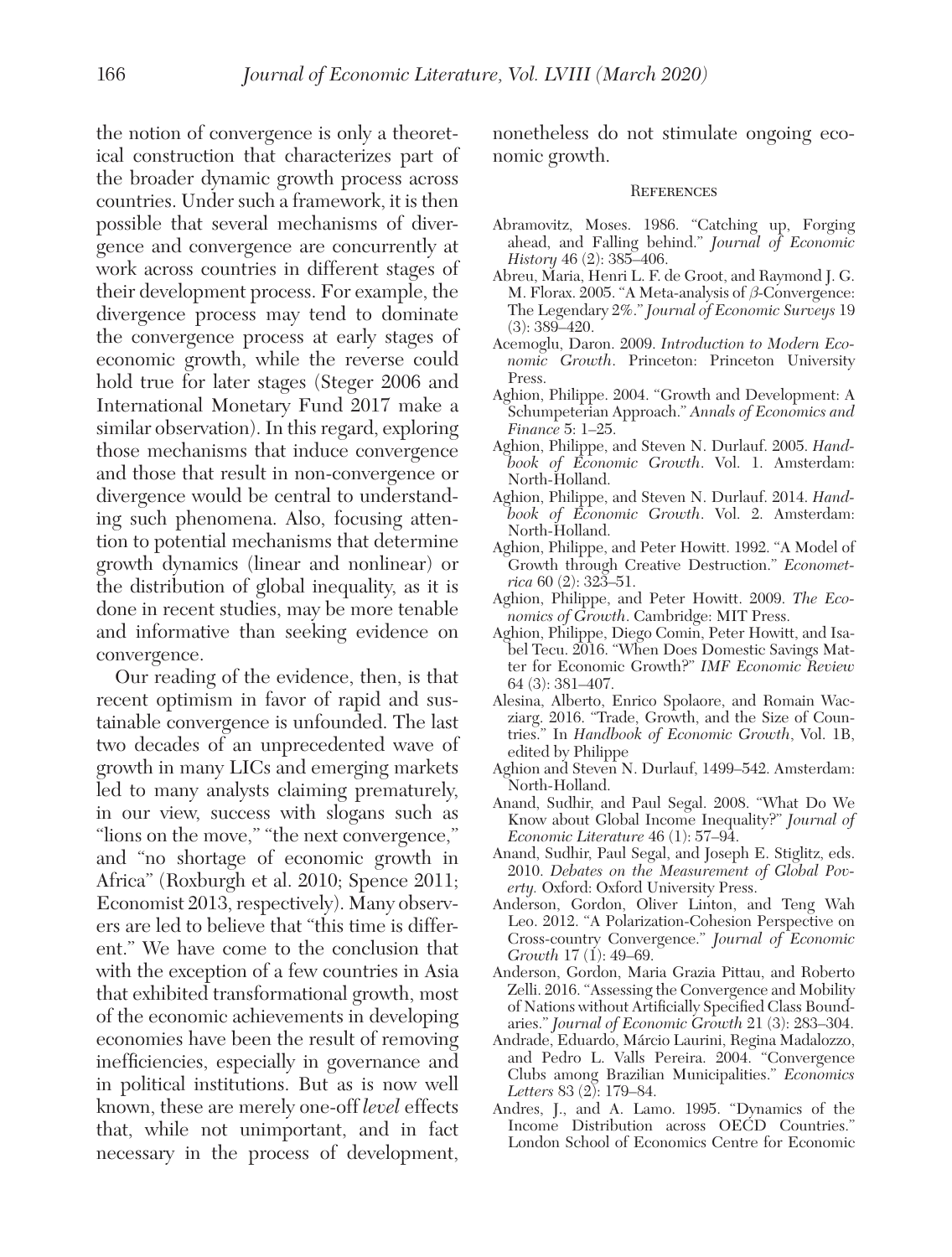Performance Discussion Paper 252.

- Apergis, Nicholas, Ekaterini Panopoulou, and Chris Tsoumas. 2010. "Old Wine in a New Bottle: Growth Convergence Dynamics in the EU." Atlantic Economic Journal 38 (2): 169–81.
- Atkinson, Anthony B. 2015. Inequality: What Can Be Done? Cambridge: Harvard University Press.
- Atkinson, Anthony B., and Andrea Brandolini. 2004. "Global World Inequality: Absolute, Relative or Intermediate?" Paper presented at the 28th Generation Conference of the International Association for Research in Income and Wealth, Cork, Ireland.
- Azariadis, Costas. 1996. "The Economics of Poverty Traps Part One: Complete Markets." Journal of Economic Growth 1 (4):  $\overline{449-96}$ .
- Azariadis, Costas, and Allan Drazen. 1990. "Threshold Externalities in Economic Development." Quarterly Journal of Economics 105 (2): 501–26.
- Azariadis, Costas, and John Stachurski. 2005. "Poverty Traps." In Handbook of Economic Growth, Vol. 1A, edited by Philippe Aghion and Steven N. Durlauf, 295–384. Amsterdam: North-Holland.
- Azomahou Théophile T., Raouf Boucekkine, and Phu Nguyen-Van. 2011. "Vintage Capital and the Diffusion of Clean Technologies." https://www.merit.unu. edu/publications/uploads/1317987345.pdf.
- Badunenko, Oleg, Daniel J. Henderson, and R. Robert Russell. 2013. "Polarization of the Worldwide Distribution of Productivity." Journal of Productivity Analysis 40 (2): 153–71.
- Bai, Jushan, and Pierre Perron. 1998. "Estimating and Testing Linear Models with Multiple Structural Changes." Econometrica 66 (1): 47–78.
- Bai, Jushan, and Pierre Perron. 2003. "Computation and Analysis of Multiple Structural Change Models." Journal of Applied Econometrics 18 (1): 1–22.
- Baillie, Richard T. 1996. "Long Memory Processes and Fractional Integration in Econometrics." Journal of Econometrics 73 (1): 5–59.
- Bandyopadhyay, Sanghamitra. 2004. "Twin Peaks: Distribution Dynamics of Economic Growth across Indian States." In Growth, Inequality, and Poverty: Prospects for Pro-poor Economic Growth, edited by Anthony Shorrocks and Rolph van der Hoeven, chapter 9. Oxford: Oxford University Press.
- Bandyopadhyay, Sanghamitra. 2011. "Rich States, Poor States: Convergence and Polarisation in India." Scottish Journal of Political Economy 58 (3): 414–36.
- Banerjee, Abhijit V., and Esther Duflo. 2003. "Inequality and Growth: What Can the Data Say?" Journal of Economic Growth 8 (3): 267–99.
- Barro, Robert J. 1984. Macroeconomics. New York: Wiley.
- Barro, Robert J. 1991. "Economic Growth in a Cross-section of Countries." Quarterly Journal of Economics 106 (2): 407–43.
- Barro, Robert. 1997. Determinants of Economic Growth: A Cross-Country Empirical Study. Cambridge: MIT Press.
- Barro, Robert J. 2012. "Convergence and Modernization Revisited." NBER Working Paper 18295.
- Barro, Robert J. 2015. "Convergence and Modernisation." Economic Journal 125 (585): 911–42.
- Barro, Robert J., and Jong Wha Lee. 2013. "A New Data Set of Educational Attainment in the World, 1950–2010." Journal of Development Economics 104: 184–98.
- Barro, Robert J., N. Gregory Mankiw, and Xavier Salai-Martin. 1995. "Capital Mobility in Neoclassical Models of Growth." American Economic Review 85  $(1): 103-15.$
- Barro, Robert J., and Xavier Sala-i-Martin. 1991. "Convergence across States and Regions." Brooking Papers on Economic Activity 21 (1): 107–82.
- Barro, Robert J., and Xavier Sala-i-Martin. 1992. "Convergence." Journal of Political Economy 100 (2) 223–51.
- Barro, Robert J., and Xavier Sala-i-Martin. 1995. Economic Growth. New York: McGraw-Hill.
- Barseghyan, Levon, and Riccardo DiCecio. 2011. "Cross-Country Income Convergence Revisited." Economics Letters 113 (3): 244–47.
- Battisti, Michele, Gianfranco di Vaio, and Joseph Zeira. 2016. "A New Way to Measure Divergence of Output across Countries." https://josephzeira.weebly.com/ uploads/5/7/3/4/57342721/bdz\_march\_2016.pdf.
- Battisti, Michele, and Christopher F. Parmeter. 2012. "GDP Clustering: A Reappraisal." Economics Letters 117 (3): 837–40.
- Battisti, Michele, and Christopher F. Parmeter. 2013. "Clustering and Polarization in the Distribution of Output: A Multivariate Perspective." Journal of Macroeconomics 35: 144–62.
- Baumol, William J. 1986. "Productivity Growth, Convergence, and Welfare: What the Long-Run Data Show." American Economic Review 76 (5): 1072–85.
- Baumol, William J., and Edward N. Wolff. 1988. "Productivity Growth, Convergence, and Welfare: Reply." American Economic Review 78 (5): 1155–59.
- Baumont, Catherine, Cem Ertur, and Julie Le Gallo. 2003 "Spatial Convergence Clubs and the European Regional Growth Process, 1980–1995." In European Regional Growth, edited by Bernard Fingleton, 131– 58. Berlin, Heidelberg: Springer
- Beaudry, Paul, Fabrice Collard, and David A. Green. 2005. "Changes in the World Distribution of Output Per Worker, 1960–1998: How a Standard Decomposition Tells an Unorthodox Story." Review of Economics and Statistics 87 (4): 741–53.
- Becker, Gary S. 1994. "Investment in Human Capita: Rate of Returns." In Human Capital: A Theoretical and Empirical Analysis with Special Reference to Education, edited by Gary S. Becker, 59–160. Chicago: University of Chicago Press.
- Ben-David, Dan. 1993. "Equalizing Exchange: Trade Liberalization and Income Convergence." Quarterly Journal of Economics 108 (3): 653–79.
- Ben-David, Dan. 1996. "Trade and Convergence among Countries." Journal of International Economics  $40(3-4)$ : 279-98.
- Bentzen, Jan. 2005. "Testing for Catching-up Periods in Time-Series Convergence." Economic Letters 88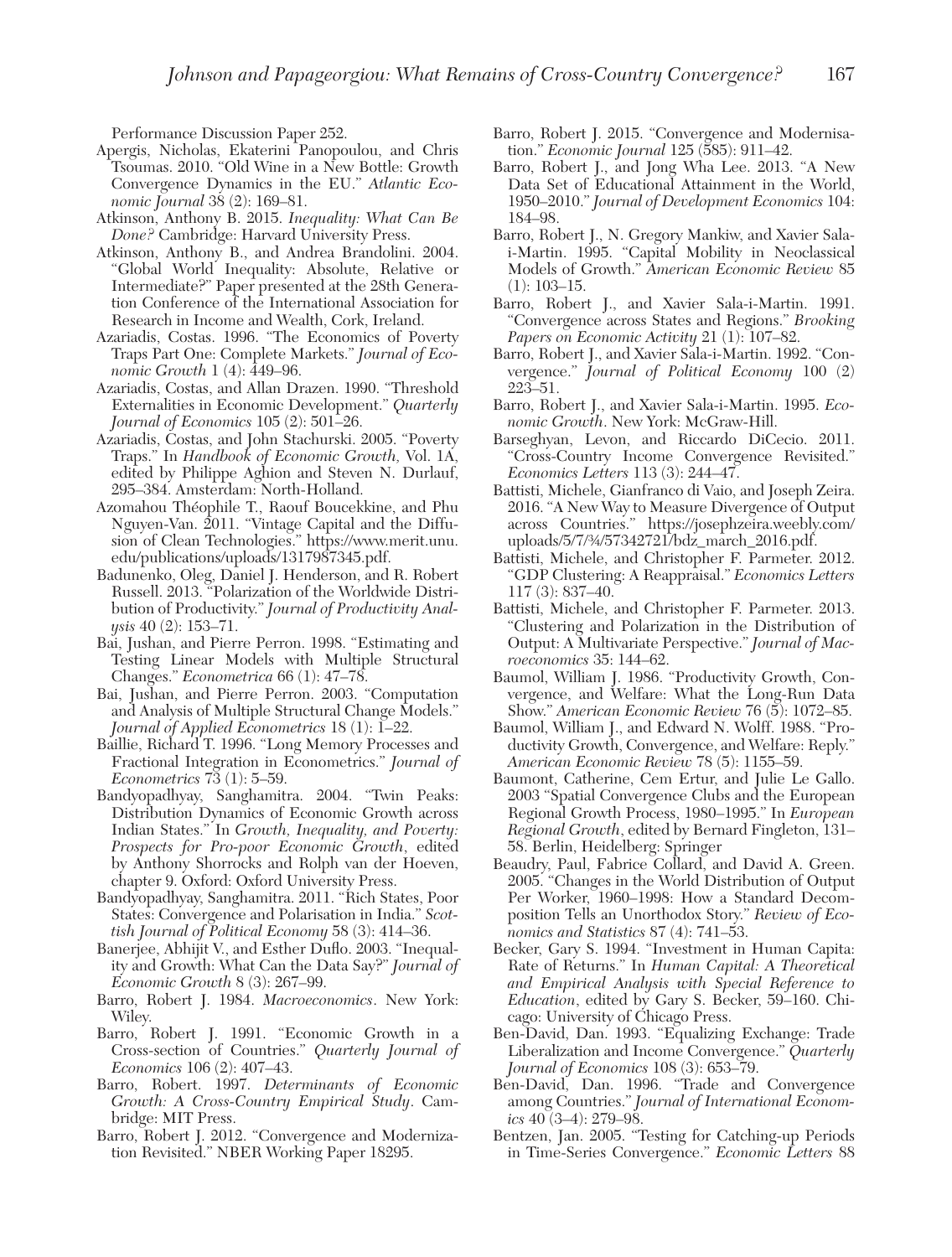(3): 323–28.

- Berg, Andrew, Jonathan D. Ostry, and Jeromin Zettelmeyer. 2012. "What Makes Growth Sustained?" Journal of Development Economics 98 (2): 149–66.
- Bernard, Andrew B., and Steven N. Durlauf. 1995. "Convergence of International Output Movements." Journal of Applied Econometrics  $10(2)$ : 97–108.
- Bernard, Andrew, and Steven N. Durlauf. 1996. "Interpreting Tests of the Convergence Hypothesis." Journal of Econometrics 71  $(1-2)$ : 161-73.
- Bernard, Andrew B., and Charles I. Jones. 1996. "Productivity across Industries and Countries: Time Series Theory and Evidence." Review of Economics and Statistics 78 (1): 135–46.
- Beylunioglu, Fuat C., Thanasis Stengos, and M. Ege Yazgan. 2016. "Detecting Convergence Clubs." http://www.uoguelph.ca/economics/repec/ workingpapers/2016/2016-04.pdf.
- Bianchi, Marco. 1997. "Testing for Convergence: Evidence from Non-parametric Multimodality Tests." Journal of Applied Econometrics 12 (4): 393–409.
- Binder, Michael, and M. Hashem Pesaran. 1999. "Stochastic Growth Models and Their Econometric Implications." Journal of Economic Growth 4 (2): 139–83.
- Bloom, David E., David Canning, and Bryan Graham. 2003. "Longevity and Life-cycle Savings." Scandinavian Journal of Economics 105 (3): 319–38.
- Bode, Eckhardt, and Sergio J. Rey. 2006. "The Spatial Dimensions and Economic Growth and Convergence." Regional Science 85 (2): 171–76.
- Bourguignon, François. 2015. The Globalization of Inequality. Princeton: Princeton University Press.
- Bourguignon, François, and Christian Morrisson. 2002. "Inequality among World Citizens: 1820–1992." American Economic Review 92 (4): 727–44.
- Bowles, Samuel, Steven N. Durlauf, and Karla Hoff, eds. 2006. Poverty Traps. Princeton: Princeton University Press.
- Breiman, Leo, Jerome H. Friedman, Richard A. Olshen, and Charles J. Stone. 1984. Classification and Regression Trees. Routledge: Taylor and Francis.
- Brock, William A., and Steven N. Durlauf. 2001. "Discrete Choice with Social Interactions." Review of Economic Studies 68 (2): 235–60.
- Bulli, Sandra. 2001. "Distribution Dynamics and Cross-Country Convergence: A New Approach." Scottish Journal of Political Economy 48 (2): 226–43.
- Burnside Craig, and David Dollar. 2000. "Aid, Policies, and Growth." American Economic Review 90 (4): 847–68.
- Caner, Mehmet, and Bruce E. Hansen. 2004. "Instrumental Variable Estimation of a Threshold Model." Econometric Theory 20 (5): 813–43.
- Canova, Fabio. 2004. "Testing for Convergence Clubs in Income Per Capita: A Predictive Density Approach." *International* Economic Review 45 (1): 49–77.
- Canova, Fabio. 2009. "What Explains the Great Moderation in the US? A Structural Analysis." Journal of

the European Economic Association 7 (4): 697–721.

- Carlino, Gerald A., and Leonard O. Mills. 1993. "Are U.S. Regional Incomes Converging? A Time Series Analysis." Journal of Monetary Economics 32 (2): 335–46.
- Carlino, Gerald A., and Leonard Mills. 1996. "Convergence and the U.S. States: A Time-Series Analysis." Journal of Regional Science 36 (4): 597–616.
- Carree, Martin, and Luuk Klomp. 1997. "Testing the Convergence Hypothesis: A Comment." Review of Economics and Statistics 79 (4): 683–86.
- Carree, M. A., L. Klomp, and A. R. Thurik. 2000. "Productivity Convergence in OECD Manufacturing Industries." Economic Letters 66 (3): 337–45.
- Carvalho, Vasco M., and Andrew C. Harvey. 2005a. "Convergence in the Trends and Cycles of Eurozone Income." Journal of Applied Econometrics 20 (2): 275–89.
- Carvalho, Vasco M., and Andrew C. Harvey. 2005b. "Growth, Cycles and Convergence in US Regional Time Series." International Journal of Forecasting 21  $(4): 667 - 86.$
- Carvalho, Vasco, Andrew Harvey, and Thomas Trimbur. 2007. "A Note on Common Cycles, Common Trends, and Convergence." Journal of Business and Economic Statistics  $\widetilde{25}$  (1): 12-20.
- Caselli, Francesco, Gerardo Esquivel, and Fernando Lefort. 1996. "Reopening the Convergence Debate: A New Look at Cross-country Growth Empirics." Journal of Economic Growth 1<sup>(3)</sup>: 363-89.
- Cass, David. 1965. "Optimum Growth in an Aggregative Model of Capital Accumulation." Review of Economic Studies 32 (3): 233–40.
- Chatterji, Monojit. 1992. "Convergence and Growth amongst Rich and Poor." https://digitalwindow. vassar.edu/cgi/viewcontent.cgi?article=1078&contex t=faculty\_research\_reports.
- Chen, Shaohua, and Martin Ravallion. 2010. "The Developing World is Poorer than We Thought, But No Less Successful in the Fight Against Poverty." Quarterly Journal of Economics 125 (4): 1577–1625.
- Cho, Dongchul. 1996. "An Alternative Interpretation of Conditional Convergence Results." Journal of Money, Credit and Banking 28 (4): 669–81.
- Choi, Chi-Young, and Xiaojun Wang. 2015. "Discontinuity of Output Convergence within the United States: Why Has the Course Changed?" Economic Inquiry 53 (1): 49–71.
- Chong, Terence Tai-Leung, Melvin J. Hinich, Venus Khim-Sen Liew, and Kian-Ping Lim. 2008. "Time Series Test of Nonlinear Convergence and Transitional Dynamics." Economic Letters 100: 337–39.
- Cohen-Cole, Ethan B., Steven N. Durlauf, and Giacomo Rondina. 2010. "Nonlinearities in Growth: From Evidence to Policy." Journal of Macroeconomics  $34$  (1):  $42-58$ .
- Collier, Paul. 2007. The Bottom Billion: Why the Poorest Countries Are Failing and What Can Be Done About It. Oxford and New York: Oxford University Press.
- Comin, Diego, and Martí Mestieri. 2018. "If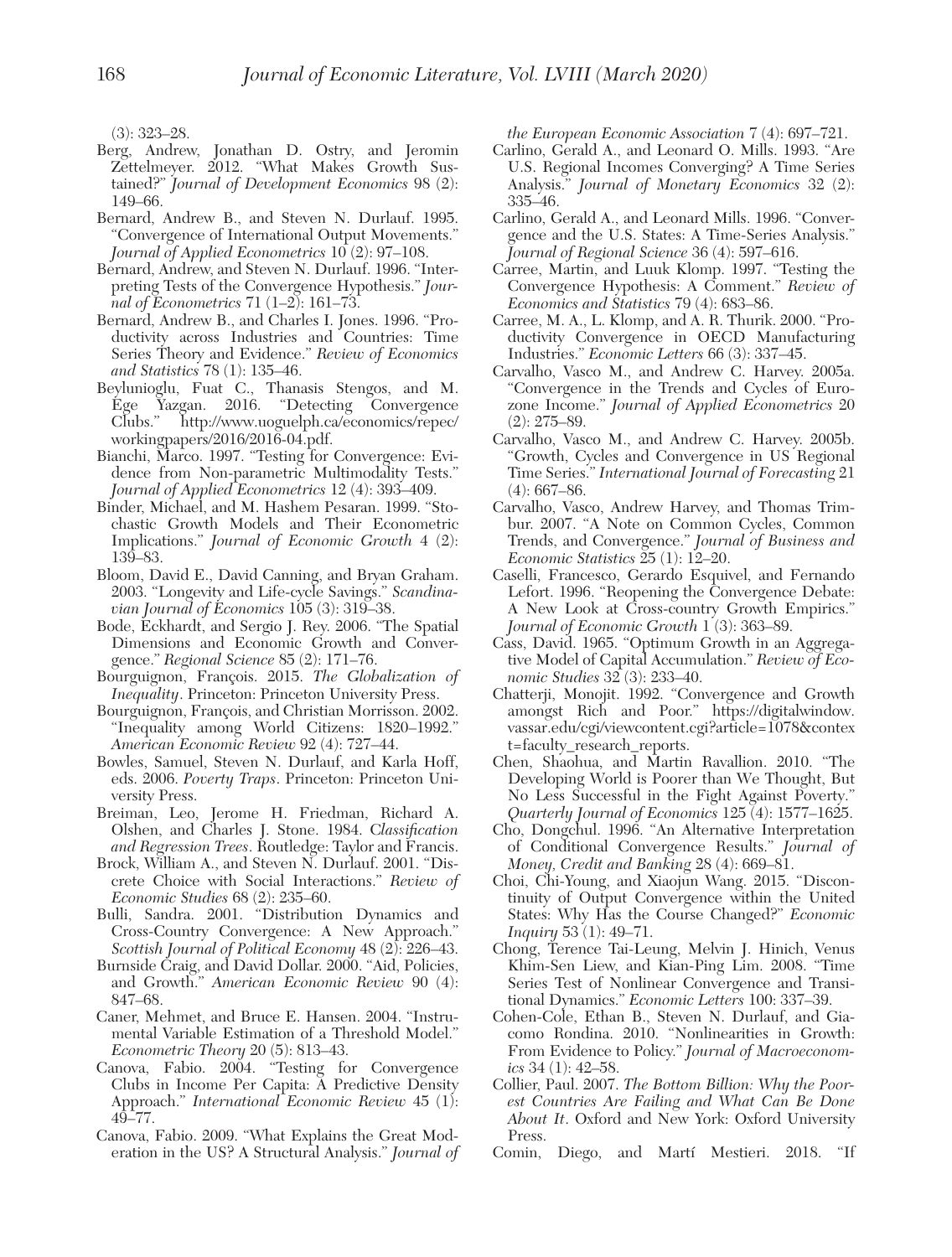Technology Has Arrived Everywhere, Why Has Income Diverged?" American Economic Journal: Macroeconomics 10 (3): 137–78.

- Costantini, Mauro, and Amit Sen. 2012. "New Evidence on the Convergence of International Income from a Group of 29 Countries." Applied Economics Letters  $19(5)$ :  $425-29$ .
- Cowell, Frank A. 1995. Measuring Inequality. 2nd ed. Oxford: Oxford University Press.
- Crespo Cuaresma, Jesus, and Gernot Doppelhofer. 2007. "Nonlinearities in Cross-country Growth Regressions: A Bayesian Averaging of Thresholds (BAT) Approach." Journal of Macroeconomics 29 (3): 541–54.
- Cunado, Juncal, Luis A. Gil-Alana, and Fernando Pérez de Gracia. 2006. "Additional Empirical Evidence on Real Convergence: A Fractionally Integrated Approach." Review of World Economics 142 (1): 67–91.
- Cuñat, Alejandro, and Marco Maffezzoli. 2004. "Neoclassical Growth and Commodity Trade." Review of Economics Dynamics 7 (3): 707–36.
- Dall'Erba, Sandy, and Julie Le Gallo. 2006. "Evaluating the Temporal and Spatial Heterogeneity of the European Convergence Process, 1980–1999." Journal of Regional Science 46 (2): 269–88.
- Datta, Anusua. 2003. "Time-Series Tests of Convergence and Transitional Dynamics." Economic Letters 81 (2): 233–40.
- Dawson, John W., and Amit Sen. 2007. "New Evidence on the Convergence of International Income from a Group of 29 Countries." Empirical Economics 33 (2): 199–230.
- Dawson, John W., and Mark C. Strazicich. 2010. "Time-Series Tests of Income Convergence with Two Structural Breaks: Evidence from 29 Countries." Applied Economics Letters 17 (9): 909–12.
- De Long, J. Bradford. 1988. "Productivity Growth, Convergence, and Welfare: Comment." American Economic Review 78 (5): 1138–54.
- Deaton, Angus. 2010. "Price Indexes, Inequality, and the Measurement of World Poverty." American Economic Review 100 (1): 5–34.
- Deaton, Angus. 2013. The Great Escape: Health, Wealth, and the Origins of Inequality. Princeton: Princeton Press.
- Deaton, Angus, and Alan Heston. 2010. "Understanding PPPs and PPP-Based National Accounts." American Economic Journal: Macroeconomics 2 (4): 1–35.
- Deidda, Luca, and Bassam Fattouh. 2002. "Non-linearity between Finance and Growth." Economics Letters 74 (3): 339–45.
- Desdoigts, Alain. 1999. "Patterns of Economic Development and the Formation of Clubs." Journal of Economic Growth 4 (3): 305–30.
- Diebold, Francis X., and Atsushi Inoue. 2001. "Long Memory and Regime Switching." Journal of Econometrics 105 (1): 131-59.
- Di Vaio, Gianfranco, and Kerstin Enflo. 2011. "Did Globalization Drive Convergence? Identifying Cross-country Growth Regimes in the Long Run."

European Economic Review 55 (6): 832–44.

- Dobson, Stephen, and Carlyn Ramlogan. 2002. "Convergence and Divergence in Latin America, 1970– 1998." Applied Economics 34 (4): 465–70.
- Doppelhofer, Gernot, Ronald I. Miller, and Xavier Sala-i-Martin. 2000. "Determinants of Long-Term Growth: A Bayesian Averaging of Classical Estimates (BACE) Approach." NBER Working Paper 7750.
- Dowrick, Steve. 1992. "Technological Catch up and Diverging Incomes: Patterns of Economic Growth 1960–88." Economic Journal 102 (412): 600–610.
- Dowrick, Steve. 2003. "Ideas and Education: Level or Growth Effects?" NBER Working Paper 9709.
- Dowrick, Steve. 2004. "Income-Based Measures of Average Well-being." World Institute for Development Economic Research Working Paper 024.
- Dowrick, Steve, and J. Bradford DeLong. 2003. "Globalization and Convergence." In Globalization and Convergence, edited by Michael D. Bordo, Alan M. Taylor, and Jeffrey G. Williamson, 191–226. Chicago and London: University of Chicago Press.
- Dowrick, Steve, and Duc-Tho Nguyen. 1989. "OECD Comparative Economic Growth 1950–85: Catch-up and Convergence." American Economic Review 79 (5): 1010–30.
- Dufrénot, Gilles, Valérie Mignon, and Théo Naccache. 2012. "Testing Catching-up between the Developing Countries: 'Growth Resistance' and Sometimes 'Growth Tragedy.'" Bulletin of Economic Research 64  $(4): 470 - 508.$
- Durlauf, Steven N. 1993. "Nonergodic Economic Growth." Review of Economic Studies 60 (2): 349–66.
- Durlauf, Steven N., and Paul A. Johnson. 1995. "Multiple Regimes and Cross-country Growth Behavior." Journal of Applied Econometrics 10 (4): 365–84.
- Durlauf, Steven N., Paul A. Johnson, and Jonathan R. W. Temple. 2005. "Growth Econometrics." In Handbook of Economic Growth, Vol. 1A, edited by Philippe Aghion and Steven N. Durlauf, 555–677. Amsterdam: North-Holland.
- Durlauf Steven N., Paul A. Johnson, and Jonathan R. W. Temple. 2009. "The Econometrics of Convergence." In Palgrave Handbook of Econometrics, Vol. 2, edited by Terence C. Mills and Kerry Patterson, 1087–118. Berlin: Springer.
- Durlauf, Steven N., Andros Kourtellos, and Artur Minkin. 2001. "The Local Solow Growth Model." European Economic Review 45 (4–6): 928–40.
- Durlauf, Steven N., Andros Kourtellos, and Chih Ming Tan. 2008. "Are Any Growth Theories Robust?" Economic Journal 118 (527): 329–46.
- Durlauf, Steven N., and Danny T. Quah. 1999. "The New Empirics of Economic Growth." In Handbook of Macroeconomics, Vol. 1A, edited by John B. Taylor and Michael Woodford, 235–308. Amsterdam: North-Holland.
- Easterly, William. 2005. "National Policies and Economic Growth: A Reappraisal." In Handbook of Economic Growth, Vol. 1A, edited by Philippe Aghion and Steven N. Durlauf, 1015–59. Amsterdam: North-Holland.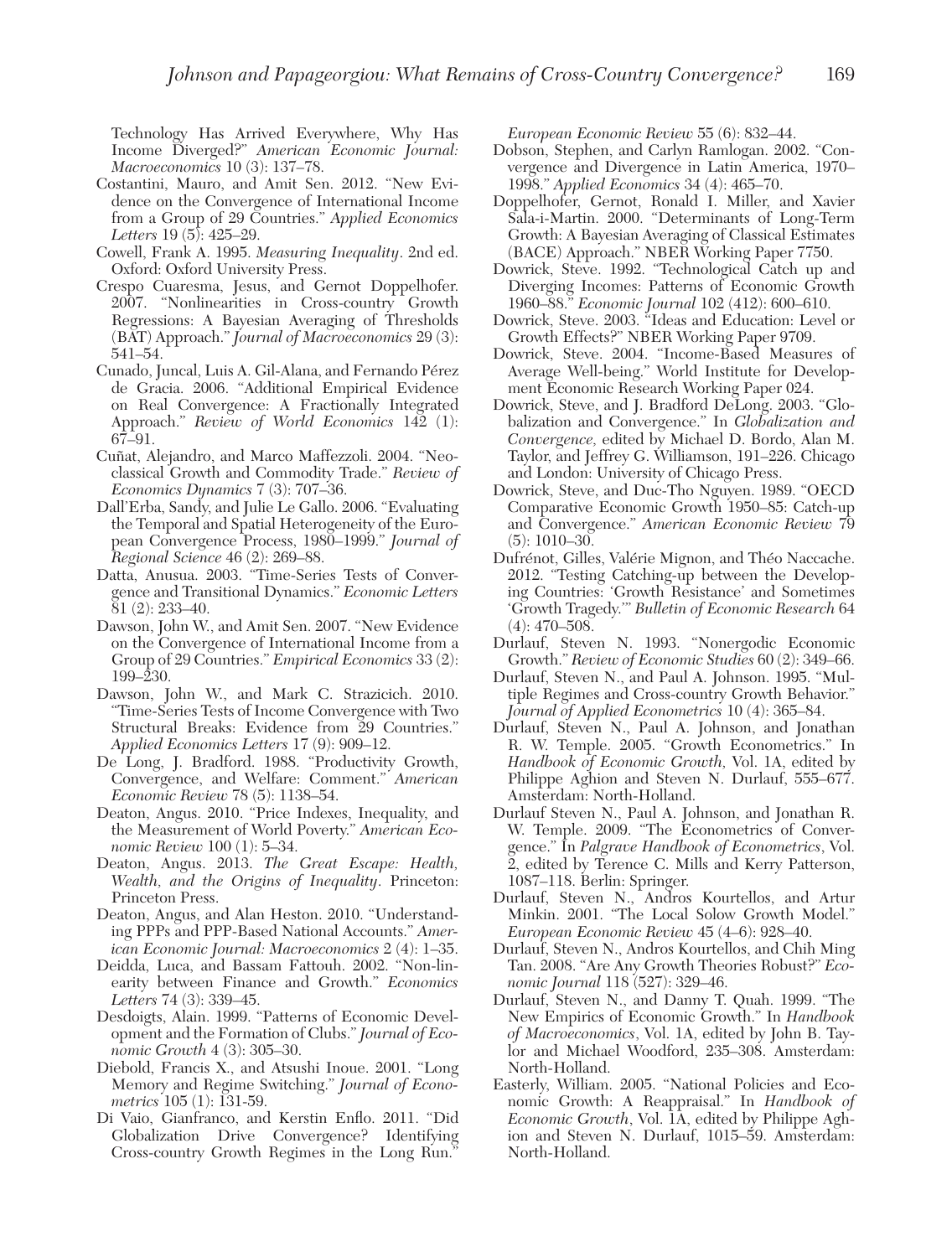- Easterly, William, Michael Kremer, Lant Pritchett, and Lawrence H. Summers. 1993. "Good Policy or Good Luck? Country Growth Performance and Temporary Shocks." Journal of Monetary Economics 32 (3): 459–83.
- Econmist. 2013. "Growth and Other Good Things." The Economist, May 1, 2013.
- Egger, Peter H., and Michael Pfaffermayr. 2009. "On Testing Conditional Sigma-Convergence." Oxford Bulletin of Economics and Statistics 71 (4): 453–73.
- Eichengreen, Barry, Donghyun Park, and Kwanho Shin. 2013. "Growth Slowdowns Redux: New Evidence on the Middle-Income Trap." NBER Working Paper 18673.
- Eicher, Theo S., Chris Papageorgiou, and Adrian E. Raftery. 2011. "Default Priors and Predictive Performance in Bayesian Model Averaging, with Application to Growth Determinants." Journal of Applied Econometrics 26 (1): 30–55.
- Eicher, Theo S., Stefan F. Schubert, and Stephen J. Turnovsky. 2008. "Dynamic Effects of Terms of Trade Shocks: The Impact on Debt and Growth." Journal of International Money and Finance 27 (6): 876–96.
- El-Gamal, Mahmoud A., and Deockhyun Ryu. 2013. "Nonstationarity and Stochastic Stability of Relative Income Club." Review of Income and Wealth 59 (4): 756–75.
- Epstein, Philip, Peter Howlett, and Max-Stephan Schulze. 2003. "Distribution Dynamics: Stratification, Polarization, and Convergence among OECD Economies, 1870–1992." Explorations in Economic History 40 (1): 78–97.
- Estrin, Saul, Giovanni Urga, and Stepana Lazarova. 2001. "Testing for Ongoing Convergence in Transition Economies, 1970 to 1998." Journal of Comparative Economics 29 (4): 677–91.
- Fernández, Carmen, Eduardo Ley, and Mark F. J. Steel. 2001. "Model Uncertainty in Cross-country Growth Regressions." Journal of Applied Econometrics 16 (5): 563–76.
- Feyrer, James D. 2008. "Convergence by Parts." B.E. Journal of Macroeconomics  $8(\tilde{1})$ .
- Fiaschi, Davide, and Andrea Mario Lavezzi. 2003a. "Distribution Dynamics and Nonlinear Growth." Journal of Economic Growth 8 (4): 379–401.
- Fiaschi, Davide, and Andrea Mario Lavezzi. 2003b. "On the Determinants of Growth Volatility: A Nonparametric Approach." University of Pisa Dipartimento di Economia e Management Discussion Paper 2003/25.
- Fiaschi, Davide, and Andrea Mario Lavezzi. 2007a. "Appropriate Technology in a Solovian Nonlinear Growth Model." Oxford Review of Economic Policy 23 (1): 115–33.
- Fiaschi, Davide, and Andrea Mario Lavezzi. 2007b. "Nonlinear Economic Growth: Some Theory and Cross-country Evidence." Journal of Development Economics 84 (1): 271–90.
- Fiaschi, D., A. M. Lavezzi, and A. Parenti. 2018. "Deep and Proximate Determinants of the World Income

Distribution." Unpublished.

- Fischer, Manfred M., and Peter Stumpner. 2008. "Income Distribution Dynamics and Cross-region Convergence in Europe." Journal of Geographical Systems 10 (2): 109–39.
- Fleissig, Adrian, and Jack Strauss. 2001. "Panel Unit-Root Tests of OECD Stochastic Convergence." Review of International Economics 9 (1): 153–62.
- Fotopoulos, Georgios. 2006. "Nonparametric Analysis of Regional Income Dynamics: The Case of Greece." Economics Letters 91 (3): 450–57.
- Fotopoulos, Georgios. 2008. "European Union Regional Productivity Dynamics: A 'Distributional' Approach." Journal of Regional Science 48 (2): 419–54.
- Friedman, Milton. 1992. "Do Old Fallacies Ever Die?" Journal of Economic Literature 30 (4): 2129–32.
- Furceri, Davide. 2005. " $\beta$  and  $\sigma$ -convergence: A Mathematical Relation of Causality." Economic Letters 89 (2): 212–15.
- Galor, Oded. 1996. "Convergence? Inferences from Theoretical Models." Economic Journal 106 (437): 1056–69.
- Galor, Oded, and Joseph Zeira. 1993. "Income Distribution and Macroeconomics." Review of Economic Studies 60 (1): 35–52.
- Galvão, A. F., Jr., and F. A. Reis Gomes. 2007. "Convergence or Divergence in Latin America? A Time Series Analysis." Applied Economics 39 (11): 1353–60.
- Gao, Qi, Long Liu, and Jeffrey S. Racine. 2015. "A Partially Linear Kernel Estimator for Categorical Data." Econometric Reviews 34 (6–10): 959–78.
- Ghosh, Madhusudan, Atanu Ghoshray, and Issam Malki. 2013. "Regional Divergence and Club Convergence in India." Economic Modelling 30: 733–42.
- Ghoshray, Atanu, and Faiza A. Khan. 2015. "New Empirical Evidence on Income Convergence." Empirical Economics 49 (1): 343–61.
- Granger, C. W. J. 1980. "Long Memory Relationships and the Aggregation of Dynamic Models." Journal of Econometrics 14 (2): 227–38.
- Granger, Clive W. J., and Namwon Hyung. 2004. "Occasional Structural Breaks and Long Memory with an Application to the S&P 500 Absolute Stock Returns." Journal of Empirical Finance 11 (3): 399–421.
- Granger, C. W. J., and Roselyne Joyeux. 1980. "An Introduction to Long Memory Time Series Models and Fractional Differencing." Journal of Time Series Analysis 1 (1): 15–39.
- Greasley, David, and Les Oxley. 1997. "Time-Series Tests of the Convergence Hypothesis: Some Positive Results." Economic Letters 56 (2): 143–47.
- Grier, Kevin B., and Gordon Tullock. 1989. "An Empirical Analysis of Cross-National Economic Growth, 1951–1980." Journal of Monetary Economics 24 (2): 259–76.
- Grossman, Gene M., and Elhanan Helpman. 1991. Innovation and Growth in the Global Economy. Cambridge: MIT Press.
- Hall, Alastair R., Atsushi Inoue., Kalidas Jana, and Changmock Shin. 2007. "Information in Generalized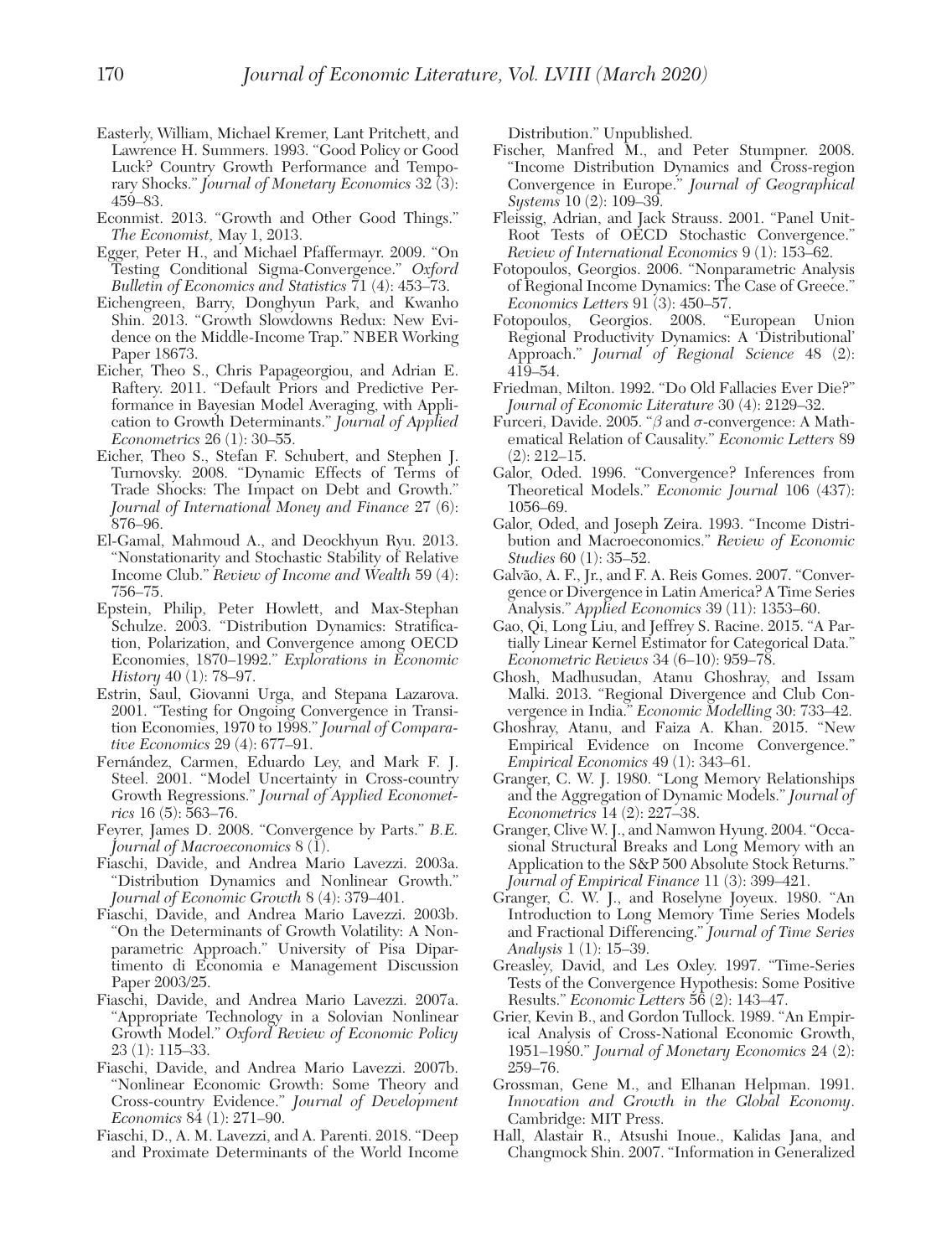Method of Moments Estimation and Entropy-Based Moment Selection." Journal of Econometrics 138 (2): 488–512.

- Hall, Peter, Qi Li, and Jeffrey S. Racine. 2007. "Nonparametric Estimation of Regression Functions in the Presence of Irrelevant Regressors." Review of Economics and Statistics 89 (4): 784–89.
- Hamit-Haggar, Mahamat. 2013. "A Note on Convergence across Canadian Provinces: New Insights from the Club Clustering Algorithm." Annals of Regional Science 50 (2): 591–601.
- Hansen, Bruce E. 2000. "Sample Splitting and Threshold Estimation." Econometrica 68 (3): 575–603.
- Hart, Peter E. 1995. "Galtonian Regression across Countries and the Convergence of Productivity." Oxford Bulletins of Economics and Statistics 57 (3): 287–93.
- Harvey, Andrew, and Vasco Carvalho. 2002. "Models for Converging Economies." http://www.crei.cat/ wp-content/uploads/users/working-papers/carvalho\_ modelsconverging.pdf.
- Hauser, Michael A., Benedikt M. Pötscher, and Erhard Reschenhofer. 1999. "Measuring Persistence in Aggregate Output: ARMA Models, Fractionally Integrated ARMA Models and Nonparametric Procedures." Empirical Economics 24 (2): 243–69.
- Hausmann, Ricardo, Lant Pritchett, and Dani Rodrik. 2005. "Growth Accelerations." Journal of Economic Growth 10 (4): 303–29.
- Henderson, Daniel J. 2010. "A Test for Multimodality of Regression Derivatives with Application to Nonparametric Growth Regressions." Journal of Applied Econometrics 25 (3): 458–80.
- Henderson, Daniel J., Chris Papageorgiou, and Christopher F. Parmeter. 2012. "Growth Empirics without Parameters." Economic Journal 122 (559): 125–54.
- Henderson, Daniel J., Christopher F. Parmeter, and R. Robert Russell. 2008. "Modes, Weighted Modes, and Calibrated Modes: Evidence of Clustering Using Modality Tests." Journal of Applied Econometrics 23  $(5): 607 - 38.$
- Henderson, J. Vernon, Adam Storeygard, and David N. Weil. 2012. "Measuring Economic Growth from Outer Space." American Economic Review 102 (2): 994–1028.
- Heston, Alan, Robert Summers, and Bettina Aten. 2011. Penn World Tables 7.0. https://www.rug.nl/ ggdc/productivity/pwt/pwt-releases/pwt-7.0.
- Hobijn, Bart, and Philip Hans Franses. 2000. "Asymptotically Perfect and Relative Convergence of Productivity." Journal of Applied Econometrics 15 (1): 59–81.
- Howitt, Peter, and David Mayer-Foulkes. 2005. "R&D, Implementation, and Stagnation: A Schumpeterian Theory of Convergence Clubs." Journal of Money, Credit and Banking 37 (1): 147–77.
- Inada, Ken-Ichi. 1963. "On a Two-Sector Model of Economic Growth: Comments and a Generalization." Review of Economic Studies 30 (2): 119–27.
- International Monetary Fund. 2017. "Roads Less Traveled: Growth in Emerging Market and Devel-

oping Economies in A Complicated External Environment." In World Economic Outlook, April 2017: Gaining Momentum? chapter 2. Washington, DC: International Monetary Fund.

- Islam, Nazrul. 1995. "Growth Empirics: A Panel Data Approach." *Quarterly Journal of Economics* 110 (4): 1127–70.
- Islam, Nazrul. 2003. "What Have We Learnt from the Convergence Debate?" Journal of Economic Surveys 17 (3): 309–62.
- Jerven, Morten. 2013. Poor Numbers: How We Are Misled by African Development Statistics and What to Do about It. Ithaca: Cornell University Press.
- Jerzmanowski, Michal. 2006. "Empirics of Hills, Plateaus, Mountains and Plains: A Markov-Switching Approach to Growth." Journal of Development Economics 81 (2): 357–85.
- Johnson, Paul A. 2000. "A Nonparametric Analysis of Income Convergence across the US States." Economic Letters 69 (2): 219–23.
- Johnson, Paul A. 2005. "A Continuous State Space Approach to 'Convergence by Parts.'" Economics Letters 86 (3): 317–21.
- Johnson, Paul A., and Lisa N. Takeyama. 2001. "Initial Conditions and Economic Growth in the US States." European Economic Review 45 (4–6): 919–27.
- Johnson, Simon, William Larson, Chris Papageorgiou, and Arvind Subramanian. 2013. "Is Newer Better? Penn World Table Revisions and Their Impact on Growth Estimates." Journal of Monetary Economics 60 (2): 255–74.
- Johnson, Simon, Jonathan D. Ostry, and Arvind Subramanian. 2007. "The Prospects for Sustained Growth in Africa: Benchmarking the Constraints." International Monetary Fund (IMF) Working Paper 07/52.
- Jones, Benjamin F., and Benjamin A. Olken. 2008. "The Anatomy of Start-Stop Growth." Review of Economics and Statistics 90 (3): 582–87.
- Jones, Charles I. 1997. "On the Evolution of the World Income Distribution." Journal of Economic Perspectives 11 (3): 19–36.
- Jones, Charles Irving. 1998. Introduction to Economic Growth. New York: W. W. Norton and Company.
- Kalaitzidakis, Pantelis, Theofanis P. Mamuneas, and Thanasis Stengos. 2010. "An Updated Ranking of Academic Journals in Economics." http://www.uoguelph. ca/economics/repec/workingpapers/2010/2010-09. pdf.
- Ketteni, Elena, Theofanis P. Mamuneas, and Thanasis Stengos. 2007. "Nonlinearities in Economic Growth: A Semiparametric Approach Applied to Information Technology Data." Journal of Macroeconomics 29  $(3): 555 - 68.$
- Kharas, Homi, and Harinder Kohli. 2011. "What Is the Middle Income Trap, Why Do Countries Fall into It, and How Can It Be Avoided?" Global Journal of Emerging Market Economies 3 (3): 281–89.
- King, Alan, and Carlyn Ramlogan-Dobson. 2011. "Nonlinear Time-Series Convergence: The Role of Structural Breaks." Economics Letters 110 (3): 238–40.
- King, Alan, and Carlyn Ramlogan-Dobson. 2014. "Are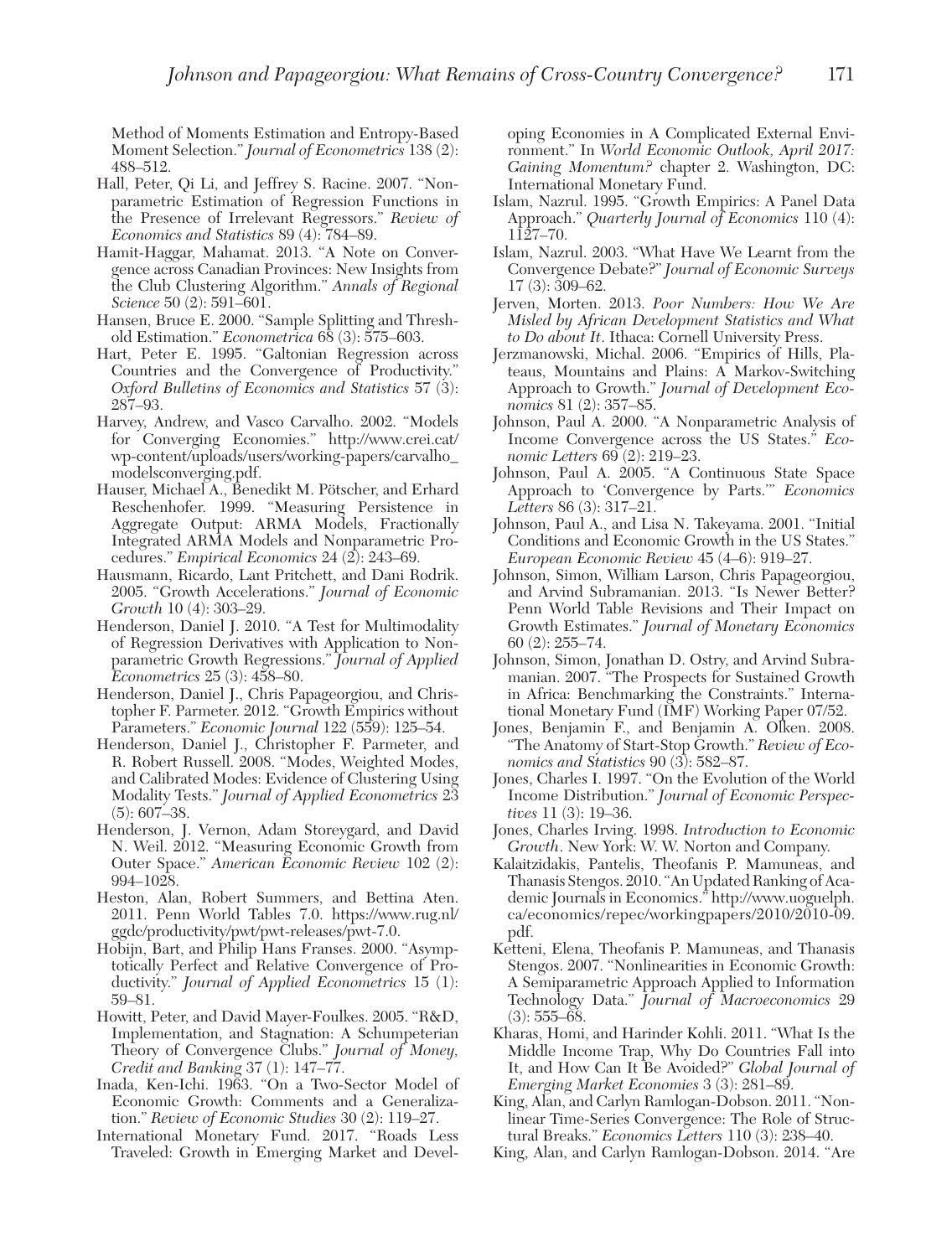Income Differences within the OECD Diminishing? Evidence from Fourier Unit Root Tests." Studies in Nonlinear Dynamics and Econometrics 18 (2): 185–99.

- King, Robert G., and Ross Levine. 1993. "Finance and Growth: Schumpeter Might Be Right." Quarterly Journal of Economics 108 (3): 717–37.
- Koopmans, Tjalling C. 1963. "On the Concept of Optimal Economic Growth." Cowles Foundation Discussion Paper 163.
- Kormendi, Roger C., and Philip G. Meguire. 1985. "Macroeconomic Determinants of Growth: Cross-Country Evidence." Journal of Monetary Economics 16 (2): 141–63.
- Kourtellos, A., 2002. "A Projection Pursuit Regression Approach to Cross-Country Growth Data." University of Cyprus Discussion Paper.
- Kourtellos, Andros. 2011. "Modeling Parameter Heterogeneity in Cross-country Regression Models." In Frontiers of Economics and Globalization. Vol. 11, Economic Growth and Development, edited by Olivier de La Grandville, 367–87. Bingley: Emerald Insight.
- Kourtellos, Andros, Thanasis Stengos, and Chih Ming Tan. 2010. "Do Institutions Rule? The Role of Heterogeneity in the Institutions vs. Geography Debate." Economics Bulletin 30 (3): 1710–19.
- Kourtellos Andros, Thanasis Stengos, and Chih Ming Tan. 2016. "Structural Threshold Regression." Econometric Theory 32 (4): 827–60.
- Kramer, Walter, and Philipp Sibbertsen. 2002. "Testing for Structural Changes in the Presence of Long Memory." International Journal of Business and Economics 1 (3): 235–42.
- Kravis, Irving B., Alan W. Heston, and Robert Summers. 1978. "Real GDP Per Capita for More Than One Hundred Countries." Economic Journal 88 (35): 215–42.
- Krause, Melanie. 2017. "The Millennium Peak in Club Convergence: A New Look at Distributional Changes in the Wealth of Nations." Journal of Applied Econometrics 32 (3): 621–42.
- Lakner, Christoph, and Branko Milanovic. 2015. "Global Income Distribution: From the Fall of the Berlin Wall to the Great Recession." World Bank Economic Review 30 (2): 203–32.
- Lamo, Ana. 2000. "On Convergence Empirics: Same Evidence for Spanish Regions." Investigaciones Economicas, Fundación SEPI 24 (3): 681–707.
- Lau, Sau-Him Paul. 1999. "I(0) in, Integration and Cointegration out: Time Series Properties of Endogenous Growth Models." Journal of Econometrics 93  $(1): 1-24.$
- Leamer, Edward E. 2016a. "S-values and Bayesian Weighted All-subsets Regressions." European Economic Review 81: 15–31.
- Leamer, Edward E. 2016b. "S-values: Conventional Context-minimal Measures of the Sturdiness of Regression Coefficients." Journal of Econometrics 193 (1): 147–61.
- Lee, Jong-Wha. 2017. "China's Economic Growth

and Convergence." The World Economy 40 (11): 2455–74.

- Lenkoski, Alex, Theo S. Eicher, and Adrian E. Raftery. 2014. "Two-Stage Bayesian Model Averaging in Endogenous Variable Models." Econometric Reviews 33: 1–4.
- Levine, Ross, and David Renelt. 1992. "A Sensitivity Analysis of Cross-Country Growth Regressions." American Economic Review 82 (4): 942–63.
- Ley, Eduardo, and Mark F. J. Steel. 2009a. "Comments on 'Jointness of Growth Determinants.'" Journal of Applied Econometrics 24 (2): 248–51.
- Ley, Eduardo, and Mark F. J. Steel. 2009b. "On the Effect of Prior Assumptions in Bayesian Model Averaging with Applications to Growth Regression." Journal of Applied Econometrics 24 (4): 651–74.
- Ley, Eduardo, and Mark F. J. Steel. 2012. "Mixtures of g-priors for Bayesian Model Averaging with Economic Applications." Journal of Econometrics 171  $(2): 251-\overline{66}$ .
- Li, Qing, and David Papell. 1999. "Convergence of International Output: Time Series Evidence for 16 OECD Countries." International Review of Economics and Finance 8 (3): 267–80.
- Lichtenberg, Frank R. 1994. "Testing the Convergence Hypothesis." Review of Economics and Statistics 76  $(3): 576 - 79.$
- Liu, Zhenjuan, and Thanasis Stengos. 1999. "Non-linearities in Cross-country Growth Regressions: A Semiparametric Approach." Journal of Applied Econometrics 14 (5): 527–38.
- Loewy, Michael B., and David H. Papell. 1996. "Are U.S. Regional Incomes Converging? Some Further Evidence." Journal of Monetary Economics 38 (3): 587–98.
- Lucas, Robert E., Jr. 1988. "On the Mechanics of Economic Development." Journal of Monetary Economics 22: 3–42.
- Maasoumi, Esfandiar, Jeff Racine, and Thanasis Stengos. 2007. "Growth and Convergence: A Profile of Distribution Dynamics and Mobility." Journal of Econometrics 136 (2): 483–508.
- Maddison, Angus. 1982. Phases of Capitalist Development. New York: Oxford University Press.
- Maddison, Angus. 2007. Contours of the World Economy, 1–2030 AD: Essays in Macro-economic History. Oxford and New York: Oxford University Press.
- Madsen, Jakob B., and Isfaaq Timol. 2011. "Longrun Convergence in Manufacturing and Innovation-based Models." Review of Economics and Statistics 93 (4): 1155–71.
- Mamuneas Theofanis P., Andreas Savvides, and Thanasis Stengos. 2006. "Economic Development and the Return to Human Capital: A Smooth Coefficient Semiparametric Approach." Journal of Applied Econometrics 21 (1): 111–32.
- Mankiw, N. Gregory. 1995. "The Growth of Nations." Brookings Papers on Economic Activity 1: 275–326.
- Mankiw, N. G., David Romer, and David N. Weil. 1992. "A Contribution to the Empirics of Economic Growth." Quarterly Journal of Economics 107 (2):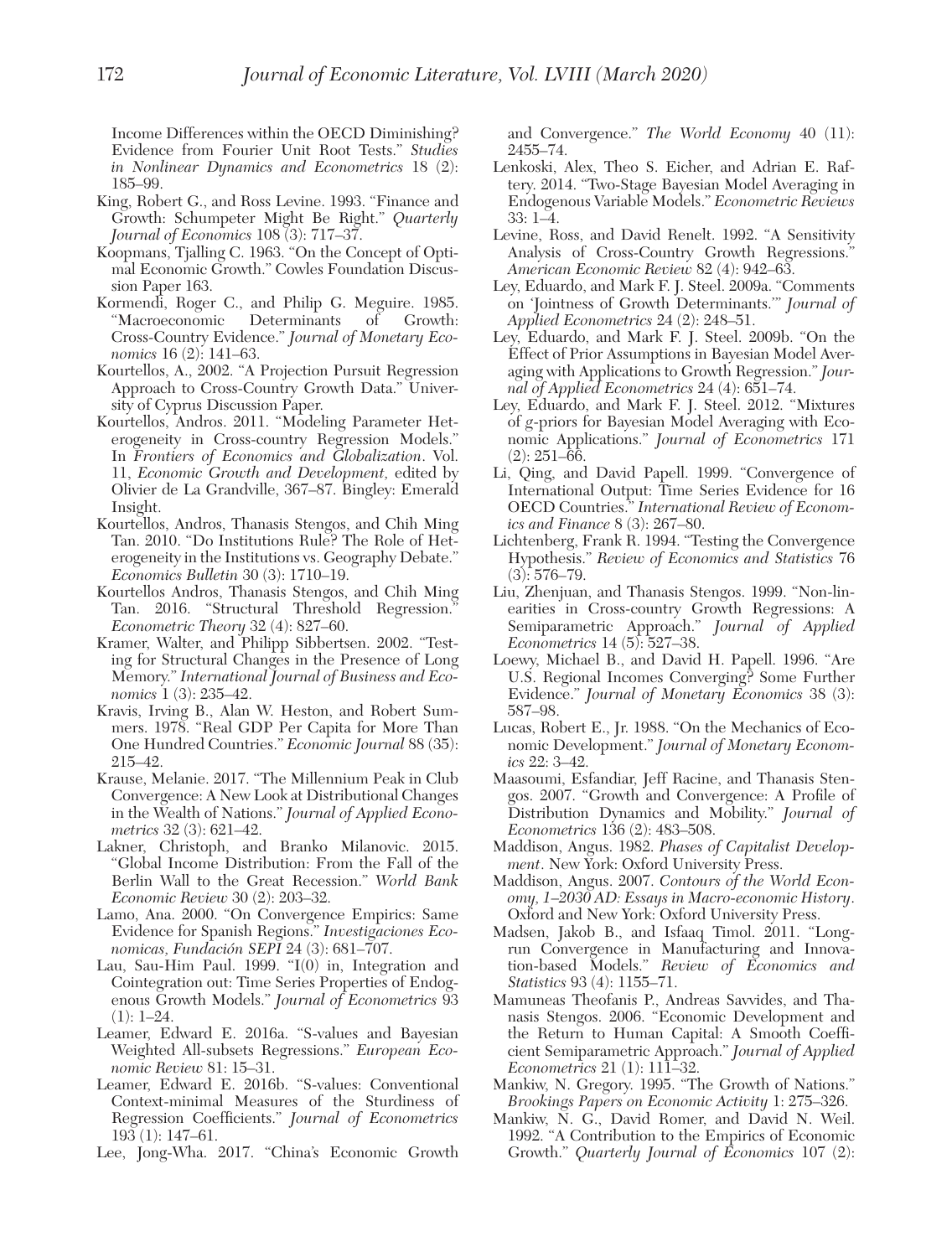407–37.

- Marris, R. 1982. "How Much of the Slow down Was Catch up?" In Slower Growth in the Western World, edited by R. C. O. Matthews. London: Heinemann
- Masanjala, Winford H., and Chris Papageorgiou. 2004. "The Solow Model with CES Technology: Nonlinearities and Parameter Heterogeneity." Journal of Applied Econometrics 19 (2): 171–201.
- McCoskey, Suzanne K. 2002. "Convergence in Sub-Saharan Africa: A Nonstationary Panel Data Approach." 34 (7): 819–29.
- Michelacci, Claudio, and Paolo Zaffaroni. 2000. "(Fractional) Beta Convergence." Journal of Monetary Economics 45 (1): 129–53.
- Miguel, Edward. 2009. Africa's Turn? Cambridge: MIT Press.
- Milanovic, Branko. 2002. "True World Income Distribution, 1988 and 1993: First Calculation Based on Household Surveys Alone." Economic Journal 112 (476): 51–92.
- Milanovic, Branko. 2012. "Global Inequality: From Class to Location, from Proletarians to Migrants." Global Policy 3 (2): 125–34.
- Milanovic, Branko. 2016a. Global Inequality: A New Approach for the Age of Globalization. Cambridge: Harvard University Press.
- Milanovic, Branko. 2016b. "The Greatest Reshuffle of Individual Incomes Since the Industrial Revolution" Vox EU, July 1. https://voxeu.org/article/greatestreshuffle-individual-incomes-industrial-revolution.
- Minier, Jenny. 2007a. "Institutions and Parameter Heterogeneity." Journal of Macroeconomics 29 (3): 595–611.
- Minier, Jenny. 2007b. "Nonlinearities and Robustness in Growth Regressions." American Economic Review: Papers and Proceedings 97 (2): 388–92.
- Monfort, Mercedes, Juan Carlos Cuestas, and Javier Ordóñez. 2013. "Real Convergence in Europe: A Cluster Analysis." Economic Modelling 33: 689–94.
- Nahar, S., and B. Inder. 2002. "Testing Convergence in Economic Growth for OECD Countries." Applied Economics 34 (16): 2011–22.
- Nyong, Michael O., and Olufunsho A. Omobitan. 2013. "Nonlinear Income Convergence and Structural Breaks: Further Empirical Evidence." International Journal of Economics and Finance 5 (4): 81–88.
- Obstfeld, Maurice, and Kenneth Rogoff. 1996. Foundations of International Macroeconomics. Cambridge: MIT Press.
- Owen, Ann L., Julio Videras, and Lewis Davis. 2009. "Do All Countries Follow the Same Growth Process?" Journal of Economic Growth 14 (4): 265–86.
- Oxborrow, David, and Stephen J. Turnovsky. 2017. "Closing the Small Open Economy Model: A Demographic Approach." Review of International Economics  $25(1)$ :  $44-75$ .
- Oxley, Les, and David Greasley. 1995. "A Time-Series Perspective on Convergence: Australia, UK and USA Since 1870." Economic Record 71 (3): 259–70.
- Paap, Richard, and Herman K. van Dijk. 1998. "Distribution and Mobility of Wealth of Nations." European

Economic Review 42 (7): 1269–93.

- Papageorgiou, Chris. 2002. "Trade as a Threshold Variable for Multiple Regimes." Economics Letters 77  $(1): 85 - 91.$
- Perron, Pierre. 1989. "The Great Crash, the Oil Price Shock, and the Unit Root Hypothesis." Econometrica 57 (6): 1361–401.
- Pesaran, M. Hashem. 2007. "A Simple Panel Unit Root Test in the Presence of Cross-section Dependence." Journal of Applied Econometrics 22 (2): 265–312.
- Phillips, Peter C. B., and Donggyu Sul. 2007a. "Some Empirics on Economic Growth under Heterogeneous Technology." Journal of Macroeconomics 29  $(3): 455 - 69.$
- Phillips, Peter C. B., and Donggyu Sul. 2007b. "Transition Modeling and Econometric Convergence Tests." Econometrica 75 (6): 1771–855.
- Phillips, Peter C. B., and Donggyu Sul. 2009. "Economic Transition and Growth." Journal of Applied Econometrics 24 (7): 1153–85.
- Pinkovskiy, Maxim, and Xavier Sala-i-Martin. 2009. "Parametric Estimations of the World Distribution of Income." NBER Working Paper 15433.
- Pinkovskiy, Maxim, and Xavier Sala-i-Martin. 2014. "Africa Is on Time." Journal of Economic Growth 19 (3): 311–38.
- Pinkovskiy, Maxim, and Xavier Sala-i-Martin. 2016. "Newer Need Not Be Better: Evaluating the Penn World Tables and the World Development Indicators Using Nighttime Lights." NBER Working Paper 22216.
- Pittau, Maria Grazia. 2005. "Fitting Regional Income Distributions in the European Union." Oxford Bulletin of Economics and Statistics 67 (2): 135–61.
- Pittau, Maria Grazia, and Roberto Zelli. 2006a. "Empirical Evidence of Income Dynamics across EU Regions." Journal of Applied Econometrics 21 (5): 605–28.
- Pittau Maria Grazia, and Roberto Zelli. 2006b. "Trends in Income Distribution in Italy: A Non-parametric 90 and a Semi-parametric Analysis." Journal of Income Distribution 15: 90–118.
- Pittau, Maria Grazia, Roberto Zelli, and Paul A. Johnson. 2010. "Mixture Models, Convergence Clubs, and Polarization." Review of Income and Wealth 56  $(1): 102 - 22.$
- Pittau, Maria Grazia, Roberto Zelli, and Riccardo Massari. 2016. "Evidence of Convergence Clubs Using Mixture Models." Econometric Reviews 35 (7): 1317–42.
- Pritchett, Lant. 1997. "Divergence, Big Time." Journal of Economic Perspectives 11 (3): 3–17.
- Pritchett, Lant. 2000. "Understanding Patterns of Economic Growth: Searching for Hills among Plateaus, Mountains, and Plains." World Bank Economic Review 14 (2): 221–25.<br>Quah, Danny. 1993a.
- "Empirical Cross-Section Dynamics in Economic Growth." European Economic Review 37 (2–3): 426–34.
- Quah, Danny. 1993b. "Galton's Fallacy and Tests of the Convergence Hypothesis." Scandinavian Journal of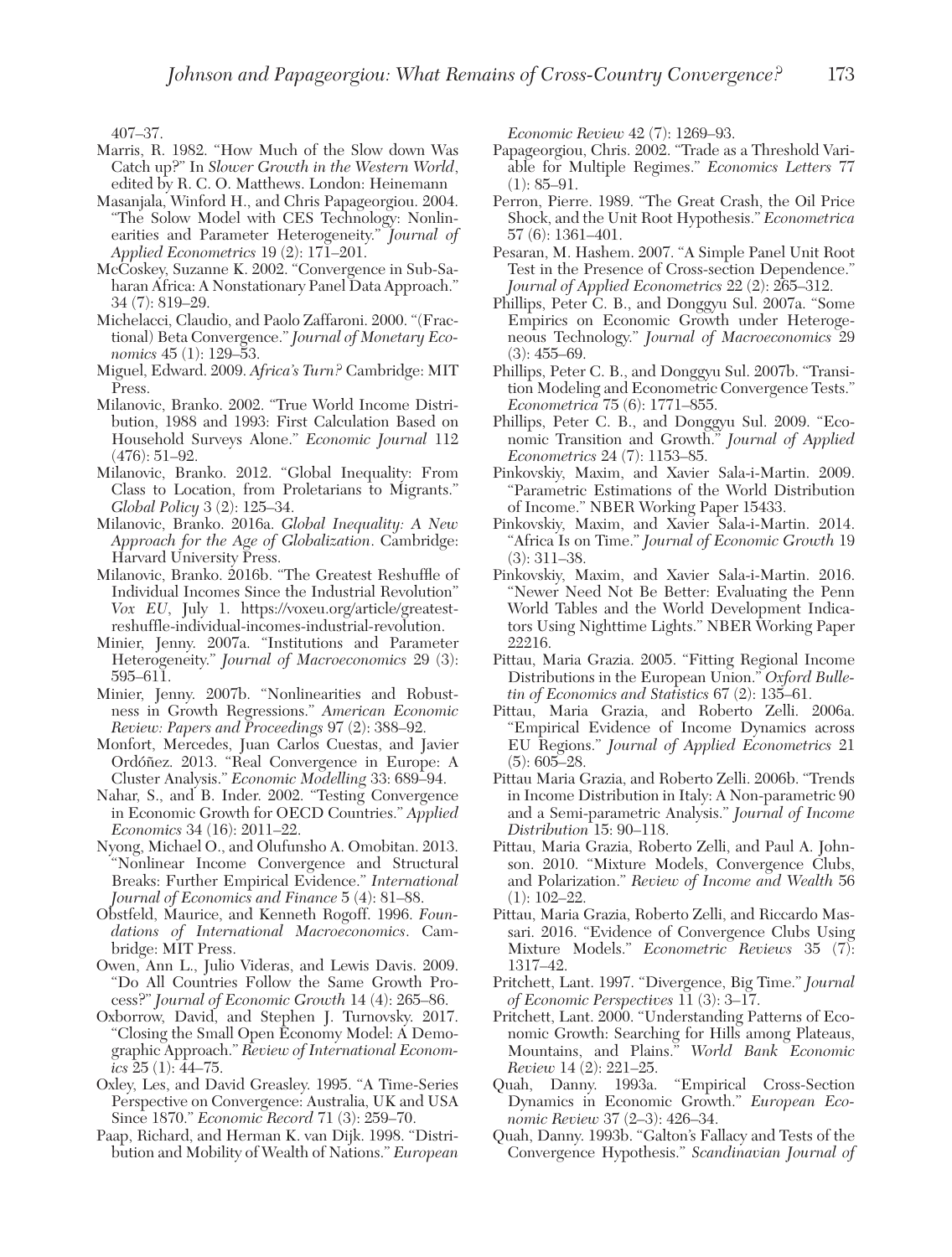Economics 95 (4): 427–43.

- Quah, Danny. 1994. "Exploiting Cross-Section Variation for Unit Root Inference in Dynamic Data." Economics Letters 44 (1–2): 9–19.
- Quah, Danny T. 1996a. "Empirics for Economic Growth and Convergence." European Economic Review 40 (6): 1353–75.
- Quah, Danny T. 1996b. "Regional Convergence Clusters across Europe." European Economic Review 40  $(3-5): 951-58.$
- Quah, Danny T. 1996c. "Twin Peaks: Growth and Convergence in Models of Distribution Dynamics." Economic Journal 106 (437): 1045–55.
- Quah, Danny T. 1997. "Empirics for Growth and Distribution: Stratification, Polarization, and Convergence Clubs." Journal of Economic Growth 2 (1): 27–59.
- Quah, Danny. 2001. "Searching for Prosperity: A Comment." Carnegie-Rochester Conference Series on Public Policy 55 (1): 305–19.
- Radelet, Steven. 2010. Emerging Africa: How 17 Countries Are Leading the Way. Washington, DC: Brookings Institution Press.
- Raftery, Adrian E. 1995. "Bayesian Model Selection for Social Research." Sociological Methodology 25: 111–63.
- Ramsey, F. P. 1928. "A Mathematical Theory of Saving." Economic Journal 38 (152): 543–59.
- Reichlin, Lucrezia. 2009. "Comment on 'How Has the Euro Changed the Monetary Transmission Mechanism?'" In NBER Macroeconomics Annual 2008, Vol. 23, edited by Daron Acemoglu, Kenneth Rogoff, and Michael Woodford, 127–39. Chicago: University of Chicago Press.
- Rioja, Felix, and Neven Valev. 2004. "Finance and the Sources of Growth at Various Stages of Economic Development." Economic Inquiry 42 (1): 127–40.
- Rioja, Felix, and Neven Valev. 2004. "Does One Size Fit All?: A Reexamination of the Finance and Growth Relationship." Journal of Development Economics 74: 429–47.
- Rodrik, Dani. 2011. "The Future of Economic Convergence." NBER Working Paper 17400.
- Rodrik, Dani. 2012. "Why We Learn Nothing from Regressing Economic Growth on Policies." Seoul Journal of Economics  $25(2)$ : 137-51.
- Rodrik, Dani. 2013. "Unconditional Convergence in Manufacturing." Quarterly Journal of Economics 128 (1): 165–204.
- Rodrik, Dani. 2014. "The Past, Present, and Future of Economic Growth." Challenge 57 (3): 5–39.
- Rodrik, Dani. 2015. "Premature Deindustrialization." National Bureau of Economic Research (NBER) Working Paper 20935.
- Romer, Paul M. 1993. "Two Strategies for Economic Development: Using Ideas and Producing Ideas." In Proceedings of the World Bank Annual Conference on Development Economics 1992, edited by L. H. Summers and S. Shah, 63–91. Washington, DC: World Bank.
- Romer, Paul M. 2001. "Should the Government Subsidize Supply or Demand in the Market for Scientists

and Engineers?" In Innovation Policy and the Economy, Vol. 1, 221–52. Cambridge: MIT Press.

- Roxburgh, Charles, et al. 2010. Lions on the Move: The Progress and Potential of African Economies. New York: McKinsey Global Institute.
- Sachs, Jeffrey D. and Andrew M. Warner. 1995. "Economic Reform and the Process of Global Integration." Brookings Papers on Economic Activity 1: 1–118.
- Sala-i-Martin, Xavier. 1996. "The Classical Approach to Convergence Analysis." Economic Journal 106 (437): 1019–36.
- Sala-i-Martin, Xavier. 1997a. "I Just Ran Two Million Regressions." American Economic Review 87 (2): 178–83
- Sala-i-Martin, Xavier. 1997b. "Transfers, Social Safety Nets, and Economic Growth." IMF Staff Papers 44 (1): 81–102.
- Sala-i-Martin, Xavier. 2006. "The World Distribution of Income: Falling Poverty and … Convergence, Period." Quarterly Journal of Economics 121 (2): 351–97.
- Scarpetta, Stefano, and Thierry Tressel. 2002. "Productivity and Convergence in a Panel of OECD Industries: Do Regulations and Institutions Matter?" OECD Economics Working Papers 342.
- Schumpeter, Joseph A. 1950. Capitalism, Socialism, and Democracy. New York: Harper and Row.
- Silverberg, Gerald, and Bart Verspagen. 1999. "Long Memory in Time Series of Economic Growth and<br>Convergence." http://collections.unu.edu/eserv/ http://collections.unu.edu/eserv/ UNU:1052/rm1999-016.pdf.
- Silverberg, Gerald, and Bart Verspagen. 2003. "Long Memory and Economic Growth in the World Economy Since the 19th Century." In Processes with Long-Range Correlations, edited by Govindan Rangarajan and Mingzhou Ding, 270–85. Berlin: Springer.
- Sirimaneetham, Vatcharin, and Jonathan R. W. Temple. 2009. "Macroeconomic Stability and the Distribution of Growth Rates." World Bank Economic Review 23 (3): 443–79.
- Slaughter, Matthew J. 2001. "Trade Liberalization and Per Capita Income Convergence: A Difference-in-Differences Analysis." Journal of International Economics 55 (1): 203–28.
- Solow, Robert M. 1956. "A Contribution to the Theory of Economic Growth." Quarterly Journal of Economics  $70$  (1): 65–94.
- Spence, Michael. 2011. The Next Convergence: The Future of Economic Growth in a Multispeed World. New York: Farrar, Straus and Giroux.
- Steger, Thomas M. 2006. "On the Mechanics of Economic Convergence." German Economic Review 7 (3): 317–37.
- Stengos, Thanasis, and M. Ege Yazgan. 2014. "Persistence in Convergence." Macroeconomic Dynamics 18 (4): 753–82.
- Stengos, Thanasis, Andreas Savvides, Theofanis Mamuneas, and Elena Ketteni. 2007. "Is the Financial Development and Economic Growth Relationship Nonlinear?" Economics Bulletin 15 (14): 1–12.